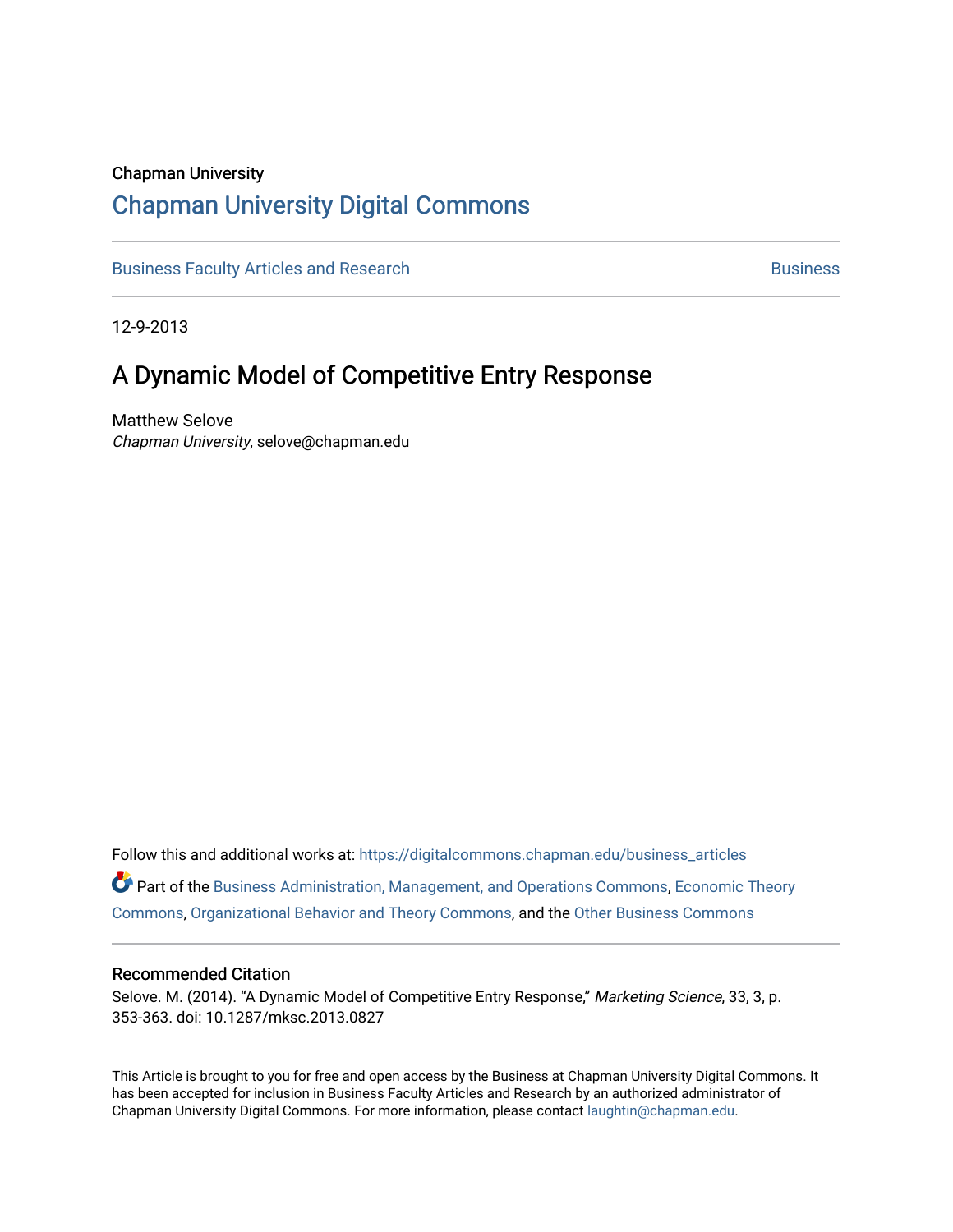### A Dynamic Model of Competitive Entry Response

#### **Comments**

This is a pre-copy-editing, author-produced PDF of an article accepted for publication in Marketing Science, volume 33, issue 3, in 2014 following peer review. The definitive publisher-authenticated version is available online at [DOI:10.1287/mksc.2013.0827.](https://doi.org/10.1287/mksc.2013.0827)

Copyright INFORMS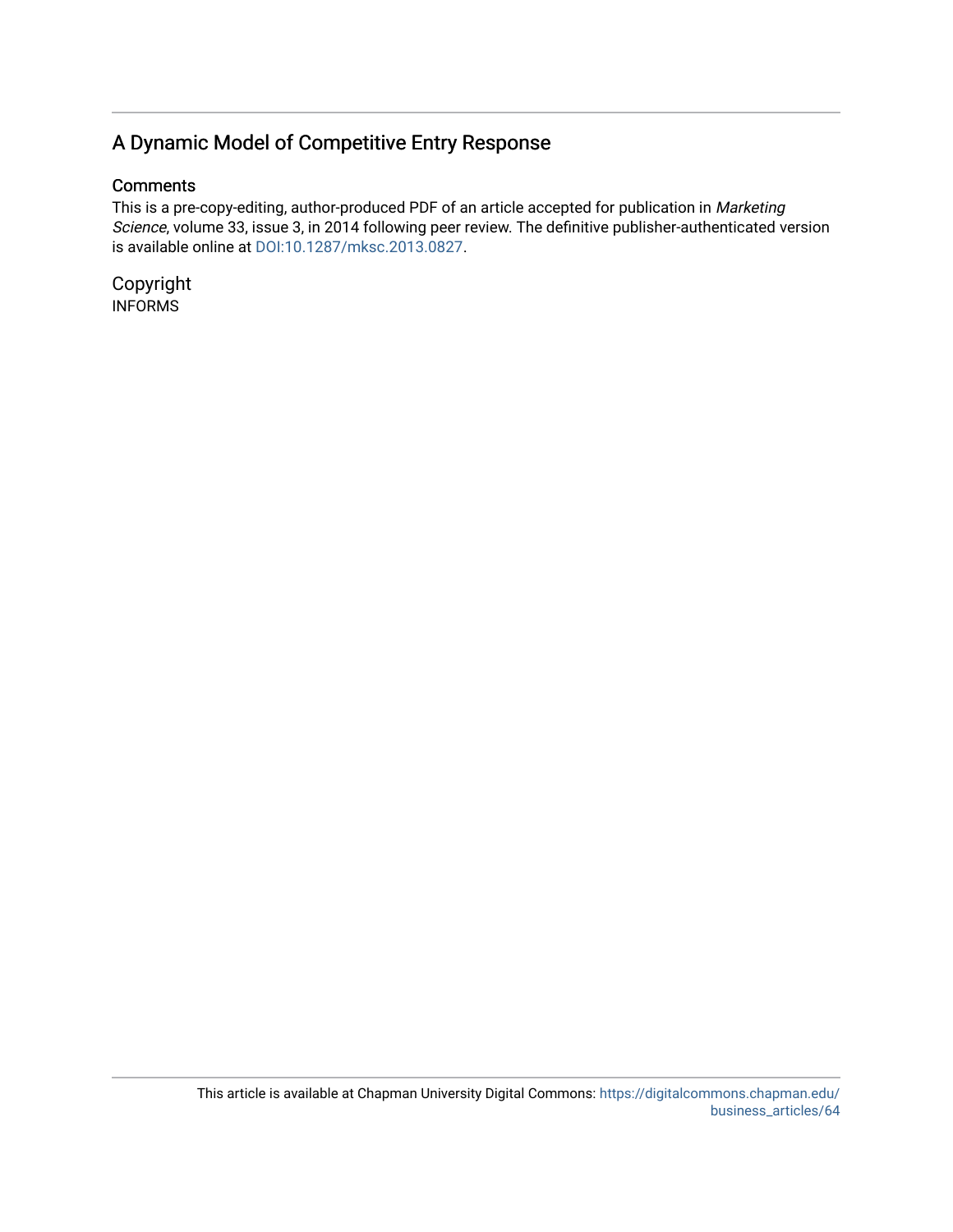# A Dynamic Model of Competitive Entry Response<sup>∗</sup>

Matthew Selove† Marshall School of Business University of Southern California

October 22, 2013

#### Abstract

I develop a dynamic investment game with a "memoryless" R&D process in which an incumbent and an entrant can invest in a new technology, and the entrant can also invest in the old technology. I show that an increase in the probability of successfully implementing a technology can cause the incumbent to reduce its investment. Under certain conditions, if the success probability is high, the incumbent allows the entrant to win the new technology so that firms reach an equilibrium in which they use different technologies, and threats of retaliation prevent attacks; but if the success probability is low, such an equilibrium cannot be sustained, and both firms eventually implement both technologies.

<sup>∗</sup>Helpful comments were provided by Anthony Dukes, Shantanu Dutta, Bob Gibbons, Chakravarthi Narasimhan, Jiwoong Shin, Gerry Tellis, Birger Wernerfelt, and seminar participants at Duke, MIT, UC Davis, UCLA, USC, the 2011 Marketing Science Conference, and the 2012 SICS Conference.

<sup>†</sup>E-mail: selove@marshall.usc.edu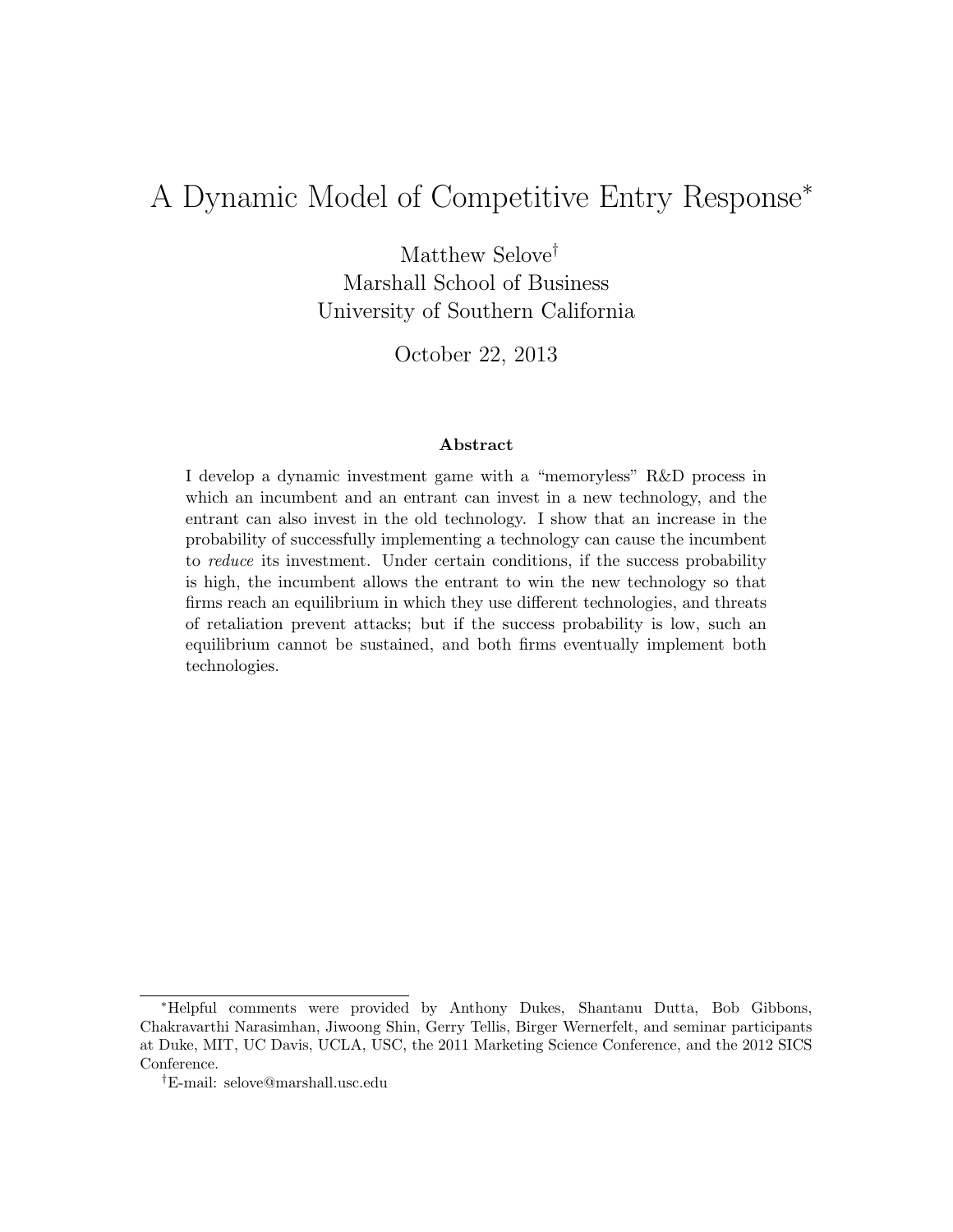### 1 Introduction

When a new entrant attacks an incumbent, the incumbent typically has many advantages such as established retail locations and expertise in current technology. The entrant might then try to develop its own advantages, for example, by investing in a new distribution channel such as the Internet, a new technology, or a lower-cost business model. The incumbent must then decide how to respond to this threat.

Firms facing this problem have used a variety of entry-response strategies. For example, following E-trade's early success with online trading technology, Charles Schwab invested in its own online trading platform. Now both firms offer online trading. By contrast, when BestBridalPrices.com launched an online wedding dress store, many traditional wedding shops such as Priscilla of Boston decided to stay focused on their traditional business and not to sell dresses online. Other approaches include delayed response or responding only if the entrant directly attacks the incumbent's traditional business. For example, after EasyJet's entry as a "no frills" airline, British Airways initially continued to focus on the traditional full-service format; however, when EasyJet began moving upscale and serving more business passengers, British Airways retaliated by adopting a "no frills" model for some of its short-haul European routes.

This paper develops a dynamic investment model that derives conditions in which these various entry-response strategies are optimal. The model assumes an incumbent with expertise in an old business "format" faces competition from a new entrant. Both firms can invest in a new business "format," which might represent a new technology or, more generally, a new business approach, which is now possible due to exogenous technological progress or changes in customer preferences. Either firm can potentially use both formats; for example, they can distribute a product through traditional retail stores and over the Internet.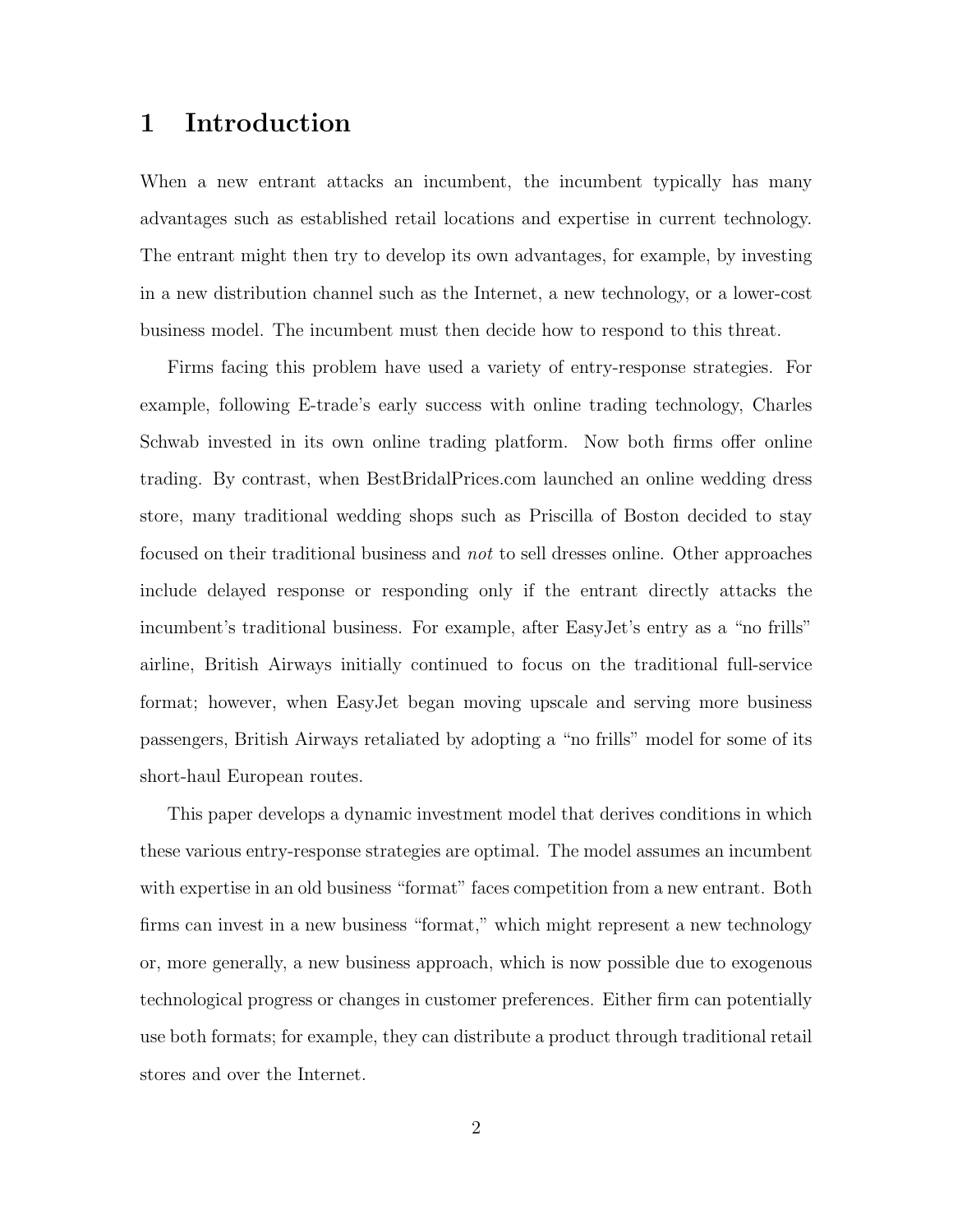A firm has some random probability of successfully implementing a format in which it makes positive investment. If a firm fails to implement a format in a given period, it can try again in the following period. For example, an airline trying to adopt a lower-cost business model might need to renegotiate contracts with its union and train employees to spend less time handling each customer complaint. If these negotiations and organizational changes fail one year, the airline can try them again the next year.

Although many factors could affect firms' investment decisions, I focus on three key parameters. The first is the strength of preemption effects, which tend to prevent a firm from investing in a format its competitor is already using. I operationalize this parameter by allowing customers to have uniformly distributed brand preferences; when brand preferences are weak, if two firms use the same format, intense price competition ensues and profits generated from that format are low. Therefore, preemption effects are strong; that is, once one firm has implemented a format, the other firm has little incentive to do so.

The second key parameter is the strength of cannibalization effects across formats. I operationalize this parameter by allowing for three groups of customers: those who consider only the old format, those who consider only the new format, and those who consider both formats. If the number of customers who will consider both formats is large, a firm that is already using one format has little incentive to implement a second format, because doing so would mostly cannibalize sales from its existing format rather than attracting new customers.

The third key parameter is the probability that a firm that invests in a format will successfully implement this format at an operational or organizational level. In some cases, implementing a new format is fairly straightforward, and firms that make the necessary investments are almost certain to implement the format successfully;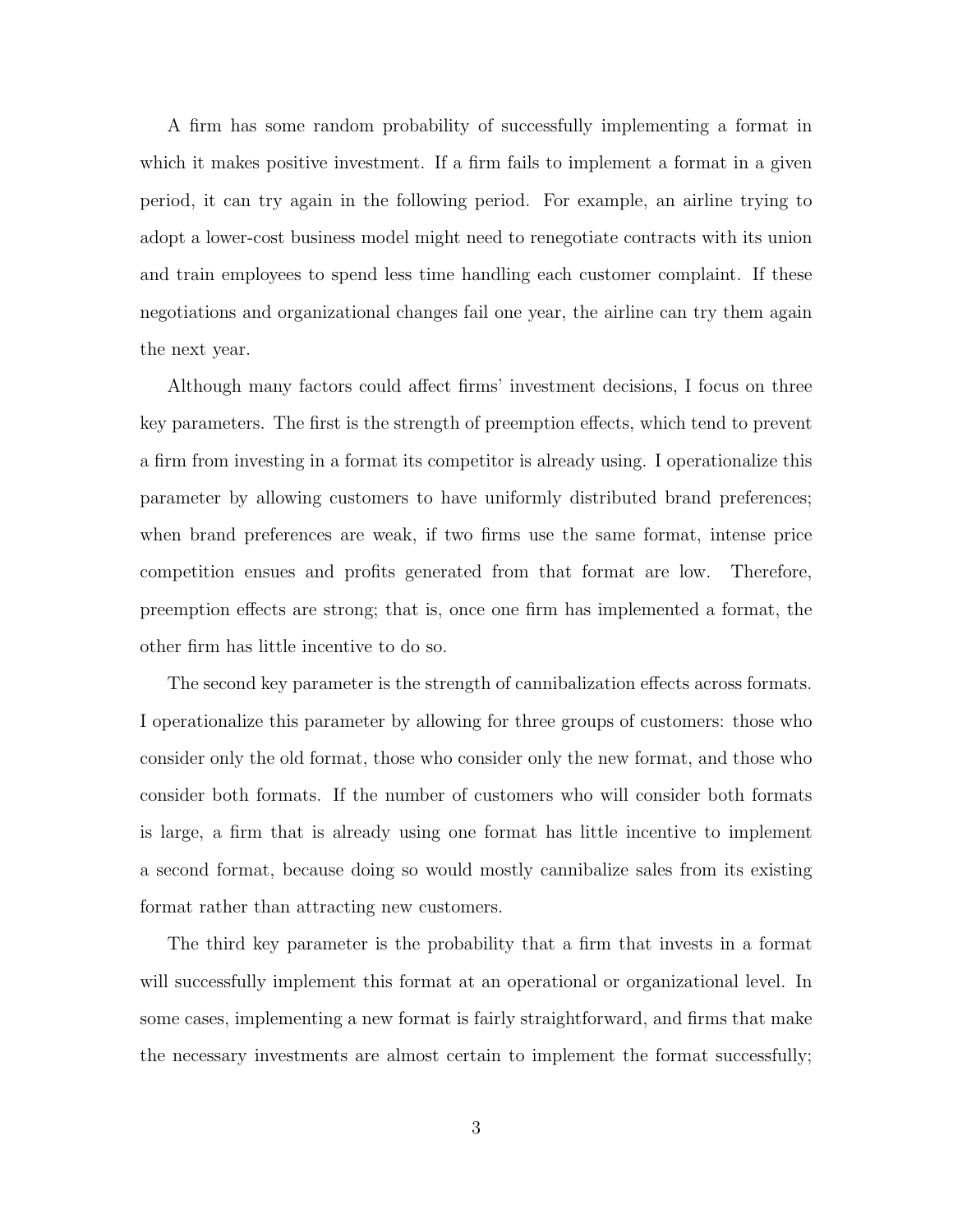in other cases, even a firm that makes substantial investments in a format might fail to implement it. I use a general functional form for success probability that makes exploring both cases possible.

I show that interesting interactions occur among these three parameters. In particular, when preemption and cannibalization effects are strong, an increase in success probability causes the incumbent to invest more in the new format in an attempt to deter the entrant from investing. This result is consistent with previous theoretical research on innovation (Gilbert and Newbery 1982; Reinganum 1983). More surprisingly, when preemption and cannibalization effects are weak, an increase in success probability causes the incumbent to invest less in the new format to avoid the threat that the entrant will retaliate by investing in the old format. Thus, I show that an increase in the ease (or expected speed) with which firms can implement formats might discourage the incumbent's investment in the new format.

As an illustrative example, consider the contrast between the airline industry and the package-shipping industry. For a traditional full-service airline, implementing a no-frills format (or for a no-frills airline, implementing a full-service format) is a major organizational challenge, requiring firms to invest in retraining employees, renegotiating union contracts, and developing new pricing skills, all of which have a fairly high chance of failure (Sanchez 1994; Dutta et al. 2003). By contrast, in the package-shipping industry, for primarily ground-based carrier UPS to acquire more airplanes (or for primarily air-based carrier FedEx to acquire more trucks) is a more straightforward investment, because both firms have the logistical expertise to manage both ground and air shipping (Composit 2004).

We might expect the difficulty of implementing new formats would compel airlines to stay focused, whereas the ease of implementing new formats would compel packageshipping firms to diversify, but in fact the opposite has occurred. Over time, tradi-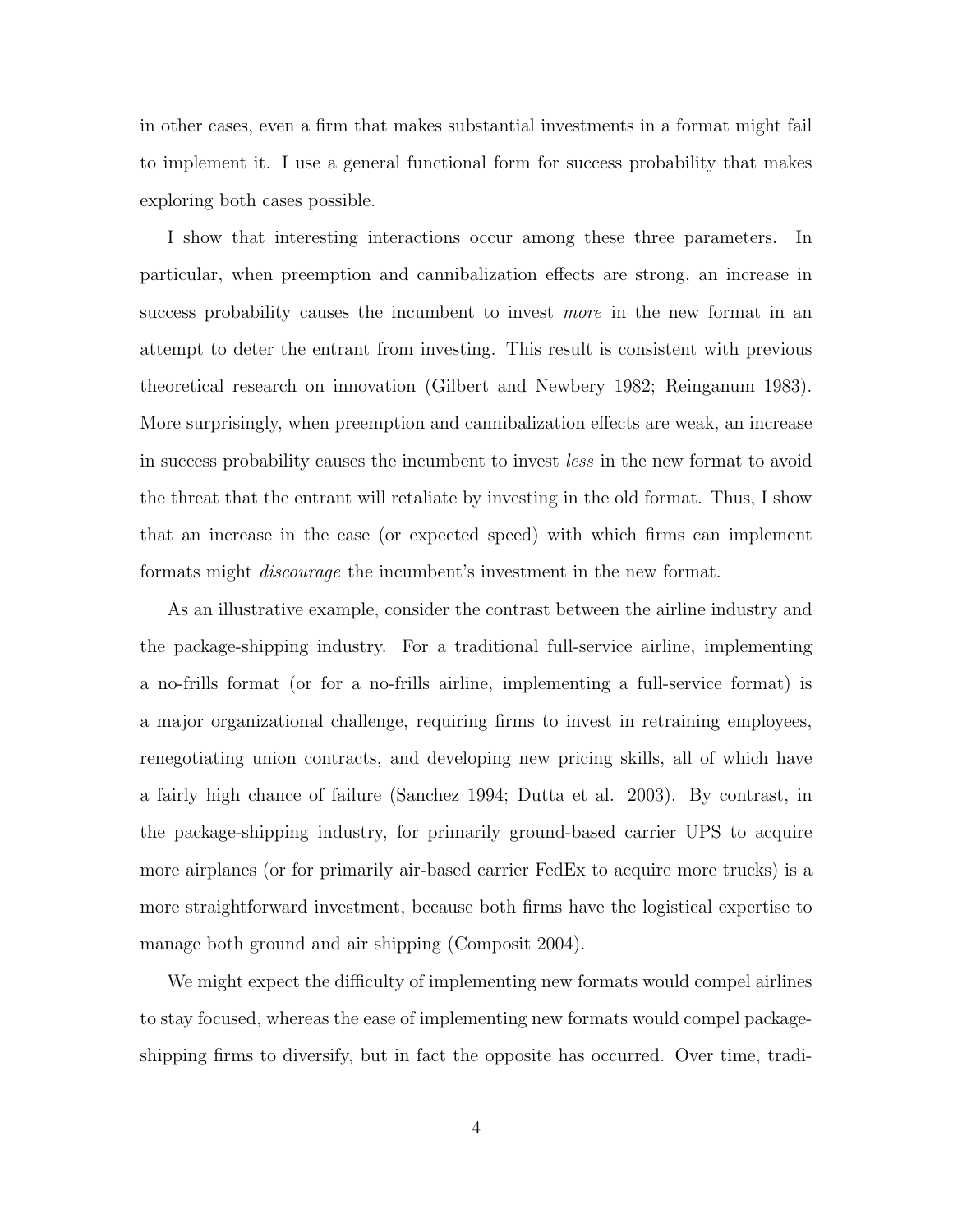tional airlines have improved aircraft turnaround times, renegotiated labor contracts, and stopped offering free meals and free checked bags, while the no-frills airlines have added additional routes, improved customer service, and started offering optional services such as early boarding to attract business passengers. The two types of airlines have become similar, with both offering an efficient "no-frills" level of service, and better service at a higher price (Cowell 2002; McCartney 2011; Jacobs 2013). By contrast, UPS and FedEx remain more differentiated, with UPS focusing heavily on ground transportation and FedEx focusing heavily on air transportation (Darell 2011).

Of course, competitive outcomes in these industries depend on many complex forces beyond those in this paper's theoretical model. Nonetheless, this model provides one potential explanation for why traditional airline incumbents (faced with the threat from no-frills airlines) have invested continuously in the difficult task of developing low-cost no-frills expertise, whereas package-shipping incumbent UPS (faced with the threat from FedEx) has largely avoided the easier task of expanding its air-shipping service.

Section 2 discusses related literature. Section 3 presents the formal model and results. Section 4 presents two model extensions that study asymmetric formats. Section 5 concludes. A supplemental online appendix contains all proofs.

### 2 Related Literature

Previous theoretical literature in economics and marketing has studied optimal defensive strategies (Schmalensee 1978; Hauser and Shugan 1983; Reinganum 1983; Fudenberg and Tirole 1984; Katz and Shapiro 1987; Purohit 1994; Kalra, Rajiv, and Srinivasan 1998; Balasubramanian 1998) and entry strategies (Gelman and Salop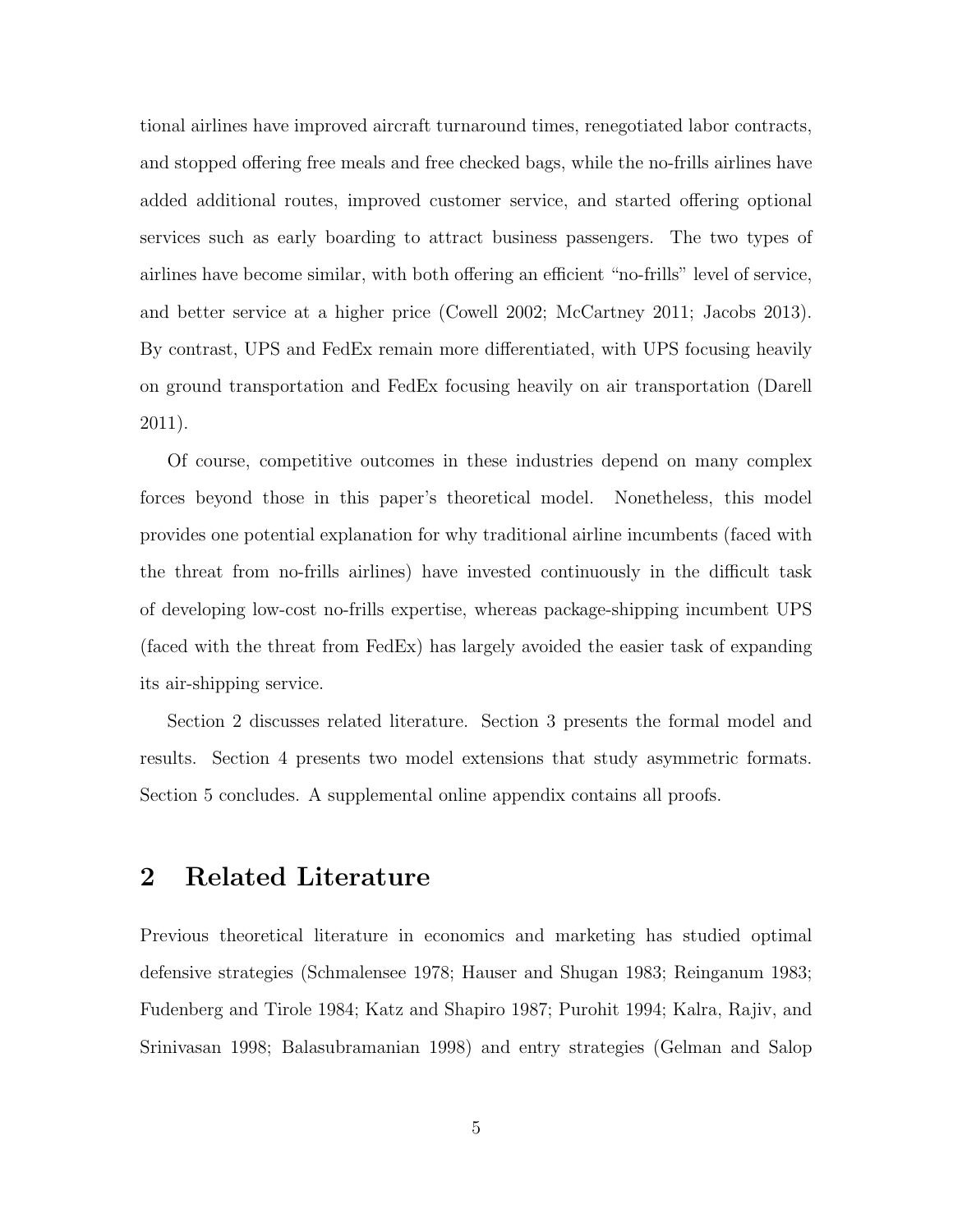1983; Carpenter and Nakamoto 1990; Narasimhan and Zhang 2000; Joshi, Reibstein, and Zhang 2011). The current paper contributes to this literature by incorporating competition between an entrant and an incumbent into a dynamic investment game in which firms make repeated investments over a theoretically infinite number of time periods. Because successful investment can lead to a series of reactions and counterreactions, this model generates new insights into how threats of strategic retaliation influence investment behavior.

Previous theoretical research has also shown that multi-market contact in a repeated game can help firms sustain high prices (Bernheim and Whinston 1990) or sustain an arrangement in which they focus on different markets (Karnani and Wernerfelt 1985; Bronnenberg 2008). The current paper differs in two key respects. First, I show how preemption effects, cannibalization effects, and the difficulty of implementing a format interact to determine whether firms can sustain an equilibrium in which they stay focused on different formats. Second, I show that multi-format contact can create an asymmetry in the investment incentives of an incumbent and an entrant; for example, in some cases, the entrant invests heavily in the new format, whereas the incumbent invests nothing.

Another related stream of research has developed dynamic investment models involving increasing returns (Athey and Schmutzler 2001; Rob and Fishman 2005), which implies that firms invest more in areas of current strength than in areas of current weakness (Selove 2010). By contrast, the current paper does not involve increasing returns. Instead, concerns over cannibalization and competitive retaliation sometimes compel firms to stay focused.

Empirical literature has studied factors that determine whether incumbents invest in new technologies (e.g., Christensen 1997; Chandy and Tellis 1998, 2000; Debruyne and Reibstein 2005) or lower-cost business formats (e.g., Ritson 2009). These papers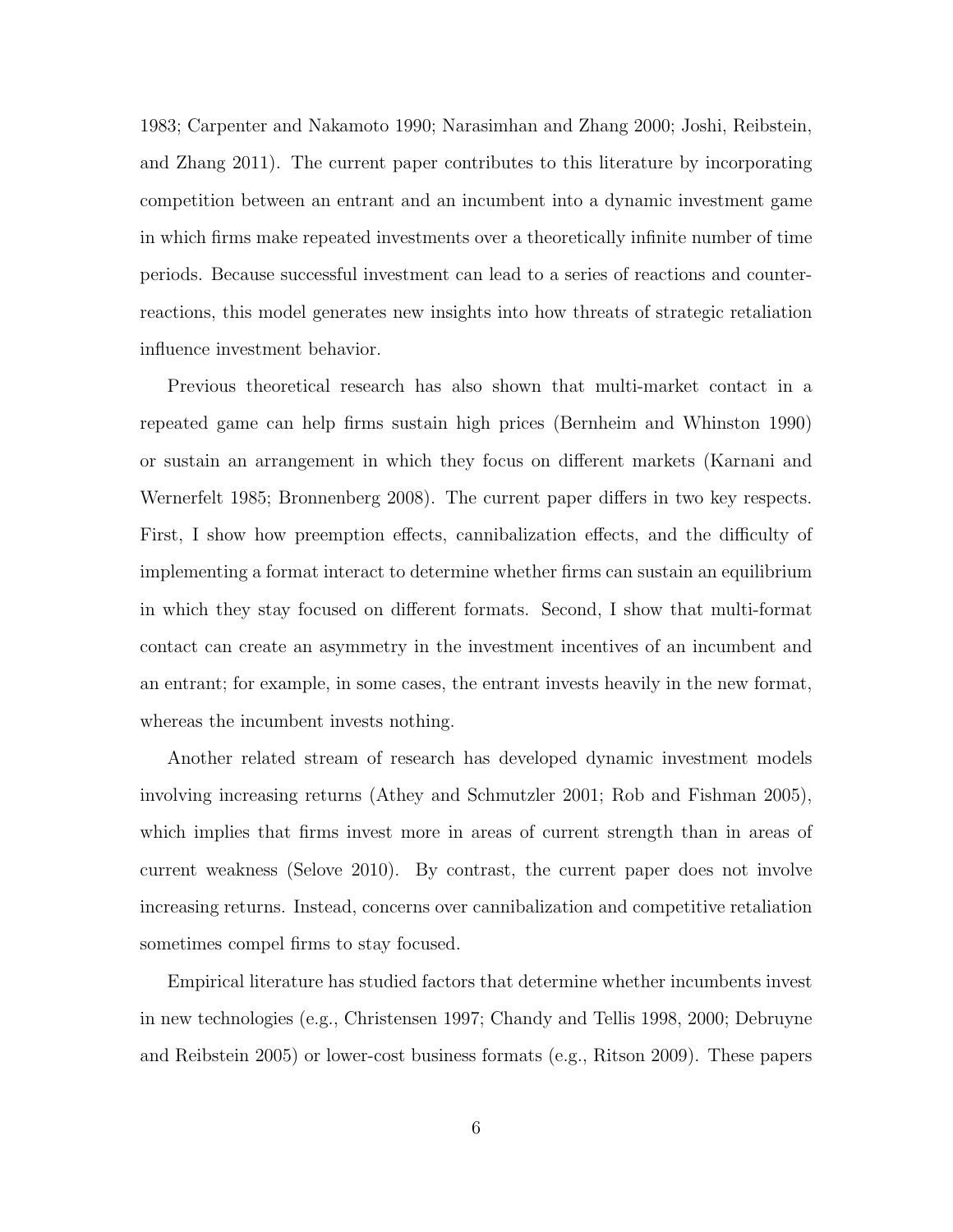have identified concerns over cannibalization and preemption as key factors that determine whether firms adopt new technologies, and whether defensive strategies are successful. This paper uses a formal game-theoretic model to clarify how these factors determine firms' optimal investment strategies.

### 3 Model

Assume two firms, indexed by  $i \in \{A, B\}$ , can compete using two possible business formats, indexed by  $j \in \{1, 2\}$ . At any time t, the formats used by each firm are given by  $X_t = (X_{A,1,t}, X_{A,2,t}; X_{B,1,t}, X_{B,2,t})$ , where

$$
X_{i,j,t} = \begin{cases} 1 & \text{if firm } i \text{ uses format } j \text{ at time } t \\ 0 & \text{otherwise} \end{cases}
$$

The game begins in state  $(1, 0, 0, 0)$ , with firm A (the incumbent) using only format 1, and firm  $B$  (the entrant) not using either format. Assume firms cannot exit a format (or equivalently, exit costs are sufficiently high), so that once a firm starts using a format, it always continues to do so. If firm  $i$  did not use format  $j$  at time  $t-1$ , the probability that it will successfully implement (and begin using) this format at time t is the following (as long as this function is not greater than one):

$$
F(e_{i,j,t}) = \frac{z}{d} \ln(de_{i,j,t} + 1)
$$
\n(1)

where  $z > 0$ ,  $d > 0$ , and  $e_{i,j,t}$  is the amount firm i invests in format j at time t. This success function is memoryless in the sense that past failed investments have no effect on the current state.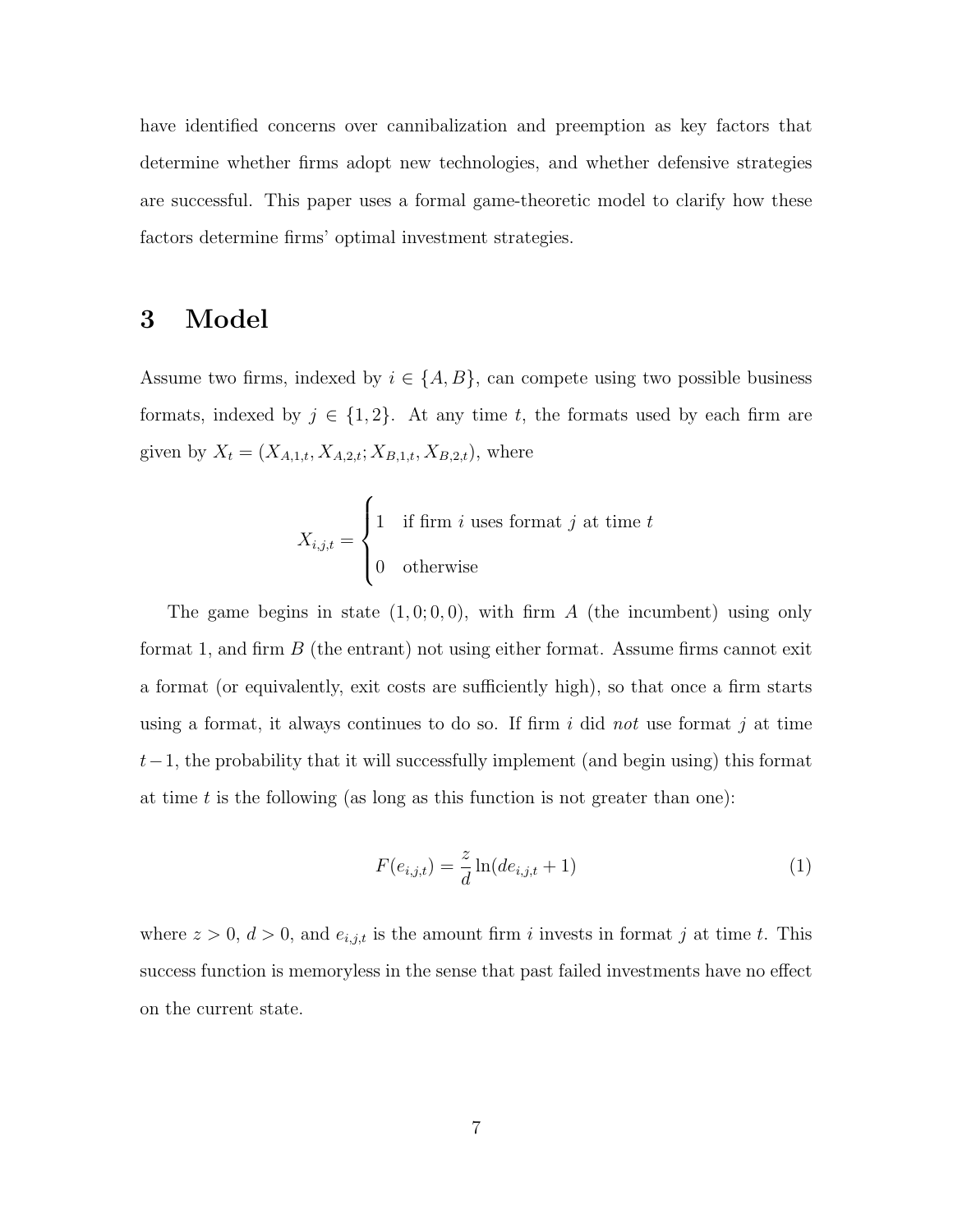Taking the first derivative, we have:

$$
F'(e_{i,j,t}) = \frac{z}{de_{i,j,t} + 1}
$$
 (2)

Note that  $F'(0) = z$ , and the parameter d determines how rapidly the marginal value of investment decreases.



Figure 1. Investment Success Function Examples

Figure 1 gives examples of this investment success function for two different sets of parameter values. For both examples,  $z = 0.1$ , so the marginal impact of the first dollar invested is the same. However, for the first example,  $d = 0.1$ , meaning each additional dollar invested continues to have a large impact on the probability of success, whereas for the second example,  $d = 0.9$ , meaning the marginal impact of each additional dollar rapidly decreases. A key point of this paper is to explore how these two different types of success functions affect the equilibrium outcome of the game.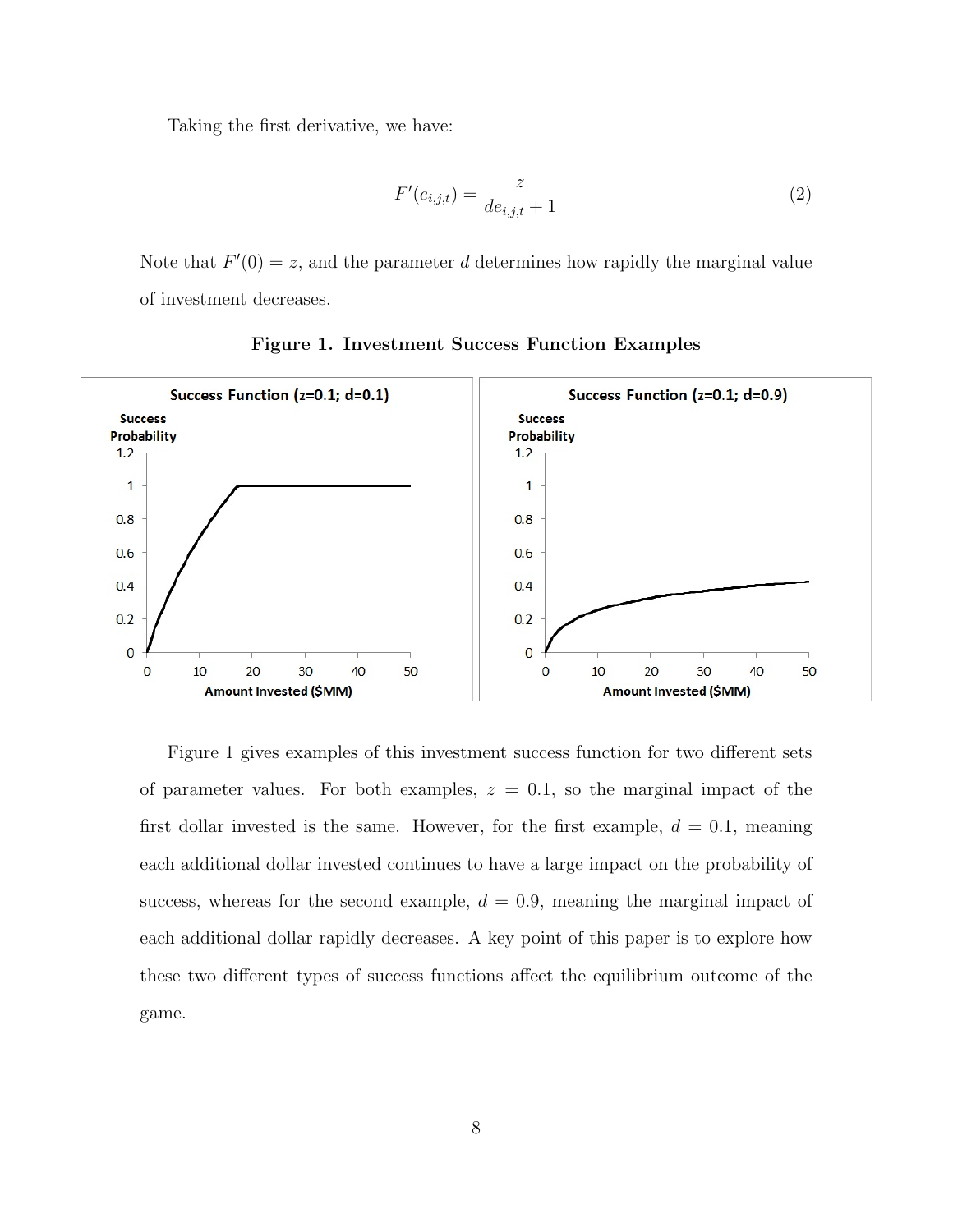I assume a firm cannot simultaneously invest in both formats in a given period.<sup>1</sup> I also assume firms alternate their investments, so firm A invests only in odd-numbered periods and firm  $B$  invests only in even-numbered periods.<sup>2</sup> These assumptions simplify the analysis by ensuring only one state variable can change in any given period.

Let  $\pi_{(X_t)}^A$  and  $\pi_{(X_t)}^B$  represent firm A's and firm B's profits, respectively, as a function of the current state  $X_t$ . Each firm has discount factor  $\delta$  and maximizes expected discounted profits. Firm A's objective is to maximize:

$$
E\left[\sum_{t=0}^{\infty} \delta^t \left(\pi^A_{(X_t)} - e_{A,1,t} - e_{A,2,t}\right)\right]
$$
 (3)

Firm B has an analogous objective function. I assume firms play a Markov perfect equilibrium (MPE) of this dynamic investment game.

In principle, we could make the model more realistic by relaxing some of these assumptions. For example, we could allow firms to exit formats, and similar results would still hold if we also restricted the profit functions in such a way that exit is never optimal.<sup>3</sup> We could also allow for multiple discrete states of success (and "partially-successful" investment) or allow for simultaneous investment by both firms in both formats. Such changes would complicate the analysis technically, but the same basic forces described in section 3.3 would still determine whether firms can sustain an equilibrium in which they stay focused on different formats.

<sup>1</sup> Intuitively, due to limitations on managerial time and attention or other internal resource constraints, there are often diseconomies of scope to investment during a given time period.

<sup>2</sup>For another example of a dynamic model in which firms alternate moves, see Maskin and Tirole (1988).

<sup>&</sup>lt;sup>3</sup>For the profit functions used in this paper, if there are no exit costs, and if firms reach state  $(1,1;1,1)$ , an equilibrium could exist in which they both retreat, so the game goes back to state  $(1.0;0.1)$ . After these "retreats" occur, if we assume firms can immediately re-enter any format they have exited in the past, then neither firm would resume using both formats, because its competitor could immediately retaliate by doing the same. The assumption that firms cannot exit a format is a simple way to rule out this type of equilibrium. Alternatively, we could modify the profit functions so mutual retreat decreases profits, or we could assume firms face exist costs.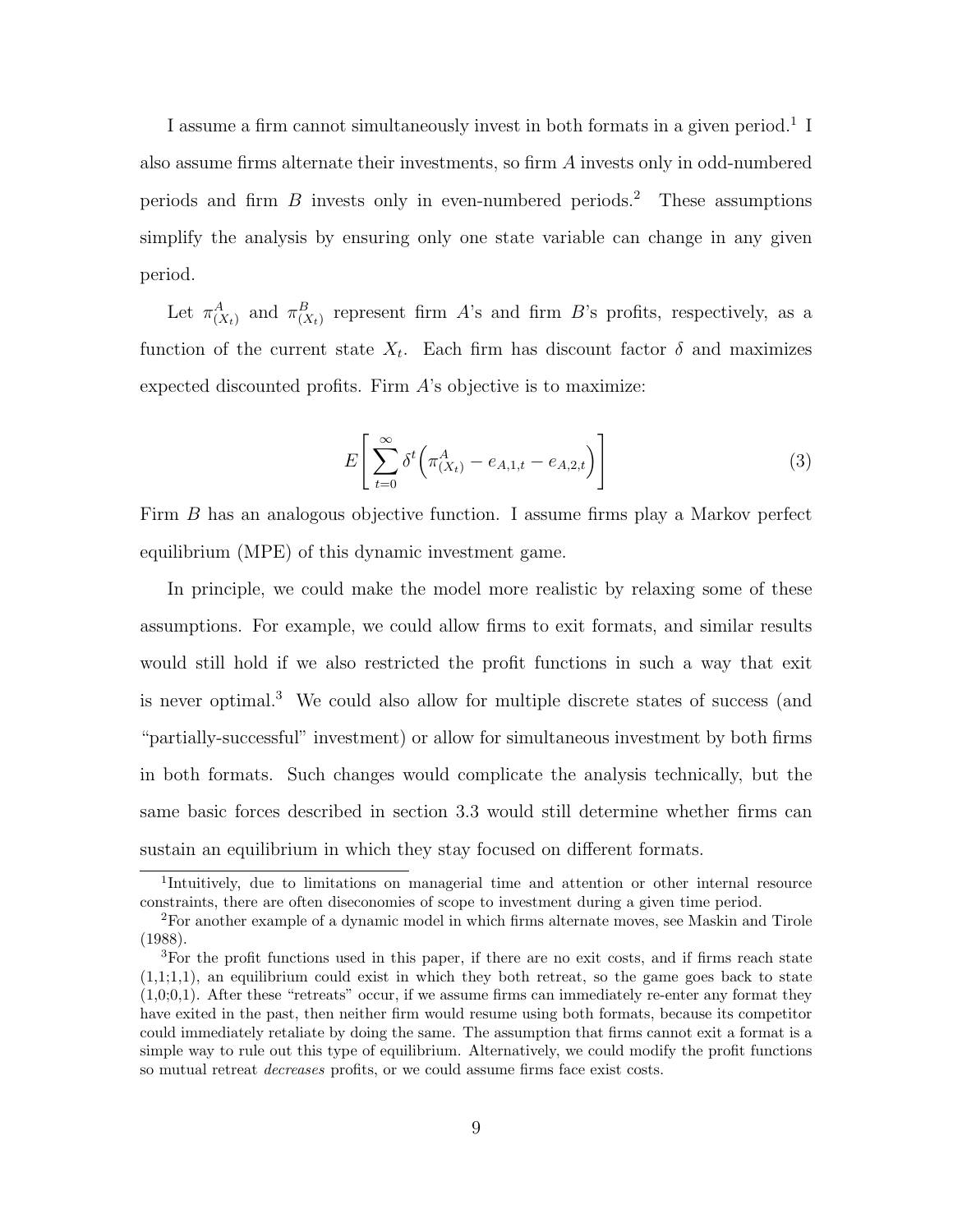However, one key assumption cannot be relaxed. The restriction to Markov strategies implies that a firm can retaliate only in response to a change in the game's state; that is, a firm can react to its competitor's successful investment, but cannot react to failed investment. In fact, Proposition 1 depends on the possibility that each firm could have a long string of investment failures without facing retaliation for these failed investments. This assumption is reasonable if companies can keep their investments secret until they reach some level of technical or operational success. For example, the technology firm Apple is famous for keeping its new product strategies secret, preventing competitive reaction, until it is ready for product launch (Lashinsky 2012).

If each firm can observe and react to its competitor's failed investments, Proposition 1 does not hold. However, Proposition 2 still holds; and the equilibria described in Propositions 3, 4, and 5 still exist. More generally, allowing firms to react to failed investments would not rule out any of the equilibria identified in this paper; it would, however, permit additional equilibrium outcomes.<sup>4</sup>

#### 3.1 Product market competition

I now introduce a model of product market competition that gives rise to a profit function for each firm at each possible state.

Assume a unit mass of customers vary along two dimensions. First, their brand preferences are represented by a Hotelling line with length 1 and per-unit transportation cost  $\beta$ . Firm A is fixed at the left side of the line and firm B is fixed at the right side.<sup>5</sup> Customers also vary in their format preferences. A fraction  $\alpha$  will buy only

<sup>&</sup>lt;sup>4</sup>Allowing firms to react to failed investments implies permitting all subgame perfect equilibria, which contains the set of Markov perfect equilibria considered here (see Maskin and Tirole 1988). Note that Proposition 1 states conditions in which both firms implement both formats in all equilibria; allowing for additional equilibria can overturn this result. By contrast, Proposition 2 states only that a particular equilibrium exists.

<sup>&</sup>lt;sup>5</sup>Other theoretical papers have also assumed firms are exogenously located at opposite sides of a Hotelling line in order to focus on other firm decisions (e.g., Simester 1995; Ellison 2005).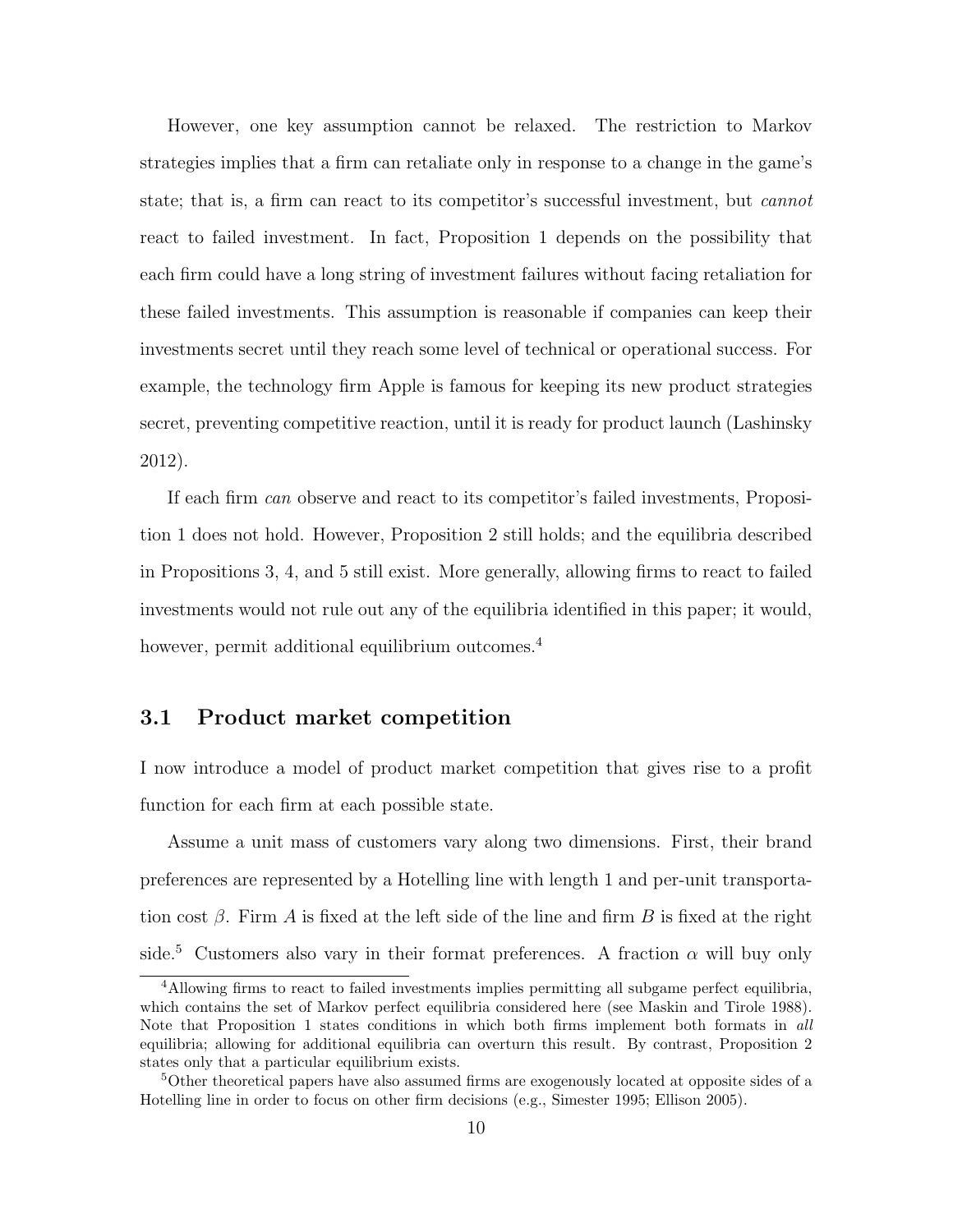using format 1, another  $\alpha$  will buy only using format 2, and the remaining  $1 - 2\alpha$  are indifferent between the two formats, where  $\alpha \in [0, \frac{1}{2}]$  $\frac{1}{2}$ . One can think of customers who will use only the new format as having a latent preference they do not realize until at least one firm implements the new format, at which point these customers enter the market.

In each period, a customer buys at most one product. Suppose a customer is located a distance  $\psi$  from the left side of the line. If this customer has either a preference for format 1 or no format preference, he derives utility  $V - \beta \psi - P_{A,1}$  if he purchases from firm A using format 1 at price  $P_{A,1}$ . However, if he has a preference for format 2, he derives utility  $-\infty$  from any transaction using format 1. The utility of purchasing from firm B or with format 2 can be computed in a similar manner.

Without loss of generality, assume marginal production costs are zero. Throughout the paper, I also assume:

#### Assumption 1.  $\int \frac{1-\alpha}{\alpha}$  $rac{1-\alpha}{1-2\alpha}$

This assumption ensures the market is covered in equilibrium and that, when firms use different formats (at state  $(1,0,0,1)$ ), they each set the monopoly price.<sup>6</sup>

Given this set-up, the online appendix proves that an equilibrium exists in which prices are as follows. If a firm is the only one that uses a format, it sets price  $V - \beta$ in that format; if both firms use a format, they each set price  $\beta$  in that format. Intuitively, Assumption 1 guarantees each format has enough loyal customers that a firm sets the monopoly price whenever it is the only one to use a format; on the other hand, firms set the standard competitive price from the Hotelling model in any format used by both firms. Table 1 reports equilibrium profits for each firm in each possible state.

<sup>&</sup>lt;sup>6</sup>If the second inequality in Assumption 1 did not hold, in some cases, state  $(1,0;0,1)$  would have a pure strategy price equilibrium in which firms set prices below the monopoly level, and in other cases, this state would have a mixed strategy price equilibrium in which firms randomize over prices.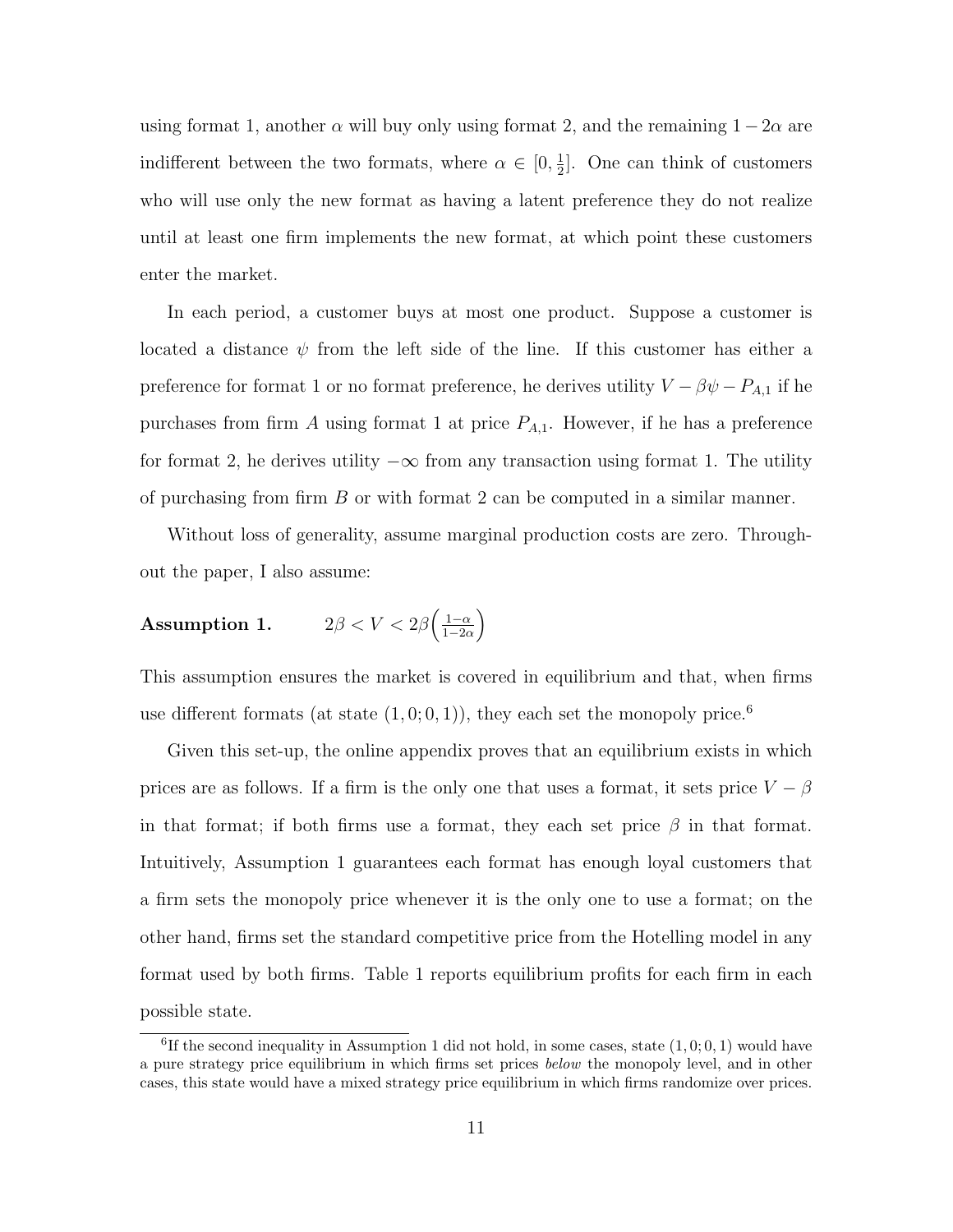| State        | Firm $A$ 's profits                                        | Firm $B$ 's profits                                   |
|--------------|------------------------------------------------------------|-------------------------------------------------------|
| (1,0;0,0)    | $(V - \beta)(1 - \alpha)$                                  | $\left( \right)$                                      |
| (1, 1; 0, 0) | $(V - \beta)$                                              | $\left( \right)$                                      |
| (1,0;0,1)    | $(V - \beta) \frac{1}{2}$                                  | $(V - \beta) \frac{1}{2}$                             |
| (1,0;1,0)    | $\beta(1-\alpha)^{\frac{1}{2}}$                            | $\beta(1-\alpha)\frac{1}{2}$                          |
|              | $(1,1;0,1)$ $(V-\beta)\alpha + \beta(1-\alpha)\frac{1}{2}$ | $\beta(1-\alpha)\frac{1}{2}$                          |
| (1, 1; 1, 0) | $(V - \beta)\alpha + \beta(1 - \alpha)^{\frac{1}{2}}$      | $\beta(1-\alpha)\frac{1}{2}$                          |
| (1,0;1,1)    | $\beta(1-\alpha)\frac{1}{2}$                               | $(V - \beta)\alpha + \beta(1 - \alpha)^{\frac{1}{2}}$ |
| (1, 1; 1, 1) | $\beta_{\frac{1}{2}}$                                      | $\beta_{\frac{1}{2}}$                                 |

Table 1. Equilibrium Profits at Each State

The profits in Table 1 arise from the one-shot equilibrium of the pricing game. Note this equilibrium *does* allow for competitive price reaction when a firm implements a new format. For example, at state  $(1,0;0,1)$ , the firms are using different formats, and both firms set the monopoly price. If the incumbent then implements the new format, so the state moves to  $(1, 1; 0, 1)$ , the entrant immediately cuts its price. This threat of immediate price retaliation helps discourage the incumbent from making this investment. On the other hand, if we allowed collusive pricing at all states, this could remove the threat of price retaliation and *encourage* firms to attack each other's format. More generally, we could allow firms to price collusively at some states and competitively at others, which would encourage investment behavior that leads to the states with collusive pricing. However, I leave the topic of collusive pricing for future research; the current paper focuses on the one-shot price equilibrium.

To summarize, this model captures two key aspects of multi-format competition. First, new formats vary in the degree to which they expand the market as opposed to cannibalizing from the old format (which is determined in this model by  $\alpha$ ). Second, formats vary in the degree to which they can support multiple profitable firms (which is determined in this model by  $\beta$ ). One could also use more realistic and complicated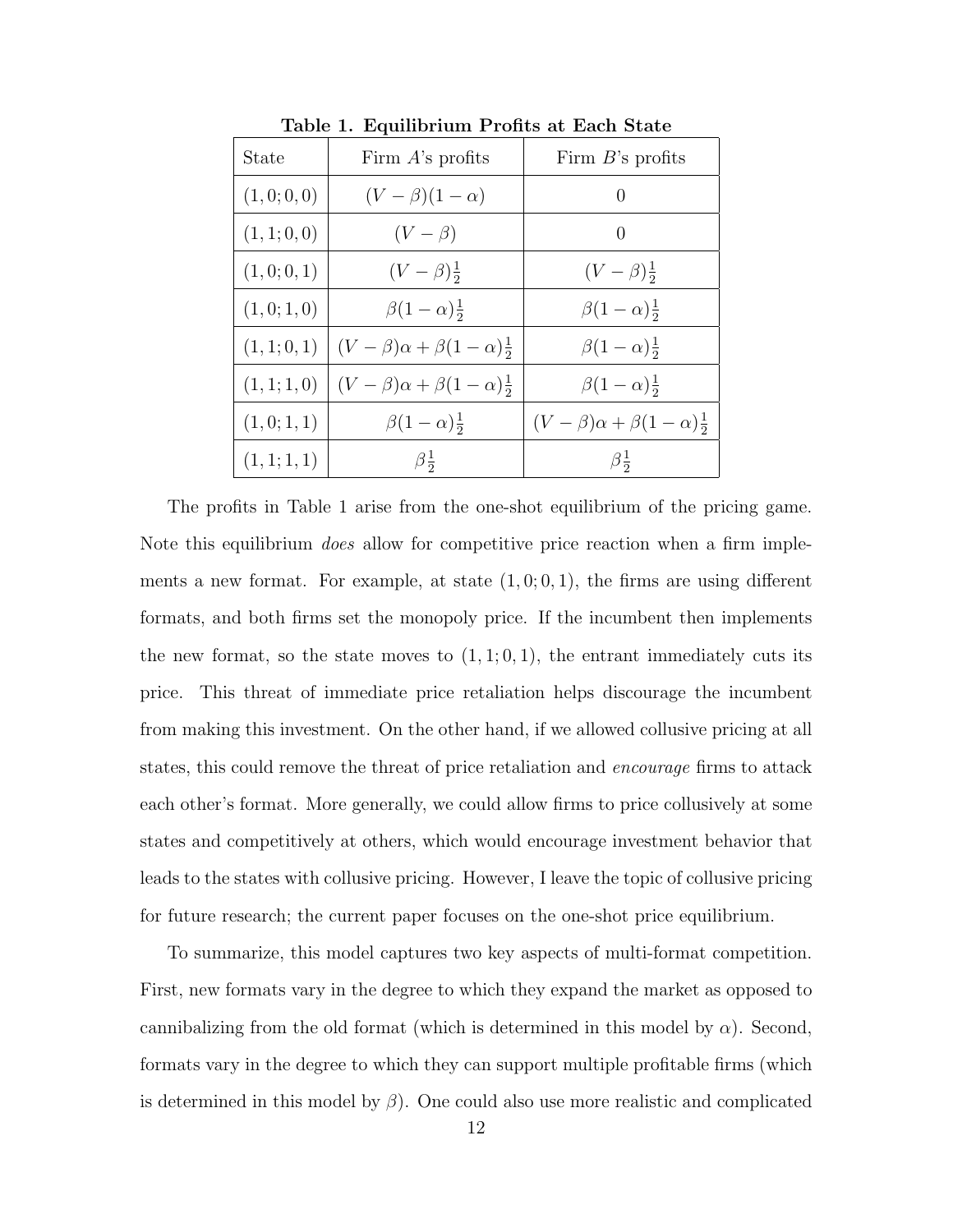models of product market competition, for example, with asymmetries between firms and formats. Section 4 gives examples of how such asymmetries can affect dynamic investment competition.

| $i \in \{A, B\}$               | Index of firms                                                        |  |
|--------------------------------|-----------------------------------------------------------------------|--|
| $j \in \{1,2\}$                | Index of formats                                                      |  |
| $t \in \{0, 1, 2, \ldots\}$    | Index of time                                                         |  |
| $X_{i,j,t} \in \{0,1\}$        | Indicator of whether firm i uses format j at time $t$                 |  |
| $e_{i,j,t}$                    | Firm $i$ 's investment in format j at time t                          |  |
| $\boldsymbol{F}$               | Function that maps investment into success probability                |  |
| $\mathcal{Z}$                  | Rate of increase in success probability for first dollar invested     |  |
| $\overline{d}$                 | Determines how rapidly the marginal impact of investment decreases    |  |
| $\delta$                       | Each firm's discount factor                                           |  |
| $\pi_{(X_t)}^A, \pi_{(X_t)}^B$ | General profit functions for each firm                                |  |
| V                              | Value of the product to a customer who is zero distance from the firm |  |
| $\alpha$                       | Fraction of customers loyal to each format                            |  |
| β                              | Length of Hotelling line                                              |  |

Table 2. Variables in the Model

### 3.2 Equilibrium existence

The online appendix proves the following lemma.

#### Lemma 1. A pure strategy Markov perfect equilibrium exists.

This result holds for any  $z > 0$ ,  $d > 0$ , and any V,  $\alpha$ , and  $\beta$  satisfying Assumption 1. Lemma 1 does not guarantee equilibrium uniqueness. For example, in some cases, there is an MPE in which both firms invest nothing at state  $(1, 0; 0, 1)$ , and another MPE in which both firms make positive investment at this state. The following section derives conditions in which firms can (or cannot) sustain an equilibrium with no investment at this state. 13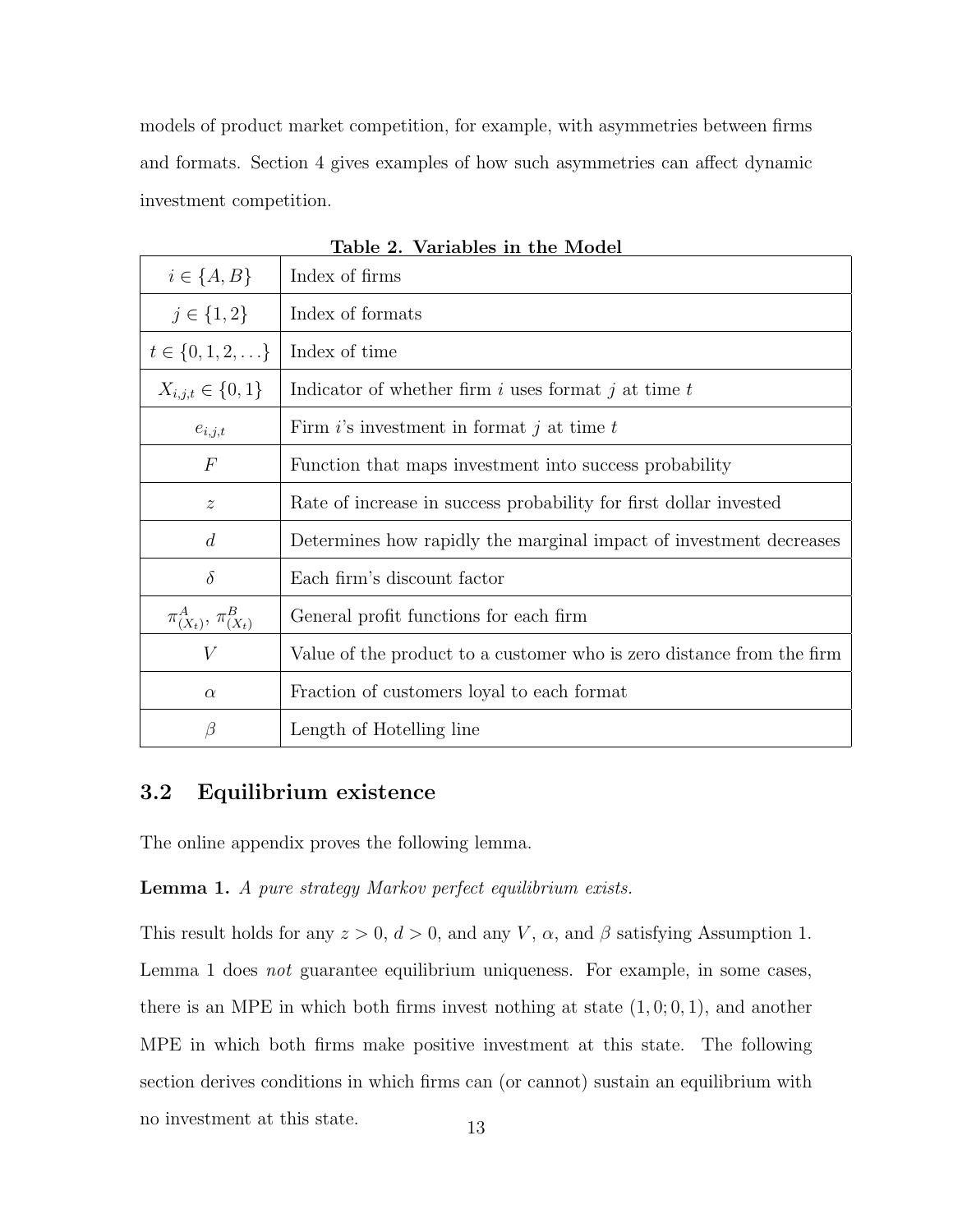#### 3.3 Weak preemption and cannibalization effects

I first explore the case in which preemption and cannibalization effects are relatively weak ( $\alpha$  and  $\beta$  are large). I show that when the success probability is high, there is an equilibrium in which the incumbent allows the entrant to win the new format, and firms then perpetually use different formats. However, if the success probability is low, such an equilibrium does not exist, and both firms eventually implement both formats. The results in this section are the key new insights of the paper.

Define a state as "absorbing" if neither firm invests once that state is reached. Based on the set-up of the game, state  $(1,1;1,1)$  is obviously absorbing. We can then use backward induction to find equilibrium investment levels for all other states.

Consider what happens at state  $(1, 0; 1, 1)$ . At this state, as the incumbent decides whether to invest in the new format, it faces both the problem of cannibalizing its existing sales and the problem of potentially entering a format that the entrant is already using. If the following condition holds, neither of these effects is strong enough to stop the incumbent from investing at this state:

$$
\left(\frac{1}{1-\delta}\right)\frac{\alpha\beta}{2} > \frac{1}{z} \tag{4}
$$

This condition ensures the discounted gains from entering the new format are enough to justify investing the first marginal dollar. In this case, state  $(1, 0; 1, 1)$  is not absorbing, because the incumbent makes positive investment at this state, and therefore the game will eventually move to state  $(1, 1; 1, 1)$ .

Table 1 implies that the smallest incremental profits from adding a new format occur when Firm A (for example) implements format 2 and moves the state from  $(1, 0, 0, 1)$  to  $(1, 1, 0, 1)$ . Generating these incremental profits over an infinite number of periods would be enough to justify the first marginal dollar of investment if the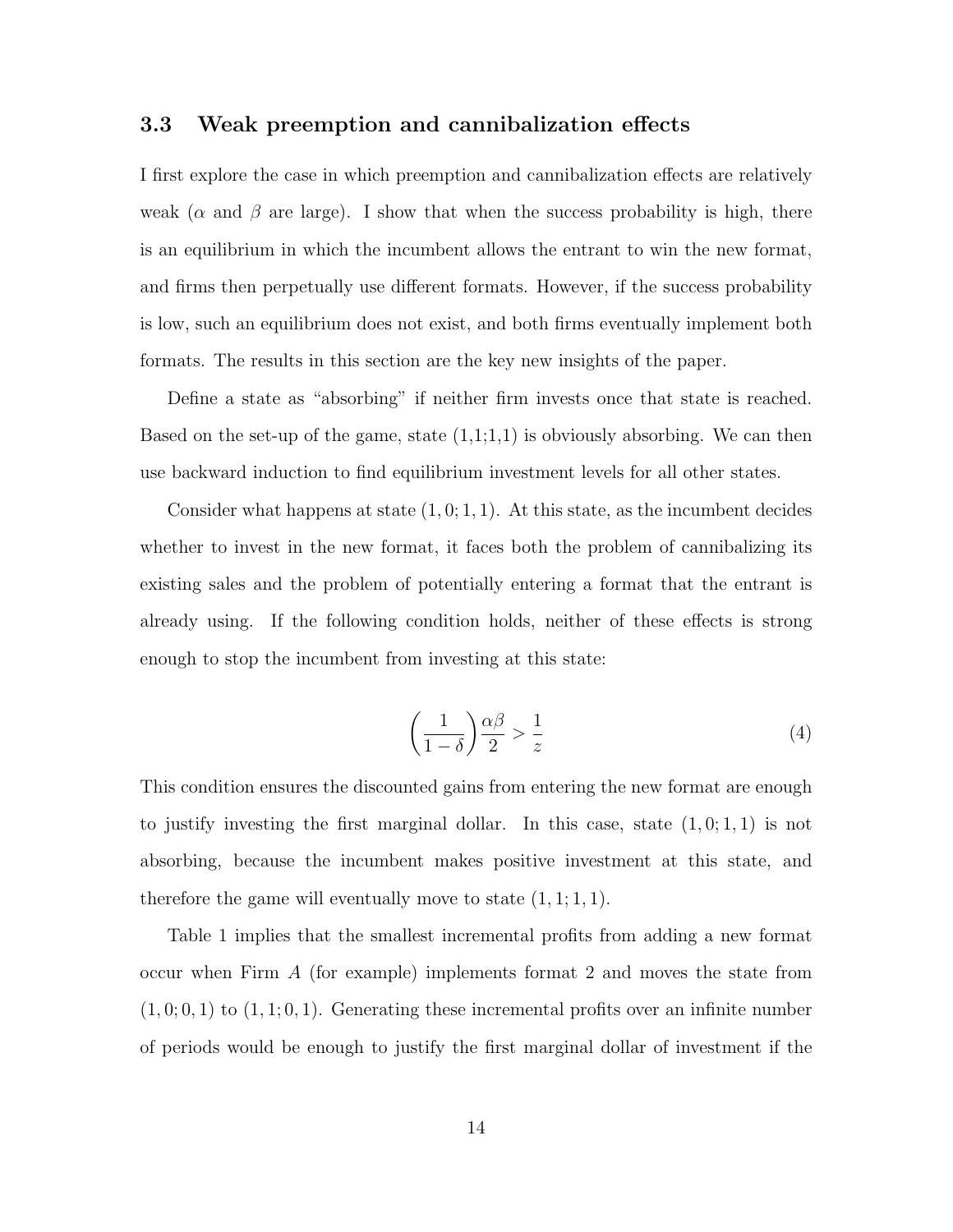following condition holds:<sup>7</sup>

Condition 1.

$$
\left(\frac{1}{1-\delta}\right)\left[\frac{\alpha\beta}{2} - \left(V - 2\beta\right)\left(\frac{1}{2} - \alpha\right)\right] > \frac{1}{z}
$$

When this condition holds, any state at which one firm (but not the other) is using both formats cannot be absorbing, because the other firm would always make positive investment until it also implements both formats.

On the other hand, state  $(1, 0, 0, 1)$  could be absorbing. At this state, each firm must worry that implementing another format will lead to retaliation by its competitor. For example, if firm A implements the new format, its profits will temporarily increase; however, once firm  $B$  successfully retaliates, the game moves to state  $(1, 1; 1; 1)$ , at which point increased competition in each format causes firm A's profits to drop below their initial level. This threat of retaliation can prevent investment at state  $(1,0;0,1)$  if and only if the following inequality holds (for notational convenience, this condition is stated in terms of the general profit function  $\pi^A$ :

$$
\left(\frac{\pi_{(1,1;0,1)}^A \left[1+\delta(1-F(e^*))\right] + [\delta/(1-\delta)]F(e^*)\pi_{(1,1;1,1)}^A}{1-\delta^2(1-F(e^*))}\right) - \left(\frac{1}{1-\delta}\right)\pi_{(1,0;0,1)}^A \le \frac{1}{z} \tag{5}
$$

where  $e^*$  denotes firm  $B$ 's optimal investment level in the old format at state  $(1, 1; 0, 1)$ . The first term on the left side of this inequality represents the expected discounted profits to firm A just after reaching state  $(1, 1; 0, 1)$ , accounting for firm B's eventual retaliation; the second term represents the expected discounted profits to firm A of staying permanently at state  $(1, 0, 0, 1)$ .

Whether this inequality holds depends on how quickly Firm  $B$  is expected to

<sup>&</sup>lt;sup>7</sup>Moving from state  $(1,0,0,1)$  to state  $(1,1,0,1)$  allows the incumbent to capture an additional  $\frac{\alpha}{2}$ customers, who each pay price  $\beta$ . However, it also causes a fraction  $(\frac{1}{2} - \alpha)$  of the firm's customers to move from format 1, at which they paid price  $V - \beta$ , to format 2, at which they pay the lower price  $\beta$ .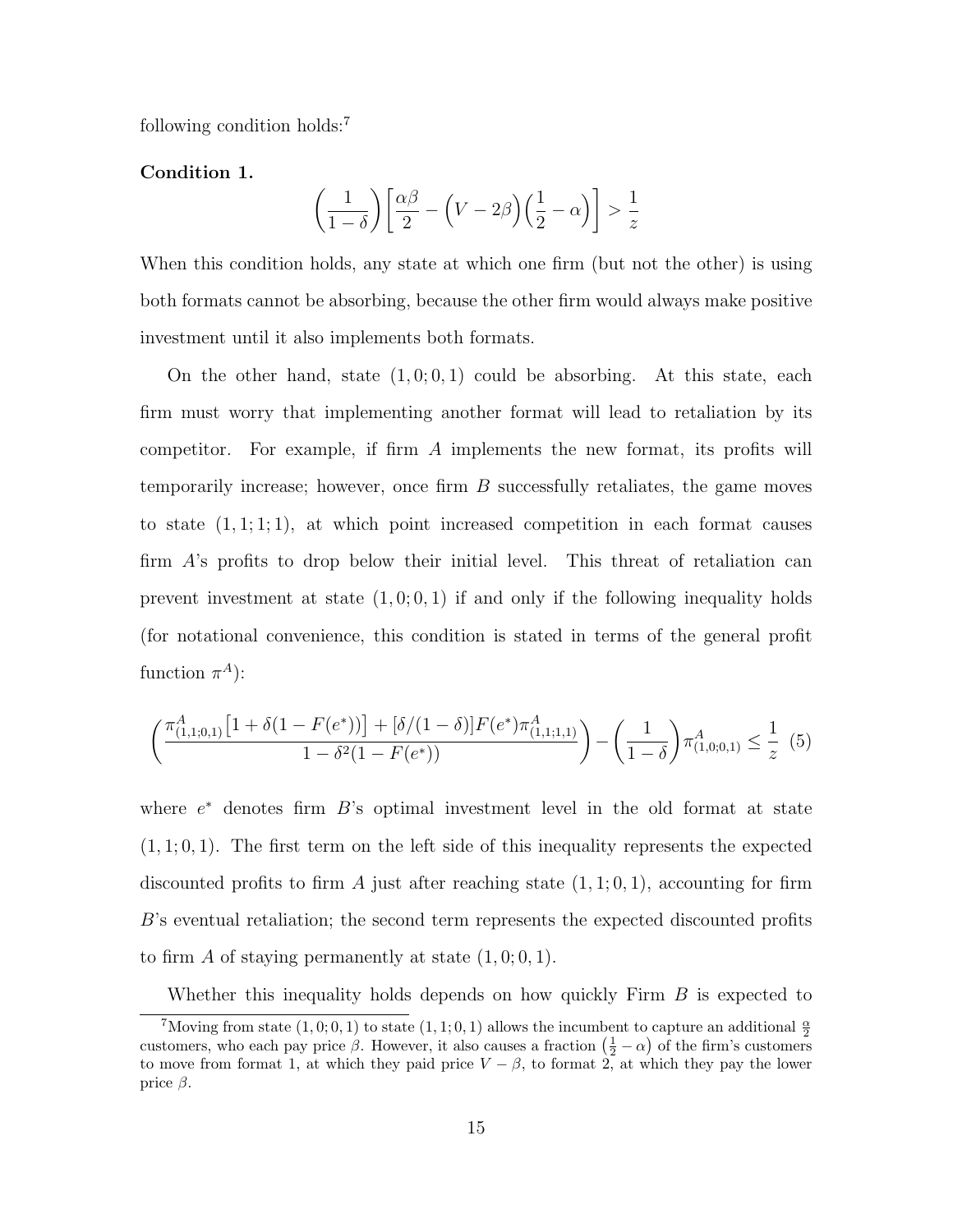retaliate following a successful attack by Firm  $A$ . If the parameter  $d$  is very large, each additional dollar spent has a rapidly decreasing effect on the probability of success, so once state  $(1, 1; 0, 1)$  is reached, in each period Firm B will simply make a small "exploratory" investment that gives it a small chance of success. On the other hand, if d is small, each incremental dollar continues to have a large effect on the success probability, so Firm  $B$  will invest enough to give it a large chance of success in any given period.

Formally, as  $d \to \infty$ ,  $F(e^*) \to 0$ , which implies that the expected time required for successful retaliation grows without bound, and the left side of inequality (5) approaches  $\frac{1}{1-\delta}(\pi^A_{(1,1;0,1)} - \pi^A_{(1,0;0,1)})$ . When we insert the values from Table 1, this expression is the same as the left side of Condition 1, which implies (5) does not hold, and the threat of retaliation *cannot* prevent investment at state  $(1, 0, 0, 1)$ .

Intuitively, when implementing a format is sufficiently difficult  $(d$  is sufficiently large), the expected time required to retaliate becomes so long that firms do not worry about retaliation. Rather, they each invest a small amount in the other's format because Condition 1 guarantees that the expected discounted profits of a successful attack are enough to justify investing the first marginal dollar. Although each firm's expected success probability in any given period is low, one firm eventually succeeds in its attack, and its competitor eventually succeeds in retaliating, and so both firms end up using both formats. The online appendix proves this result formally.

**Proposition 1.** If Condition 1 holds and d is sufficiently large, then in any equilibrium, both firms implement both formats in the long run (with probability one).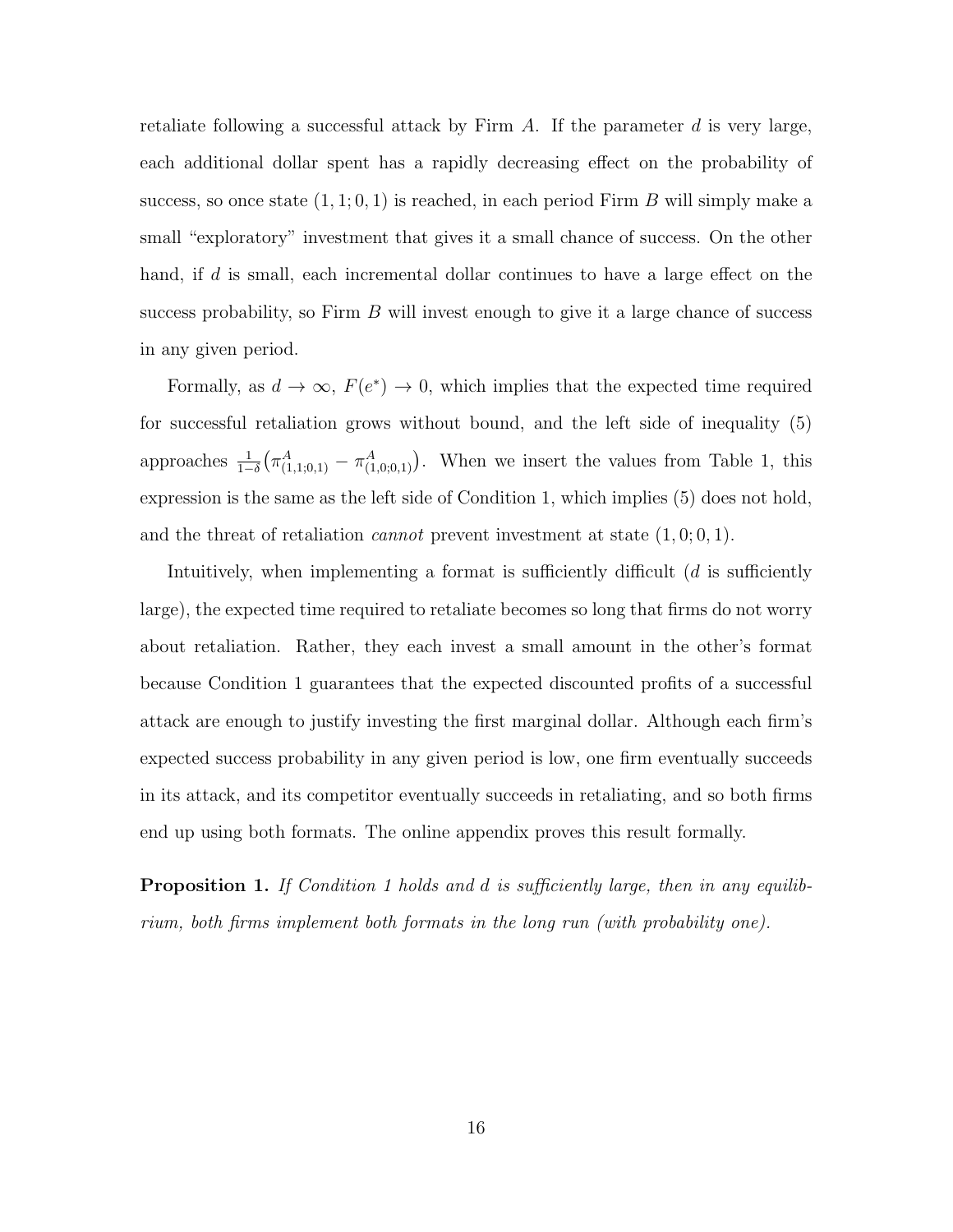Figure 2. When implementing a format is difficult  $(d \text{ is large})$ , both firms implement both formats. (Arrows indicate possible paths the game state can follow.)



I now consider the case in which implementing a format is easy. When d is sufficiently small,  $F(e^*) = 1$ , and retaliatory investments are guaranteed to succeed in the next period after an attack. Inequality (5) then becomes

$$
\left(\pi_{(1,1;0,1)}^{A} - \pi_{(1,0;0,1)}^{A}\right) - \left(\frac{\delta}{1-\delta}\right)\left(\pi_{(1,0;0,1)}^{A} - \pi_{(1,1;1,1)}^{A}\right) \le \frac{1}{z}
$$
\n(6)

Thus, unless firms have very low discount factors, inequality (5) holds when d is sufficiently small, in which case the threat of immediate retaliation can prevent investment at state  $(1, 0, 0, 1)$ .

The following condition is sufficient to ensure (6) holds. This condition also ensures that if d is small enough, an equilibrium exists in which the incumbent invests nothing at the initial state  $(1, 0, 0, 0)$ , guaranteeing that the industry reaches the absorbing state  $(1, 0, 0, 1)$ .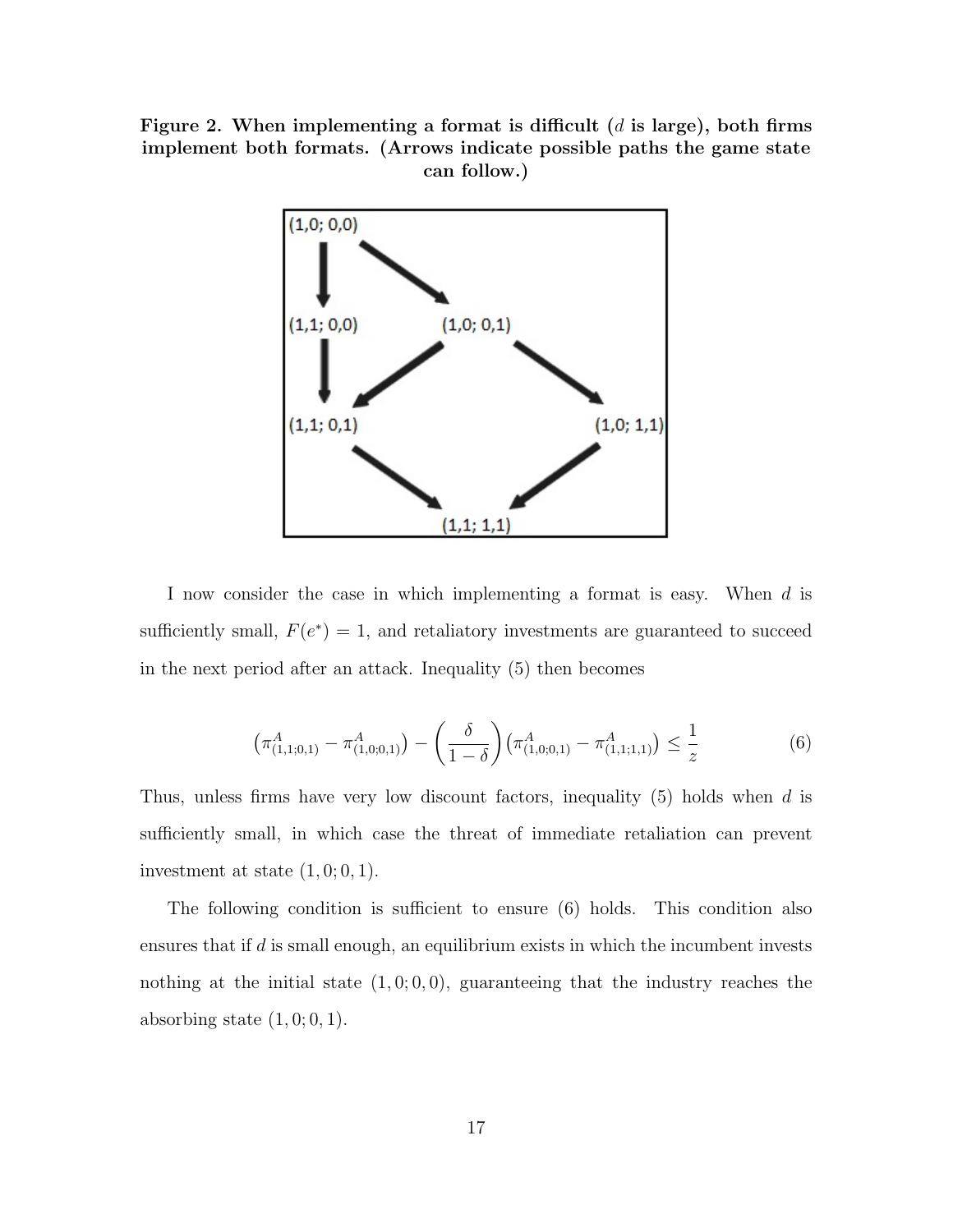#### Condition 2.

$$
\alpha V - \left(\frac{\delta^3}{1-\delta}\right) \left(\frac{V-2\beta}{2}\right) < \frac{1}{z}
$$

The first term on the left side of this condition is an upper bound on the shortterm benefits the incumbent gains from implementing the new format (moving the game from state  $(1,0;0,0)$  to state  $(1,1;0,0)$ , and the second term is the cost of provoking the entrant to implement both formats (given that  $d$  is small enough that the entrant will immediately implement any format in which it invests). Condition 2 ensures that, at the initial state, the sum of these two effects is not great enough to justify the incumbent investing the first marginal dollar in the new format.<sup>8</sup> Note that Conditions 1 and 2 are both more likely to hold when  $\delta$  is large. By choosing  $\delta$ sufficiently close to one, it is straightforward to find parameter values for which both conditions hold.

The online appendix proves the following proposition.

**Proposition 2.** If Conditions 1 and 2 hold, and d is sufficiently small, there is an equilibrium in which firm B is the only one that invests in the new format; once it successfully implements this format, neither firm makes further investment.

Note that if either firm ever implements both formats, the other firm keeps investing until it also implements both formats. For example, at state  $(1, 1; 0, 1)$ , the entrant invests in the old format, knowing the incumbent has no way to retaliate. On the other hand, at state  $(1, 0, 0, 1)$ , the entrant does not invest in the old format because the incumbent would then retaliate by investing in the new format. Thus, the game progresses as follows. At the initial state  $(1, 0, 0, 0)$  the incumbent avoids investing in the new format so that it retains a credible way to retaliate against the entrant. Once the entrant implements the new format, and the game reaches state

<sup>&</sup>lt;sup>8</sup>This condition is somewhat stronger than necessary, but it is more notationally succinct than the weakest possible condition would be.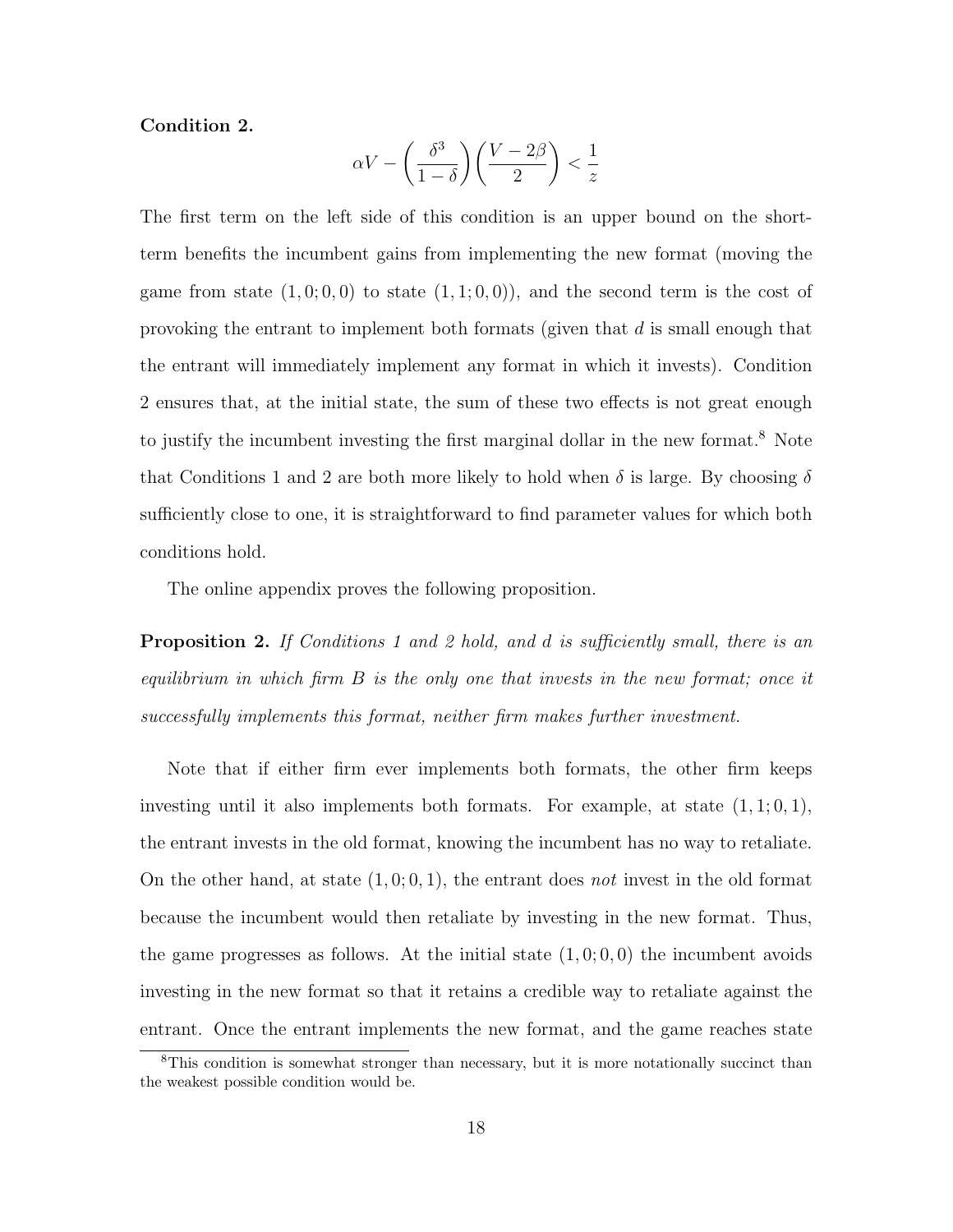$(1, 0, 0, 1)$ , neither firm encroaches on the other's format, because neither firm wants to end up at state  $(1, 1; 1, 1)$ .

Figure 3. When implementing a format is easy  $(d \text{ is small})$ , a firm will not implement a second format because doing so would lead to swift retaliation. (Arrows indicate possible paths the game state can follow.)



To summarize, Proposition 1 states that when the success probability is low, both firms must eventually implement both formats, whereas Proposition 2 states that when the success probability is  $high$ , there is an equilibrium in which firms reach an absorbing state where they use different formats.

#### 3.4 Strong preemption and cannibalization effects

The previous section showed that an increase in success probability can make the incumbent less willing to invest in the new format. The current section shows that this effect can be reversed.

Intuitively, the previous section assumed preemption and cannibalization effects were weak, and so the incumbent primarily faced a trade-off between the shortterm gains from adopting the new format and the long-term loss due to competitive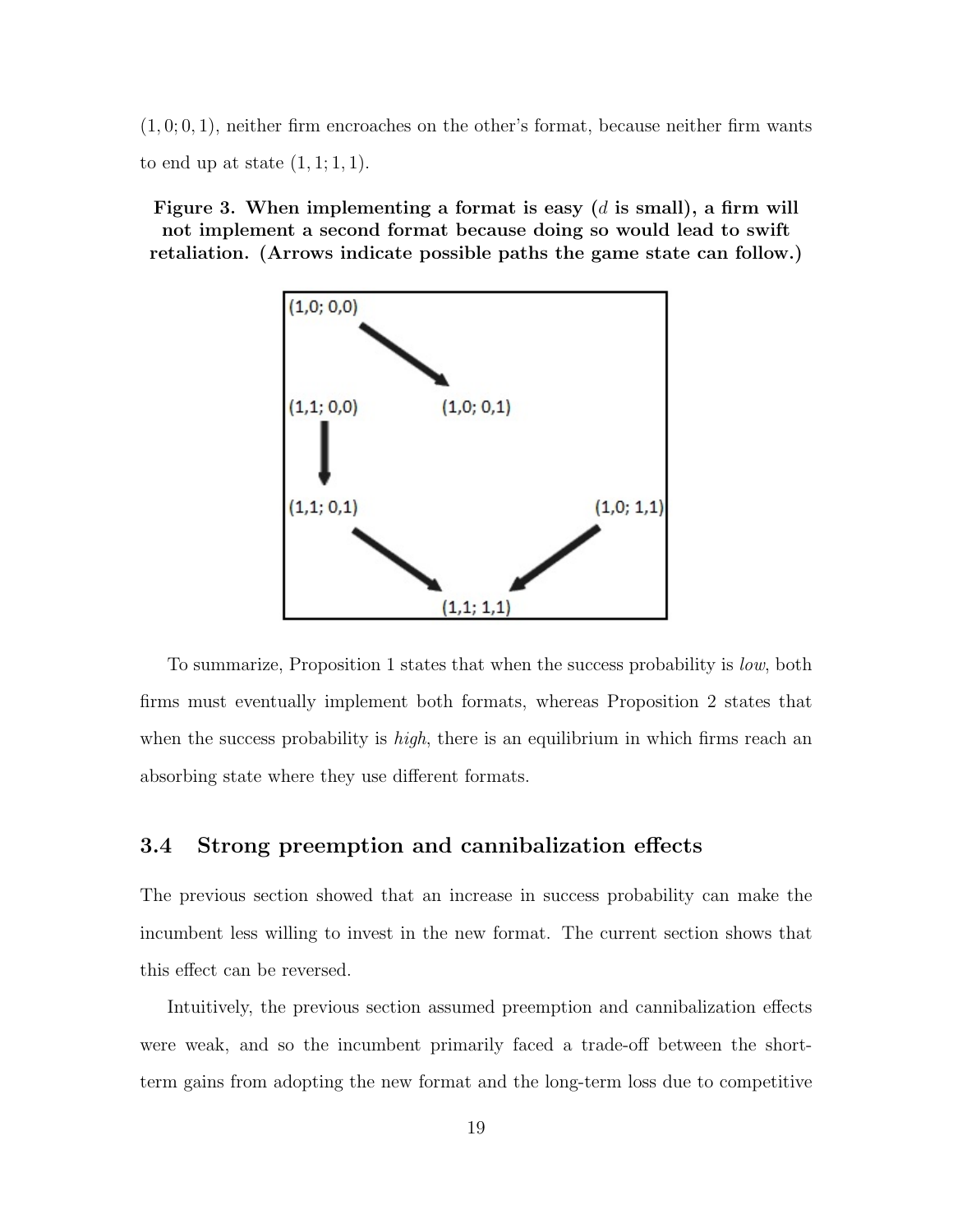retaliation. In that case, an increase in success probability made the threat of retaliation more immediate, which made the incumbent less willing to invest in the new format to increase its short-term profits. By contrast, the current section assumes preemption and cannibalization effects are strong. In this case, an increase in success probability makes the relative benefits of preempting the potential entrant more immediate, which makes the incumbent *more* willing to cannibalize its existing sales by investing in the new format. Because the results in this section are similar to results from previous theoretical research on innovation (Gilbert and Newbery 1982; Reinganum 1983), I keep the exposition of these results relatively brief.

The current section assumes the following conditions hold:

Condition 3.

$$
\left(\frac{1}{1-\delta}\right)(V-\beta)\alpha < \frac{1}{z}
$$

Condition 4.

$$
\left(\frac{1}{1-\delta}\right)\frac{\beta(1-\alpha)}{2} < \frac{1}{z}
$$

Condition 3 implies that cannibalization effects are strong ( $\alpha$  is small), whereas Condition 4 implies that preemption effects are strong ( $\beta$  is small). The online appendix shows that these conditions guarantee all states except the initial state are absorbing (see proof of Proposition 3).

I also assume the following condition holds:

#### Condition 5.

$$
(V - \beta)\alpha + \left(\frac{\delta}{1 - \delta}\right)\frac{V - \beta}{2} > \frac{1}{z}
$$

This condition is sufficient to ensure the entrant invests in the new format at the initial state. As  $d \to \infty$ , the expected time for the entrant to successfully implement the new format grows without bound, and Condition 3 ensures the incumbent invests nothing at the initial state due to concerns over cannibalizing its existing sales.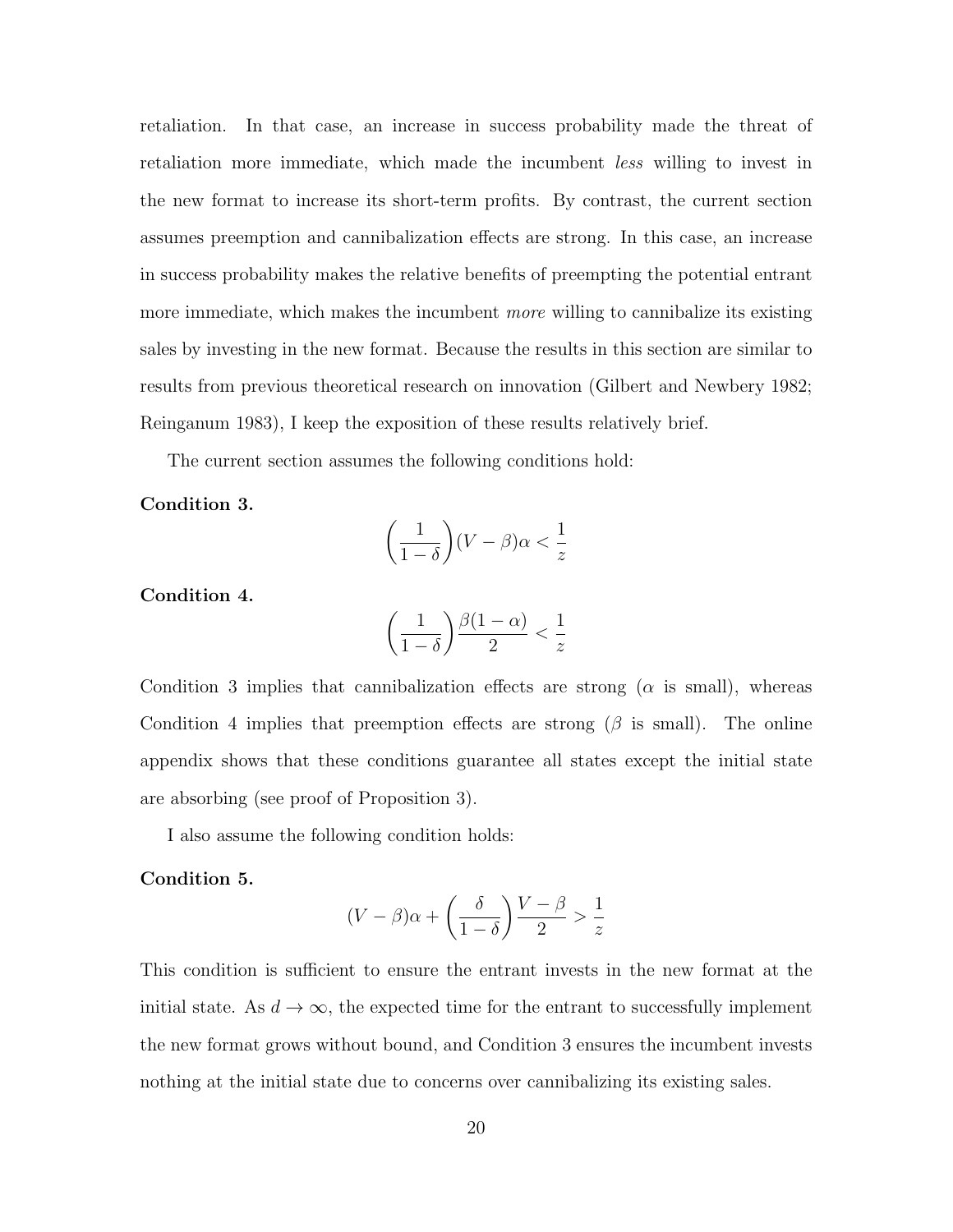On the other hand, as  $d \to 0$ , the entrant is guaranteed to successfully implement the new format the first time it moves. In this case, Condition 5 guarantees that the incumbent also invests in the new format at the initial state. The first term in that condition represents the incumbent's immediate profit impact from implementing the new format, whereas the second term reflects the long-term benefit of preventing the entrant from implementing the new format.

The online appendix formally proves the following.

Proposition 3. If Conditions 3, 4, and 5 all hold, then all states except the initial state are absorbing. If d is sufficiently large, then at the initial state, the incumbent makes zero investment and the entrant is guaranteed to win the new format in the long run. However, if d is sufficiently small, then at the initial state, both firms make positive investment in the new format.

Figure 4. When cannibalization and preemption effects are strong and implementing a format is *difficult*  $(d$  is large), the incumbent allows the entrant to win the new format.

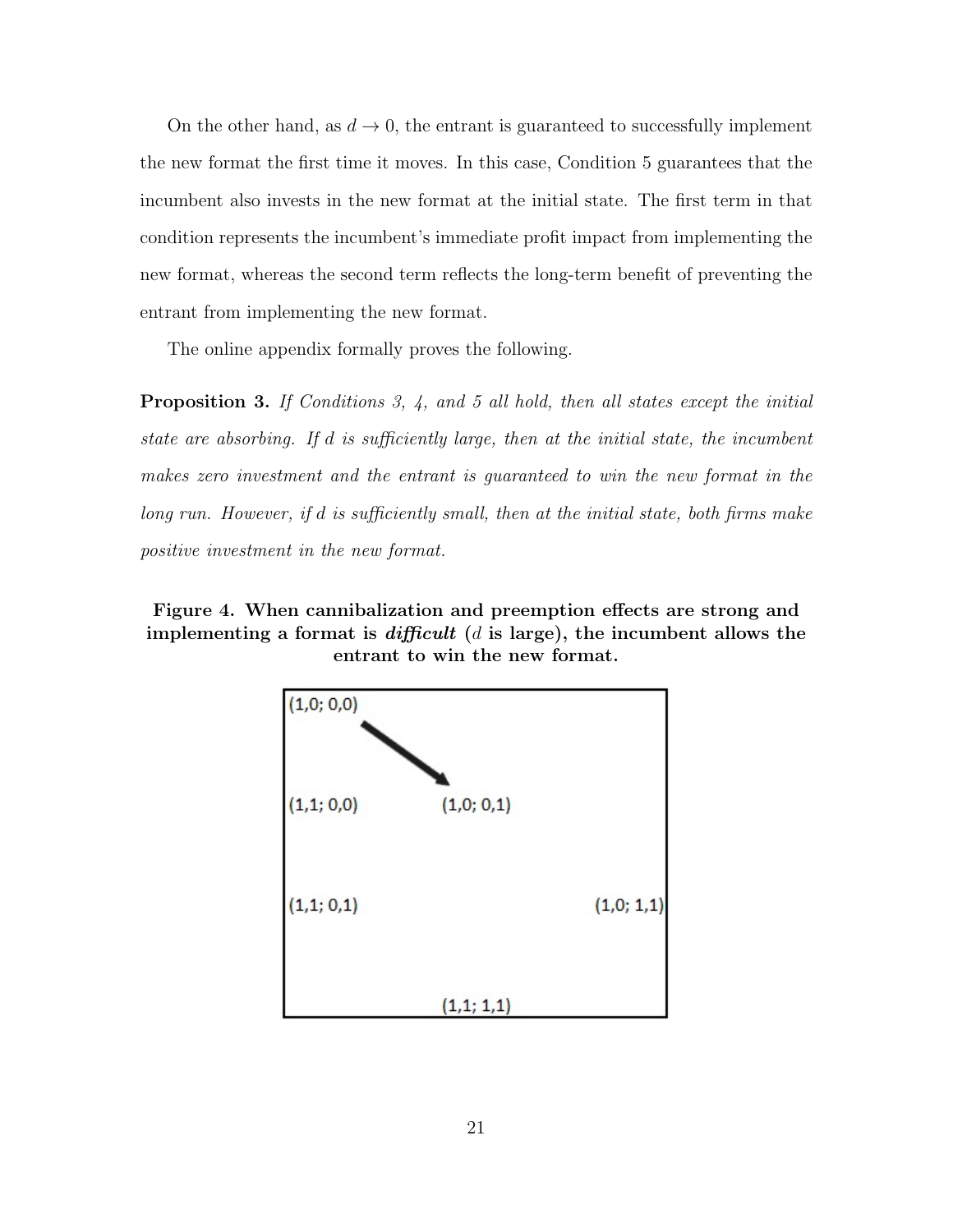Figure 5. When cannibalization and preemption effects are strong and implementing a format is easy  $(d \text{ is small})$ , the incumbent is willing to cannibalize its sales to try to preempt investment by the entrant.



Survey data show that high-tech firms vary substantially in how much their managers say they are willing to cannibalizes existing sales (Chandy and Tellis 1998). When a new technology has a winner-take-all property (preemption effects are strong), Proposition 3 implies that incumbents should be willing to cannibalize existing sales if the probability that an entrant can quickly implement the new technology is high, but incumbents should not be willing to cannibalize existing sales if this probability is low.

### 3.5 Other regions of the parameter space

Previous sections have studied cases in which preemption and cannibalization effects are either both weak or both strong. I do not present detailed results for other combinations of these parameter values, because the results are more straightforward and less interesting than those in the previous sections. If preemption effects are weak and cannibalization effects are strong, the incumbent allows the entrant to win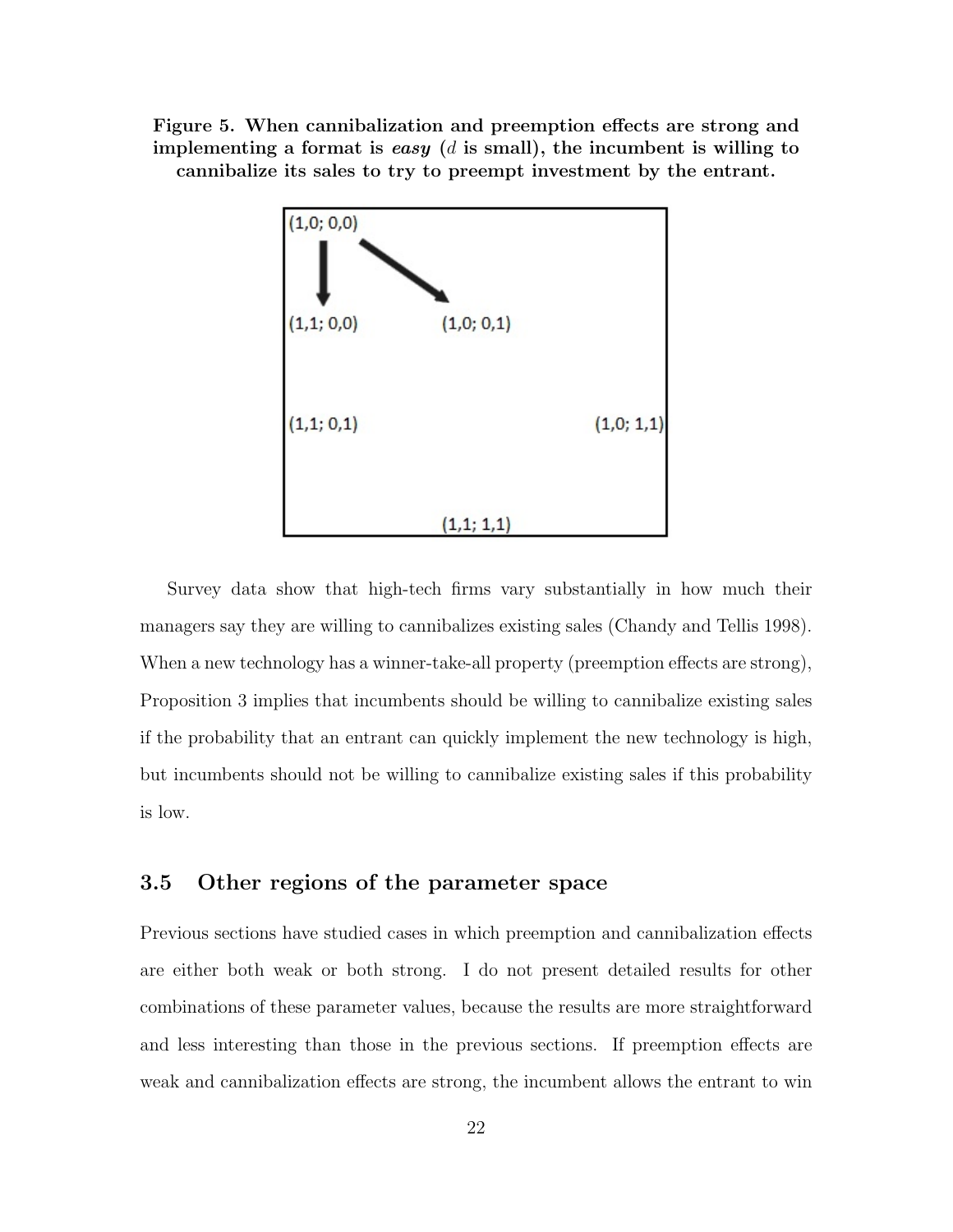the new format; and if preemption effects are strong and cannibalization effects are weak, the two firms race to enter the new format. These results do not depend on the parameter  $d$  that determines how quickly the marginal impact of investment diminishes.

### 4 Extensions: Asymmetric formats

Until now, I have assumed profit functions are symmetric across formats. To illustrate how large asymmetries can change investment incentives, I now present two model extensions. The first assumes formats differ in terms of fixed costs, and the second assumes either firm's use of the new format eliminates profits from the old format.

#### 4.1 Fixed expense in the old format

Many Internet-based business models allow firms to avoid fixed expenses, such as physical retail locations, that are associated with traditional business models. I now show that such fixed expenses in the old format can allow the incumbent to attack the new format without fear of retaliation.

Assume there is a recurring fixed expense f to operating the old format, which is avoided in the new format. For example, at state  $(1,0;0,1)$ , firm A's profits are now  $((V - \beta) \frac{1}{2} - f),$  whereas firm B's profits are still  $((V - \beta) \frac{1}{2})$  $(\frac{1}{2})$ . Also assume Condition 1 holds, so cannibalization and preemption effects alone are too weak to prevent investment. If the fixed expense is high enough that the following condition holds, the entrant will never invest in the old format:

#### Condition 6.

$$
\left(\frac{1}{1-\delta}\right)\left[(V-\beta)\alpha - f\right] < \frac{1}{z}
$$

The online appendix proves the following result formally.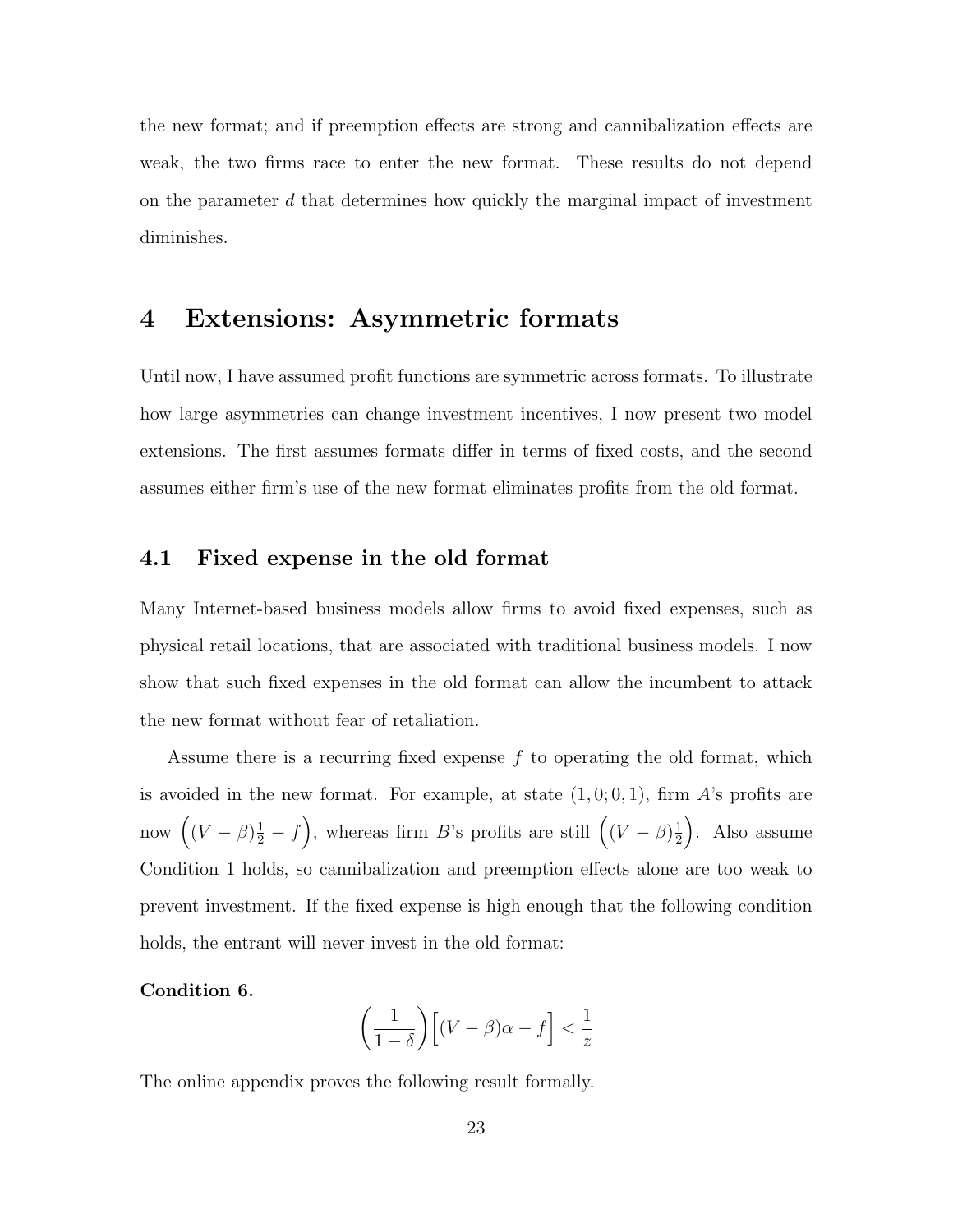**Proposition 4.** If Conditions 1 and 6 hold, in equilibrium both firms eventually implement the new format, but the entrant never invests in the old format.

#### Figure 6. Large fixed expenses in the old format allow the incumbent to invest in the new format without fear of retaliation. (Arrows indicate possible paths the game state can follow.)



As an example in which the incumbent could attack the new format without fear of retaliation, when incumbent Charles Schwab invested in its online trading platform, it would have been unprofitable for E-trade to retaliate by building a large network bricks-and-mortar locations. Schwab now offers both online and in-person investment formats, whereas E-trade focuses on the online format.<sup>9</sup>

#### 4.2 Delayed entry response

Online stores often free-ride on customer service provided by traditional stores, making traditional stores much less profitable (Anderson et al. 2009). To illustrate how this type of asymmetric channel conflict can affect investment decisions, I make

<sup>9</sup>According to their company websites, Schwab has over 300 physical branches, whereas E-trade has only 30.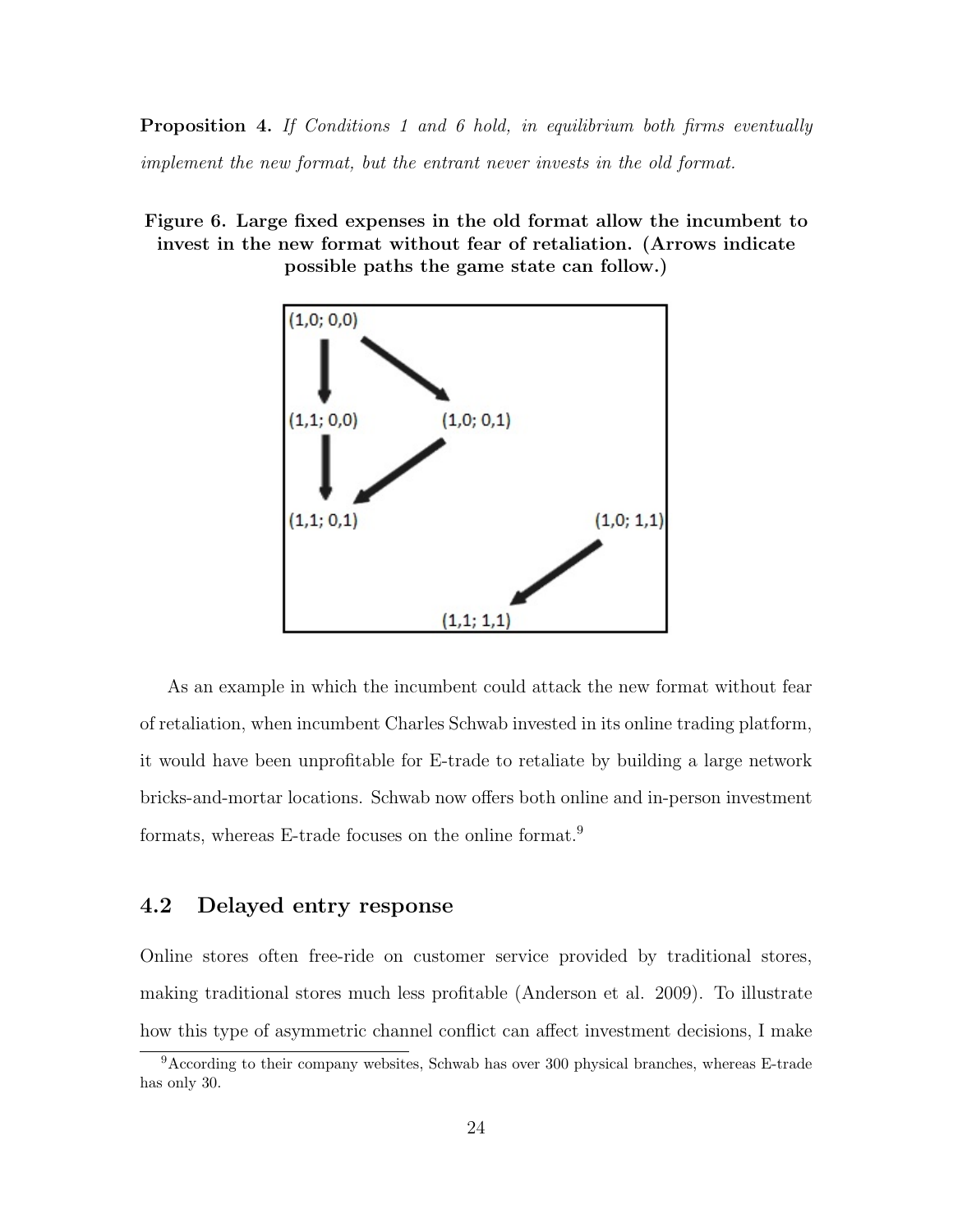the extreme assumptions that either firm's use of the new format eliminates profits from the old format, but either firm's use of the old format does not affect the profits from using the new format.<sup>10</sup>

Under these new assumptions, if implementing a format is difficult enough, at first the incumbent avoids investing in the new format, because implementing this format would entirely cannibalize its existing profits. However, once the entrant finally succeeds in implementing the new format, destroying all profits in the old format, the incumbent starts investing in the new format as well. This result is similar in spirit to previous results by Katz and Shapiro (1987), who study whether an incumbent or an entrant innovates first, if firms can imitate each other's innovations.<sup>11</sup>

The online appendix proves the following proposition formally.

**Proposition 5.** If either firm's use of the new format eliminates profits in the old format, Condition 1 holds, and d is sufficiently large, then the incumbent initially makes no investment; after the entrant successfully implements the new format, the incumbent begins investing in the new format until it also implements this format.

As an example of delayed entry response, wedding dress shops face the potential threat that a bride could spend several hours trying on dresses in their store and using their customer service until she finds a dress she likes, and then buy a similar dress online at a much lower price.<sup>12</sup> Currently most new brides are reluctant to buy

<sup>&</sup>lt;sup>10</sup>In the case of free-riding, the new format might benefit from the existence of the old format. To allow this benefit to occur, we could make the alternative assumption that use of the new format leaves the old format just profitable enough that the incumbent will continue to use the old format.

<sup>&</sup>lt;sup>11</sup>Using the terminology of Katz and Shapiro (1987), the conditions of Proposition 5 imply the entrant has stronger "stand-alone incentives" (defined as the increase in a firm's profits if it innovates and its competitor does nothing) than the incumbent, and firms have equal "preemption incentives" (defined as the difference in profits from innovating first rather than second). As a result, the entrant innovates first.

<sup>&</sup>lt;sup>12</sup>For example, see the blog post at http://henjofilms.com/?p=586 ("My Online Wedding Dress") Buying Experience!"), in which a recently married woman says she visited several traditional wedding stores and found a dress she liked priced at \$2,800, but instead bought a similar dress online for \$350.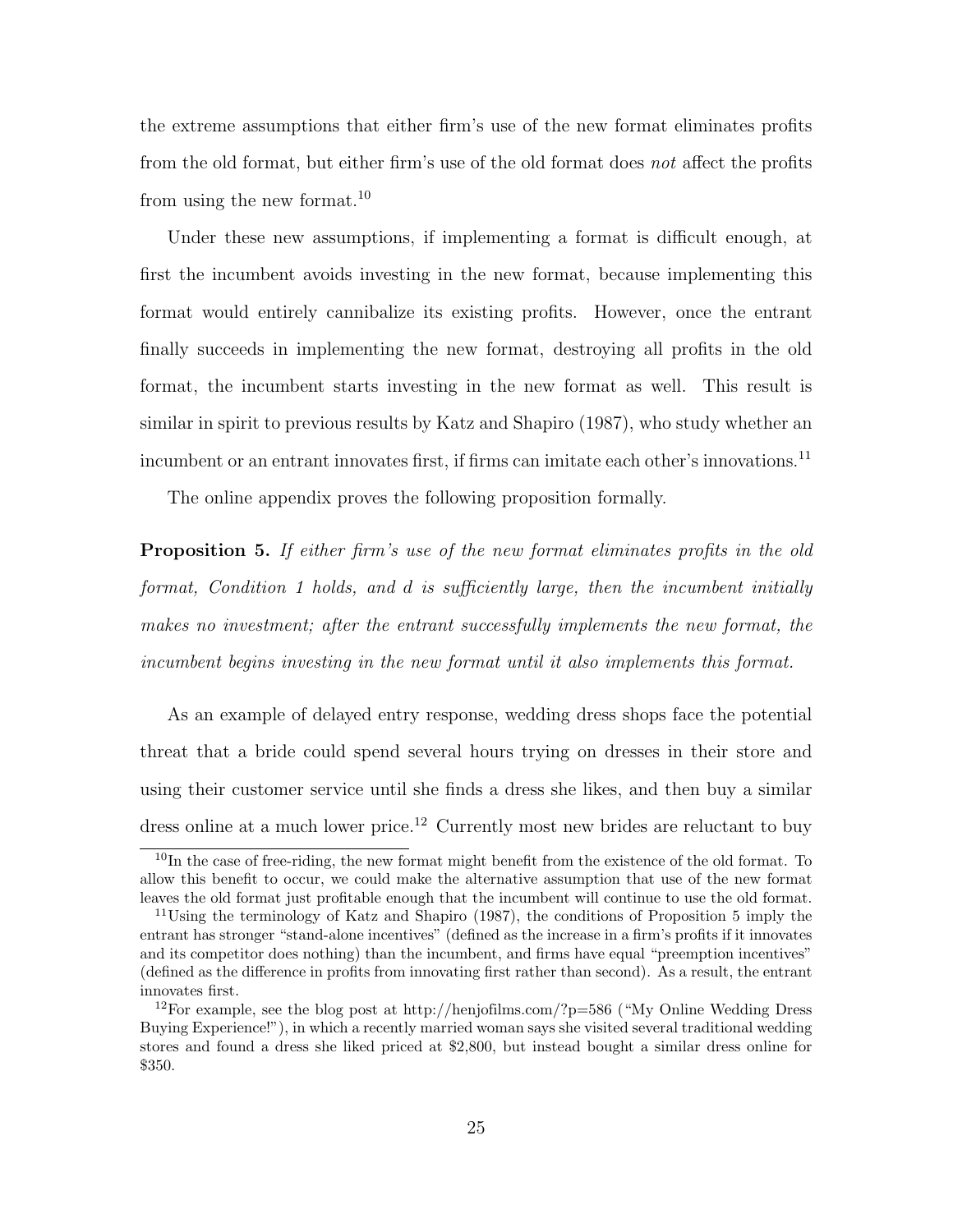a dress online (Bertagnoli 2011), so for now the best strategy for the traditional shops may be to stick with their current format; however, if an online retailer ever builds a strong-enough reputation that free-riding on customer service becomes a major problem in this market, traditional wedding shops might want to start investing in the online channel as well.

Figure 7. If either firm's use of the new format eliminates profits in the old format, and implementing a format is difficult, the incumbent does not invest in the new format until the entrant has successfully adopted this format. (Arrows indicate possible paths the game state can follow.)



#### 4.3 Other possible asymmetries

This section has introduced two possible types of asymmetry into the model. One could imagine other possible asymmetries as well. For example, if the new format is more difficult to implement than the old, the entrant might start by investing in the old format. On the other hand, if the entrant has a weaker brand than the incumbent, then the entrant might no longer be able to make a credible threat of attacking the old format (undermining the equilibrium of Proposition 2), or the entrant might avoid entering the market altogether. I leave such model extensions for future research.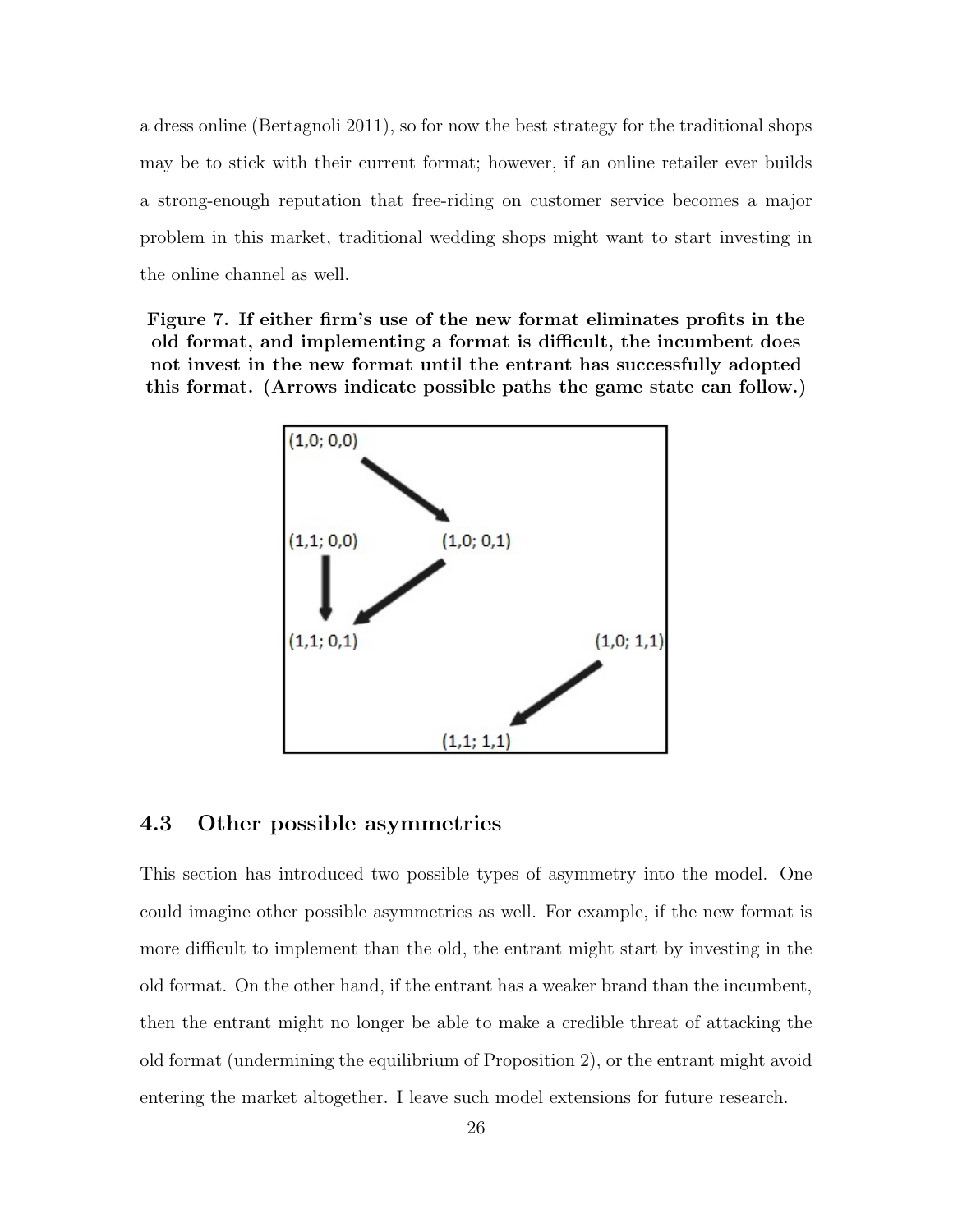### 5 Conclusion

This paper has developed a model in which an incumbent and an entrant compete in a market where a new business format has become available. If implementing a format is difficult, firms can attack each other without worrying about swift retaliation, so each firm continually invests a small amount in the other's format until they both implement both formats. By contrast, if implementing a format is easy, the incumbent allows the entrant to win the new format, and firms can then sustain an equilibrium in which they stay focused on different formats.

These results hold when preemption and cannibalization effects are weak. On the other hand, when both of these effects are strong, an increase in the ease of implementing formats makes the incumbent more willing to cannibalize its sales by investing in the new format.

The paper includes two model extensions that illustrate how asymmetric formats can affect investment incentives. Future research could further extend the model, for example, to allow firms to differ in how easily they can implement new formats, or to allow customer preferences to change over time.

Future research could also empirically investigate the predictions of the model, looking for evidence that incumbents tend to avoid investing in new formats in industries where all of the following hold: (1) entry barriers keep the number of firms small; (2) conditional on entry, implementing a format is relatively easy; and (3) multiple firms could profitably implement both formats (preemption and cannibalization effects are weak). In such industries, this model implies incumbents should retain the threat of implementing the new format later as a form of retaliation.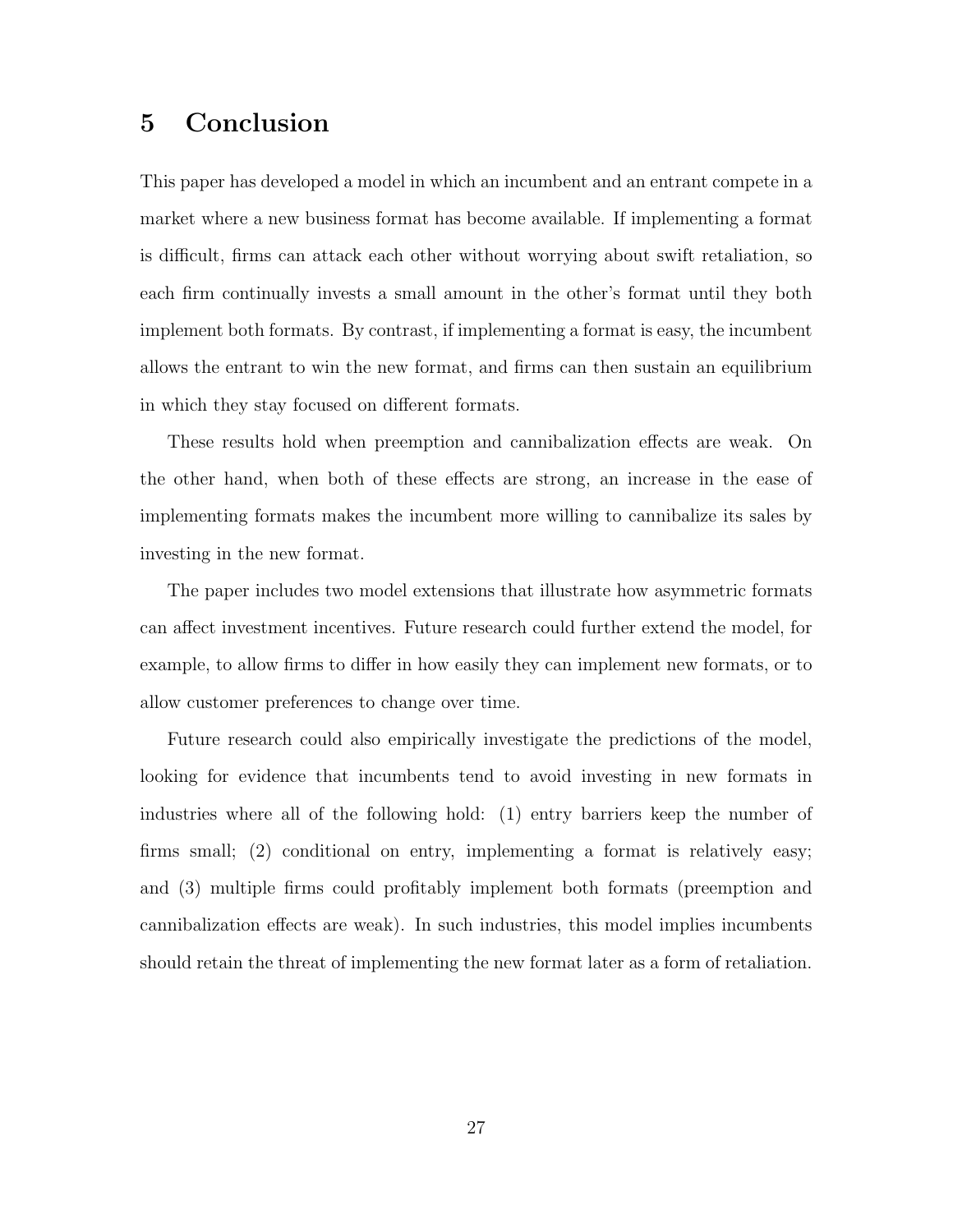### References

- [1] Anderson, E., D. Simester, and F. Zettelmeyer (2009), "Internet Channel Conflict: Problems and Solutions," Review of Marketing Research.
- [2] Athey, S, and A. Schmutzler (2001). "Investment and Market Dominance," RAND Journal of Economics, 32, 1, p. 1-26.
- [3] Balasubramanian, S. (1998), "Mail vs. Mall: A Strategic Analysis of Competition between Direct Marketers and Conventional Retailers," Marketing Science, 17, 3, p. 181-195.
- [4] Bernheim, B. and M. Whinston (1990). "Multi-market Contact and Collusive Behavior," RAND Journal of Economics, 21, 1, p. 1-26.
- [5] Bertagnoli, L. (2011), "Bridal-gown Shopping Ritual Takes a (Web) Hit," Crain's Chicago Business, http://www.chicagobusiness.com/article/20110219/ISSUE03/302199982
- [6] Bronnenberg, B. (2008). "Brand competition in CPG Industries: Sustaining Large Local Advantages with Little Product Differentiation," Quantitative Marketing and Economics, 6, 1, p. 79-107.
- [7] Carpenter, G. and K. Nakamoto (1990). "Competitive Strategies for Late Entry into a Market with a Dominant Brand," Management Science, 36, 10, p. 1268- 1278.
- [8] Chandy, R. and G. Tellis (1998), "Organizing for Radical Product Innovation: The Overlooked Role of Willingness to Cannibalize," Journal of Marketing Research, 35 (November), p. 474-487.
- [9] Chandy, R. and G. Tellis (2000). "The Incumbent's Curse? Incumbency, Size and Radical Product Innovation," Journal of Marketing, 64, p. 1-17.
- [10] Christensen, C. (1997). The Innovator's Dilemma: When New Technologies Cause Great Firms to Fail. Harvard Business School Press: Cambridge, MA.
- [11] Composit, L. (2004). "FedEx and UPS the War Continues," Darden Case UV2495.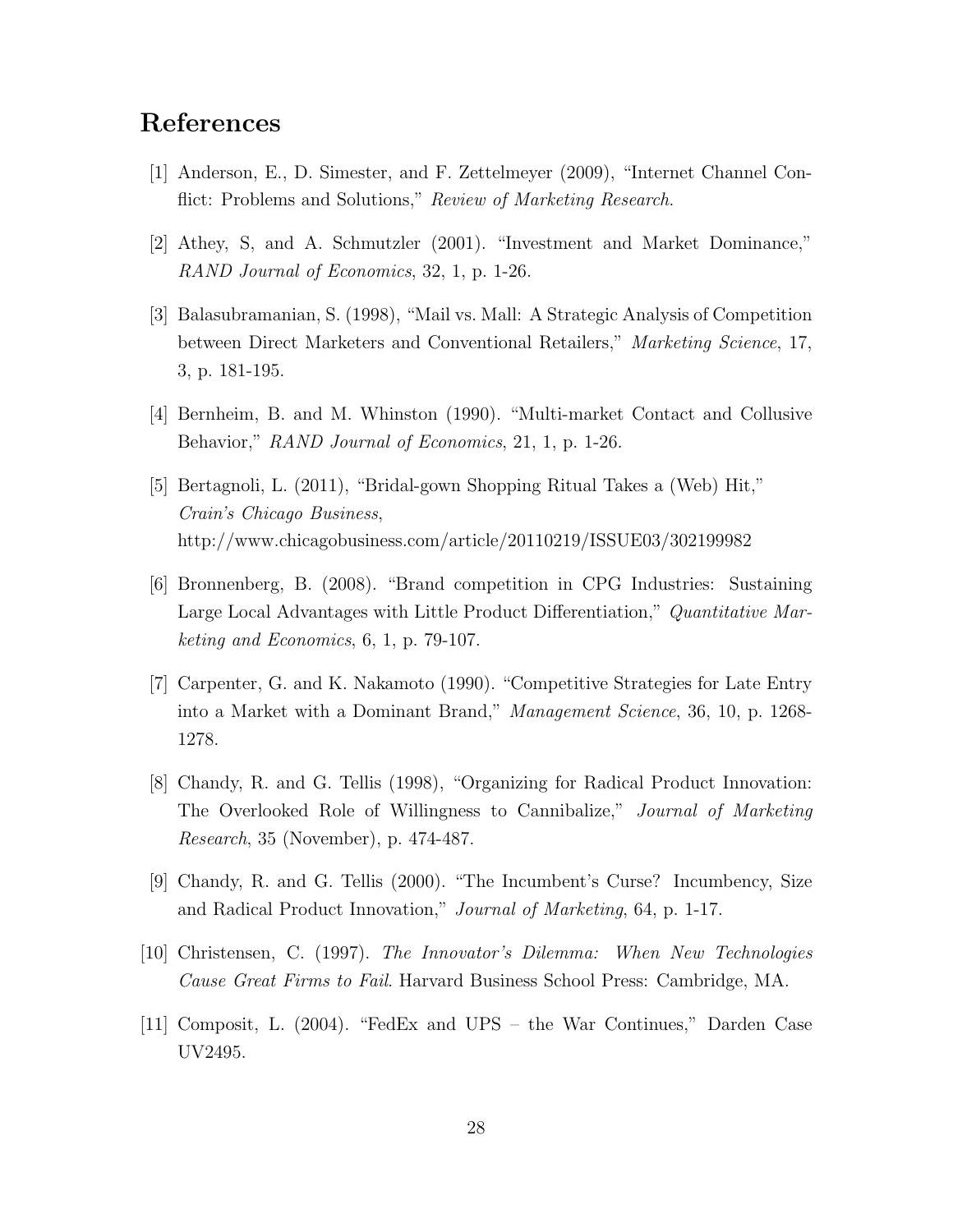- [12] Cowell, A. (2002). "In Shift, British Airways Looks to Coach," New York Times, February 14, 2002.
- [13] Darell, R. (2011). "UPS vs. FedEx: Surprising Stats Compared," BitRebels, http://www.bitrebels.com/lifestyle/ups-vs-fedex-surprising-stats-compared-infographic/
- [14] Debruyne, M. and D. Reibstein (2005). "Competitor See, Competitor Do: Incumbent Entry in New Market Niches," Marketing Science, 24, 1, p. 55-66.
- [15] Dutta, S., M. Bergen, and M. Zbaracki (2003). "Pricing Process As a Capability: A Resource Based Perspective," Strategic Management Journal, 24, p. 615-630.
- [16] Ellison, G. (2005). "A Model of Add-on Pricing," Quarterly Journal of Economics, 120, 2, p. 585-637.
- [17] Fudenberg, D. and J. Tirole (1984). "The Fat-Cat Effect, the Puppy-Dog Ploy, and the Lean and Hungry Look," American Economic Review, 74, 2, p. 361-366.
- [18] Gelman, J. and S. Salop (1983). "Judo Economics: Capacity Limitation and Coupon Competition," Bell Journal of Economics, 14, 2, p. 315-325.
- [19] Gilbert, R. and D. Newbery (1982). "Preemptive Patenting and the Persistence of Monopoly," American Economic Review, 72, 3, p. 514-26.
- [20] Hauser, J. and S. Shugan (1983), "Defensive Marketing Strategy," Marketing Science, 2, 4, p. 319-360.
- [21] Jacobs, R. (2013). "Budget Airlines' Cost Advantage Shrinks," Financial Times, March 10, 2013.
- [22] Joshi, Y., D. Reibstein, J. Zhang (2011). "Turf Wars: Product Line Strategies in Markets With Preference Based Segmentation," Mimeo.
- [23] Kalra, A., S. Rajiv, and K. Srinivasan (1998). "Response to Competitive Entry: A Rationale for Delayed Defensive Reaction," Marketing Science, 17, 4, p. 380- 405.
- [24] Karnani, A. and B. Wernerfelt (1985). "Multiple Point Competition," Strategic Management Journal, 6, 1, p. 87-96.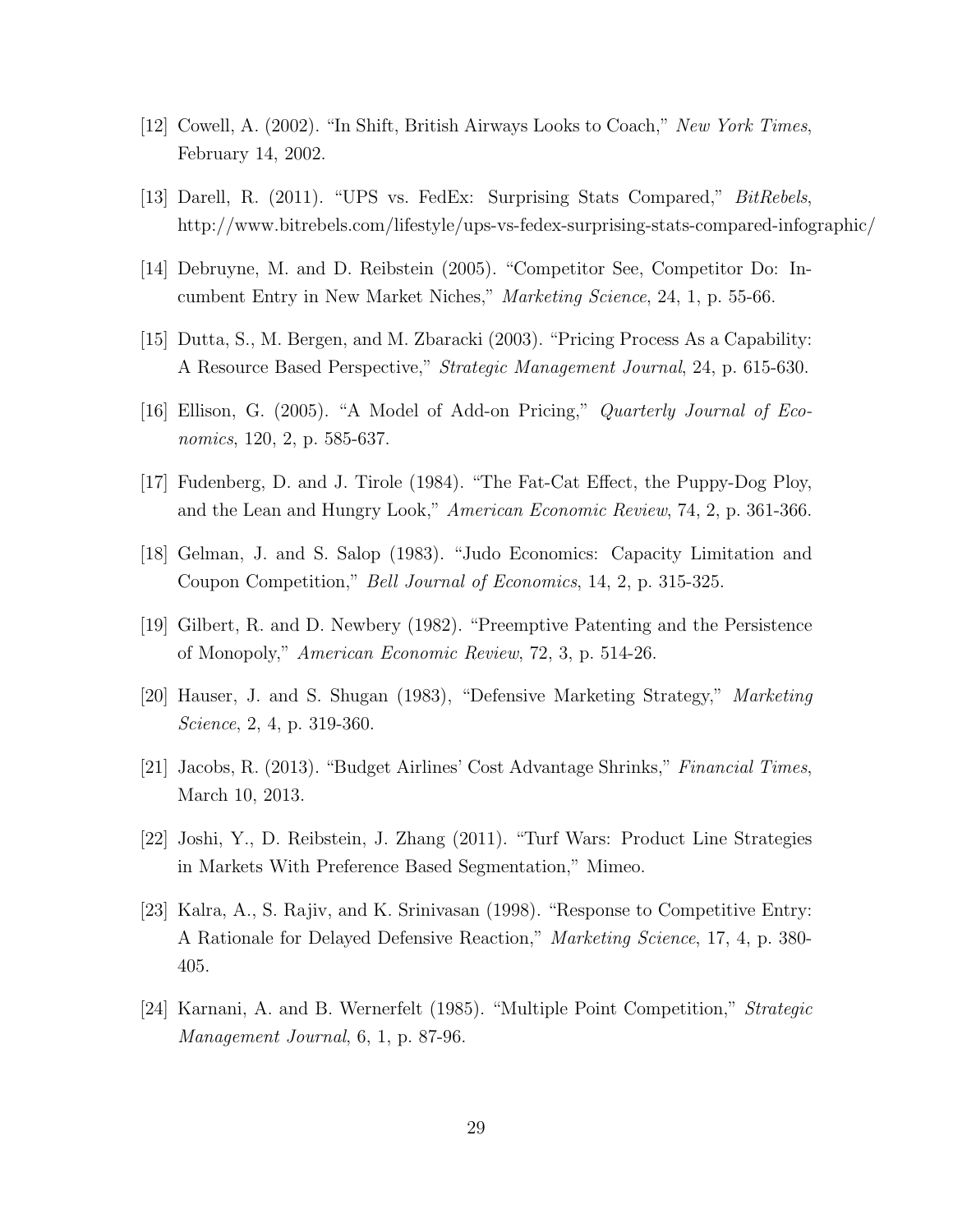- [25] Katz, M. and C. Shapiro (1987). "R&D Rivalry with Licensing or Imitation," American Economic Review, 77, 3, p. 402-420.
- [26] Lashinsky, A. (2012). "The Secrets Apple Keeps," CNN Money, http://tech.fortune.cnn.com/2012/01/18/inside-apple-adam-lashinsky/
- [27] Maskin, E. and J. Tirole (1988). "A Theory of Dynamic Oligopoly, I: Overview and Quantity Competition with Large Fixed Costs," Econometrica, 56, 3, p. 549-569.
- [28] McCartney, S. (2011). "Can't Call Southwest a Discount Airline These Days," Wall Street Journal, June 2, 2011.
- [29] Narasimhan, C. and Z. J. Zhang (2000). "Market Entry Strategy under Firm Heterogeneity and Asymmetric Payoffs," Marketing Science, 19, 4, p. 313-327.
- [30] Purohit, D. (1994). "What Should You Do When Your Competitors Send in the Clones?," Marketing Science, 13, 4, p. 392-411.
- [31] Reinganum, J. (1983). "Uncertain Innovation and the Persistence of Monopoly," American Economic Review, 73, 4, p. 741-748.
- [32] Ritson, M. (2009). "Should You Launch a Fighter Brand?" Harvard Business Review, October 2009, p. 65-81.
- [33] Rob, R. and A. Fishman (2005). "Is Bigger Better? Customer Base Expansion through Word-of-Mouth Reputation," Journal of Political Economy, 113, 5, p. 1146-1162.
- [34] Sanchez, J. (1994). "A Sky Full of Imitators," Los Angeles Times, June 26, 1994.
- [35] Schmalensee, R. (1978). "Entry Deterrence in the Ready-to-Eat Breakfast Cereal Industry," The Bell Journal of Economics, 9, 2, p. 305-327.
- [36] Selove, M. (2010). "How Do Firms Become Different? A Dynamic Model," Working Paper, MIT Sloan School of Management.
- [37] Simester, D. (1995), "Signaling Price Image Using Advertised Prices," Marketing Science, 14, 2, p. 166-188.
- [38] Vives, X. (1990). "Nash Equilibrium with Strategic Complementarities," Journal of Mathematical Economics, 19, p. 305-321.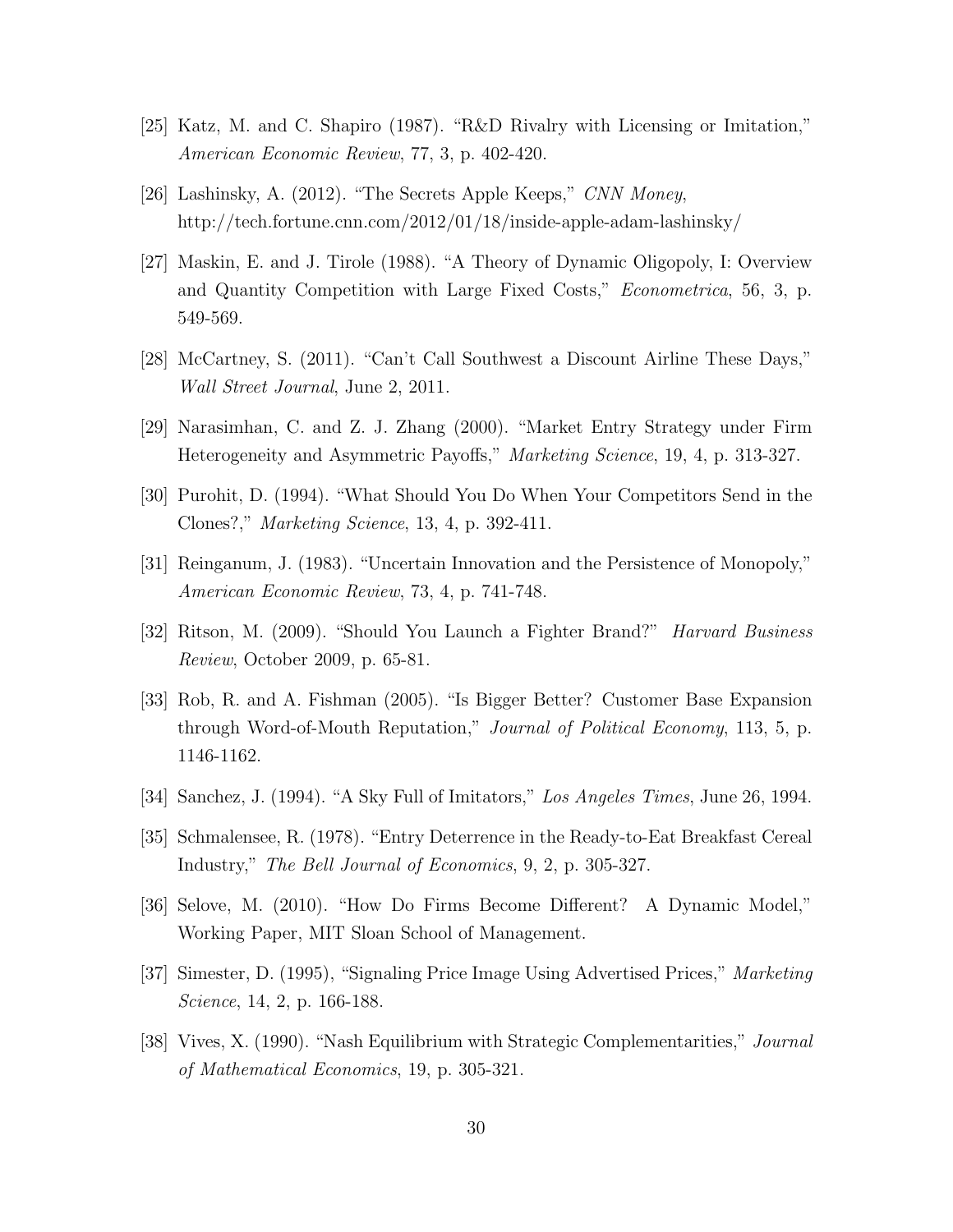Supplemental Online Appendix: Proofs of All Results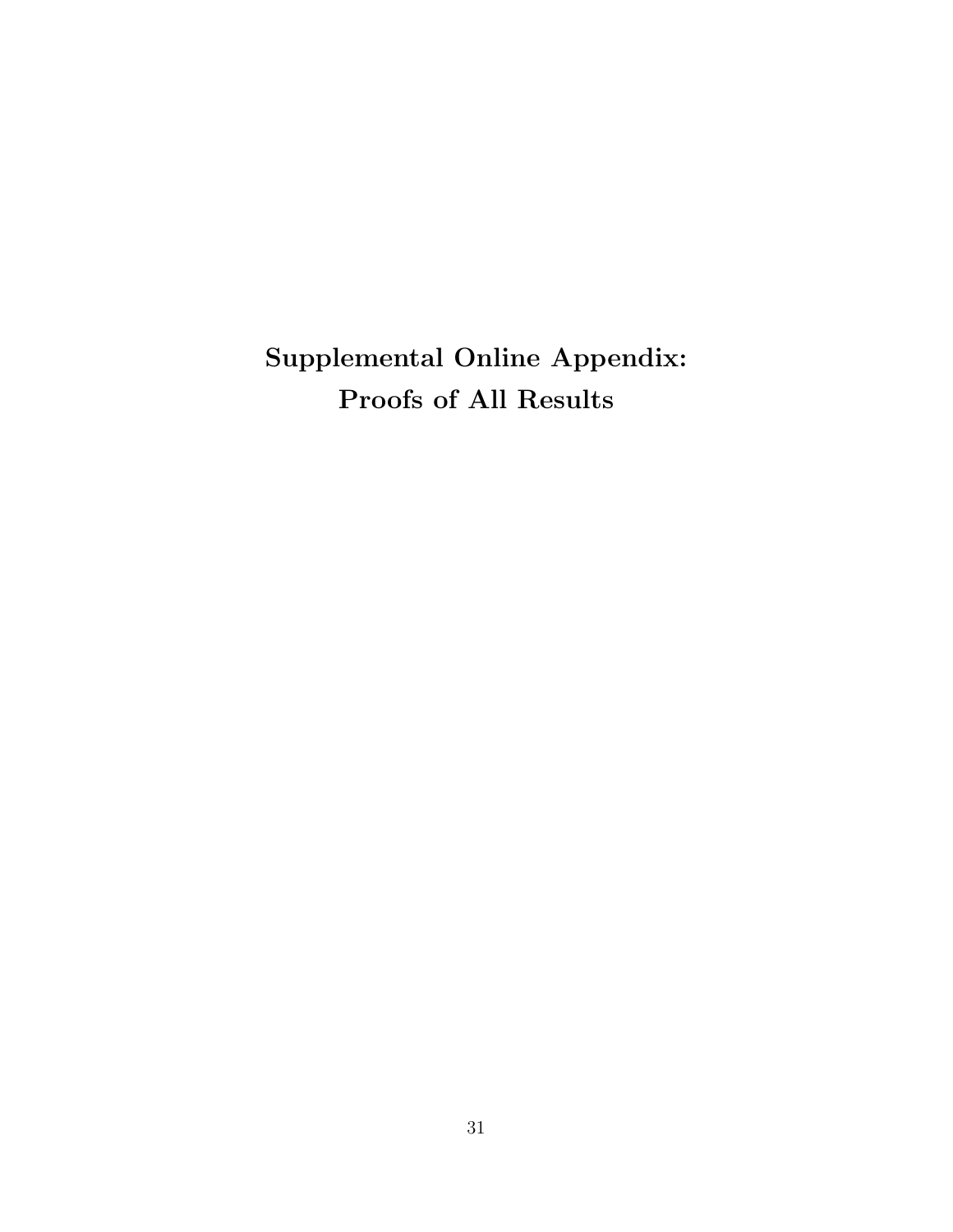Price Equilibrium for the Product Market Competition Model: At state  $(1, 0, 0, 0)$ , if Firm A sets price  $P_{A,1} \leq V - \beta$ , it captures all  $(1 - \alpha)$  customers who will purchase using format 1. If it sets its price in the range  $P_{A,1} \in (V - \beta, V)$ , it captures some positive fraction of these customers. If it sets  $P_{A,1} \geq V$ , it captures no customers. To be precise, Firm A's profits are:

$$
\pi_A = \begin{cases} P_{A,1}(1-\alpha) & \text{if } P_{A,1} \le V - \beta \\ P_{A,1}(1-\alpha) \left[ \frac{V - P_{A,1}}{\beta} \right] & \text{if } P_{A,1} \in (V - \beta, V) \\ 0 & \text{if } P_{A,1} \ge V \end{cases}
$$
(7)

Note that setting price strictly below  $V - \beta$  results in strictly lower profits than setting price equal to  $V - \beta$ . Also, setting price above V results in zero profits. Therefore, any optimal solution must lie in the interval  $[V - \beta, V]$ . At the interior of this interval:

$$
\frac{d\pi_A}{dP_{A,1}} = (1 - \alpha) \left[ \frac{V - 2P_{A,1}}{\beta} \right]
$$
  
< 
$$
< (1 - \alpha) \left[ \frac{2\beta - V}{\beta} \right]
$$
  
< 
$$
< 0
$$
 (8)

where the first inequality holds because we are focusing on a price interval where  $P_{A,1} > V - \beta$ , and the second inequality follows because Assumption 1 states  $V > 2\beta$ . This derivative being negative implies that Firm A's profits increase as its lowers its price to the point  $P_{A,1} = V - \beta$ .

At state  $(1, 1; 0, 0)$ , we first focus on the case for which  $P_{A,1} < P_{A,2}$ . As long as both prices lie in the interval  $[V - \beta, V]$ , Firm A's profits are:

$$
\pi_A = (1 - \alpha) P_{A,1} \left[ \frac{V - P_{A,1}}{\beta} \right] + \alpha P_{A,2} \left[ \frac{V - P_{A,2}}{\beta} \right]
$$
(9)

Taking first derivatives, we have:

$$
\frac{\partial \pi_A}{\partial P_{A,1}} = (1 - \alpha) \left[ \frac{V - 2P_{A,1}}{\beta} \right]
$$
(10)

$$
\frac{\partial \pi_A}{\partial P_{A,2}} = \alpha \left[ \frac{V - 2P_{A,2}}{\beta} \right]
$$
\n(11)

Similar derivations to those in (8) show that both of the above terms are negative. By symmetry, if  $P_{A,1} > P_{A,2}$ , both partial derivatives are also negative. Finally,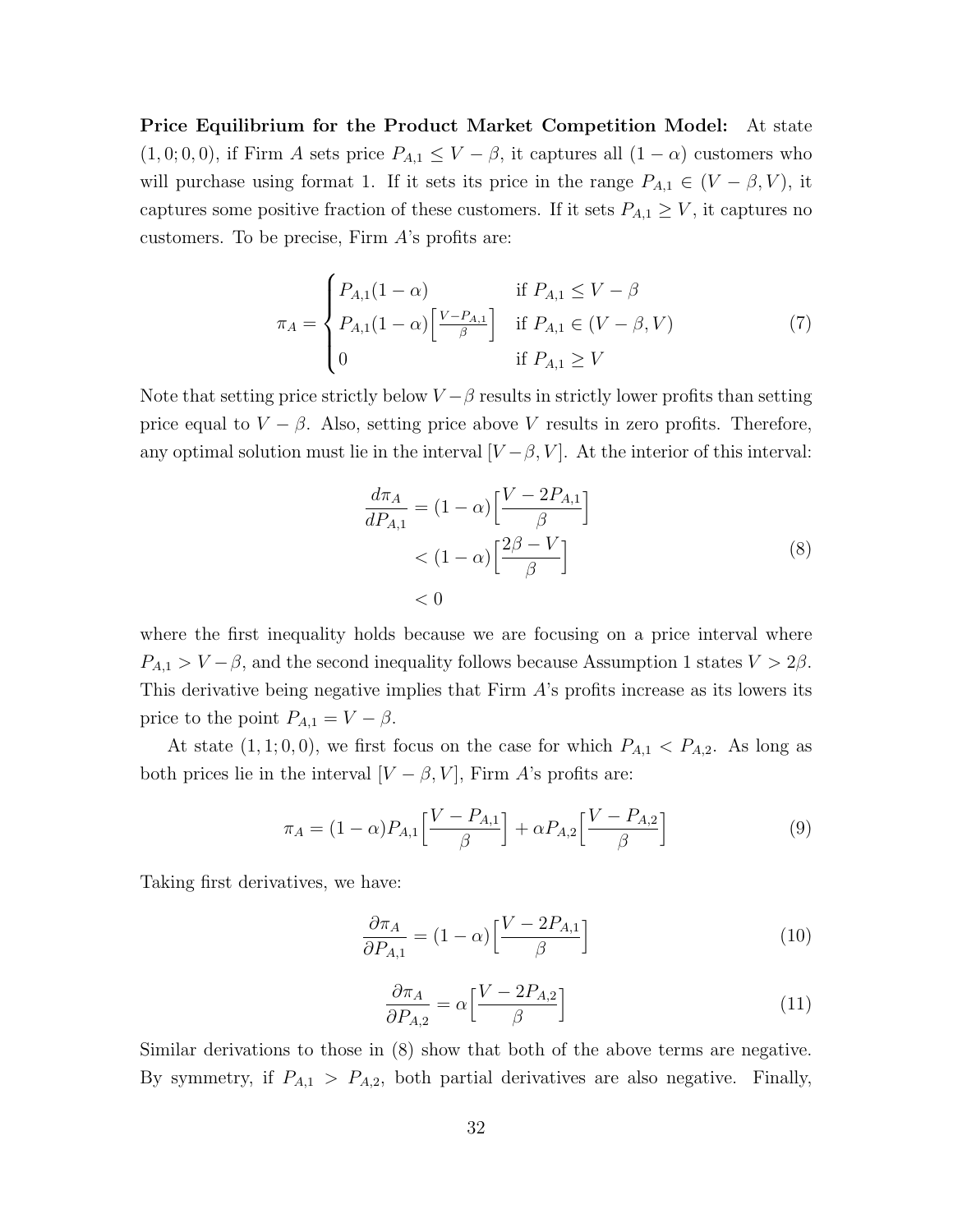if  $P_{A,1} = P_{A,2}$ , the *left* partial derivative (with respect to either price) is given by  $(10)$ , and the *right* partial derivative is given by  $(11)$ . Note these derivatives are also negative.

All of these derivatives being negative implies that, as long as prices are in the interval  $[V-\beta, V]$ , the firm's profits increase as it decreases both prices. Setting either price strictly below  $V - \beta$  would decrease profit margins without increasing demand, and setting either price above V would result in zero demand for that format, either of which would result in lower profits. Therefore, the optimal solution is to set both prices exactly at  $V - \beta$  and capture all potential customers in the market.

For state  $(1, 0, 0, 1)$ , I will show there is an equilibrium in which both firms set the monopoly price:  $P_{A,1} = P_{B,2} = V - \beta$ . I will show that if Firm B sets this price, then Firm A's best response is to set this price, and vice versa. If Firm B sets  $P_{B,2} = V - \beta$ , then Firm A's demand function can be broken into four intervals. In the lowest price interval, Firm A captures all  $(1 - \alpha)$  customers who will purchase using format 1; in the second price interval, it captures all  $\alpha$  of the customers who are loyal to format 1 and some positive fraction of the  $(1 - 2\alpha)$  customers who will purchase with either format; in the third price interval it captures some positive fraction of both of these customer types; and in the fourth price interval it captures no customers. To be precise, Firm  $A$ 's profits are:

$$
\pi_A = \begin{cases}\nP_{A,1}(1-\alpha) & \text{if } P_{A,1} \le V - 2\beta \\
P_{A,1} \left[ \alpha + (1 - 2\alpha) \left( \frac{V - P_{A,1}}{2\beta} \right) \right] & \text{if } P_{A,1} \in (V - 2\beta, V - \beta) \\
P_{A,1} \left[ \alpha \left( \frac{V - P_{A,1}}{\beta} \right) + (1 - 2\alpha) \left( \frac{V - P_{A,1}}{2\beta} \right) \right] & \text{if } P_{A,1} \in (V - \beta, V) \\
0 & \text{if } P_{A,1} \ge V\n\end{cases}
$$
\n(12)

At the point  $P_{A,1} = V - \beta$ , the first derivative as Firm A increases its prices is:

$$
\frac{d_{+}\pi_{A}}{dP_{A,1}} = \alpha \left[ \frac{V - 2P_{A,1}}{\beta} \right] + (1 - 2\alpha) \left[ \frac{V - 2P_{A,1}}{2\beta} \right]
$$

$$
= \alpha \left[ \frac{2\beta - V}{\beta} \right] + (1 - 2\alpha) \left[ \frac{2\beta - V}{2\beta} \right]
$$

$$
< 0
$$
\n(13)

where the inequality follows because Assumption 1 states  $V > 2\beta$ . This derivative being negative implies that raising prices reduces profits. Also at the point  $P_{A,1} =$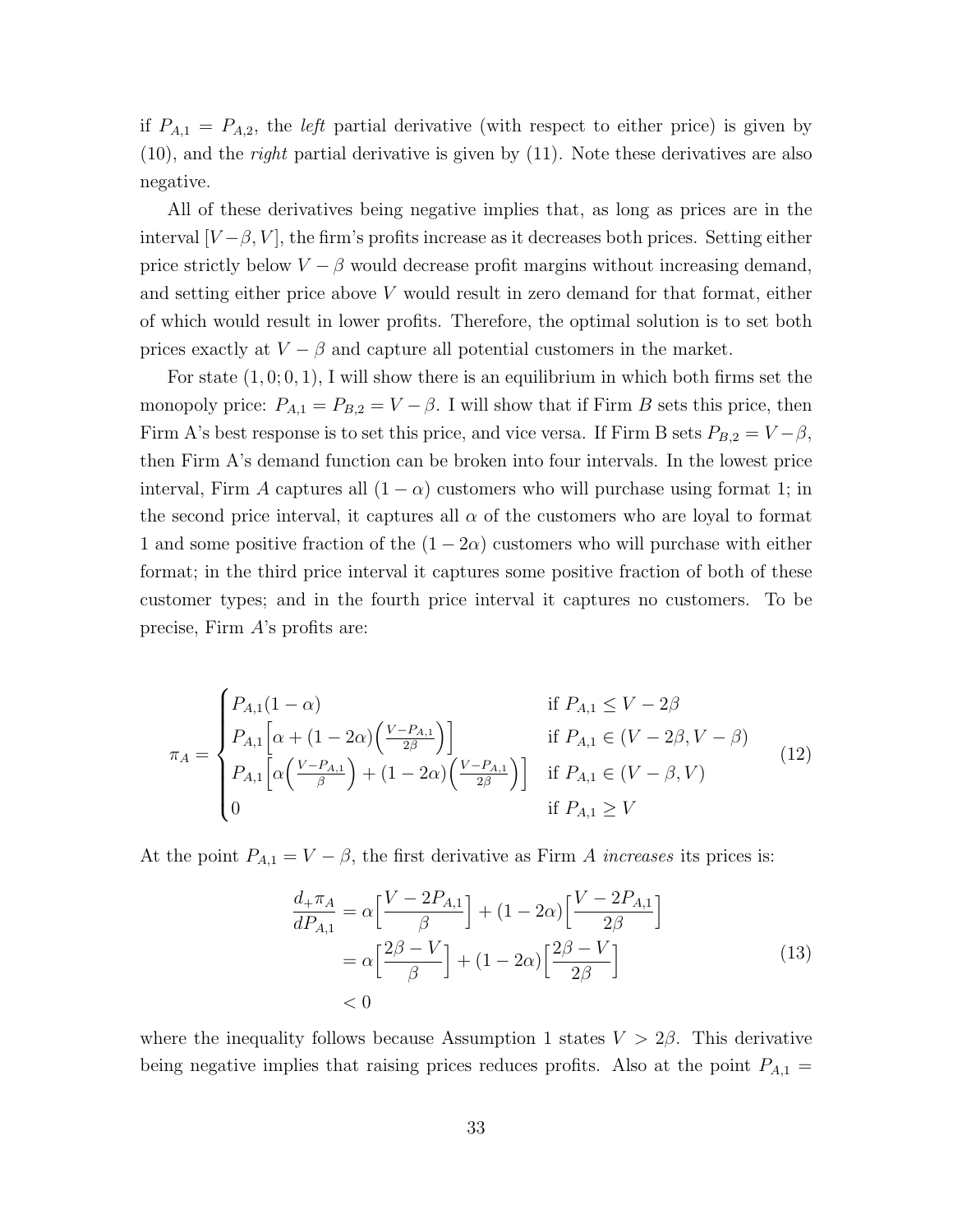$V - \beta$ , the first derivative as Firm A decreases its prices is:

$$
\frac{d_{-\pi_A}}{d_{A,1}} = \alpha + (1 - 2\alpha) \left[ \frac{V - 2P_{A,1}}{2\beta} \right]
$$

$$
= \alpha + (1 - 2\alpha) \left[ \frac{2\beta - V}{2\beta} \right]
$$

$$
= \alpha + (1 - 2\alpha) - (1 - 2\alpha) \left[ \frac{V}{2\beta} \right]
$$

$$
= (1 - \alpha) - (1 - 2\alpha) \left[ \frac{V}{2\beta} \right]
$$

$$
> 0
$$
\n(14)

where the inequality holds because Assumption 1 implies  $\frac{V}{2\beta} < \frac{1-\alpha}{1-2\alpha}$  $\frac{1-\alpha}{1-2\alpha}$ . This derivative being positive implies that lowering prices also reduces profits.

Thus, we have shown that there is a local maximum at  $P_{A,1} = V - \beta$ . By differentiating (13) and (14) with respect to  $P_{A,1}$ , we find that the second derivative of  $\pi_A$  is negative (for both increases and decreases in price), so this local optimum is also a global optimum. By symmetry, Firm B's best response is also to set  $P_{B,2} = V - \beta$ . Intuitively, Assumption 1 guarantees there is an equilibrium in which both firms set prices at the kink in the demand curve occurring at the highest price for which a firm captures all customers loyal to its own format.

At state  $(1, 0; 1, 0)$ , both firms compete for the  $(1-\alpha)$  mass of customers who will purchase using format 1. Firm A's demand is  $(1 - \alpha) \left( \frac{1}{2} + \frac{P_{B,1} - P_{A,1}}{2\beta} \right)$  $\left(\frac{-P_{A,1}}{2\beta}\right)$ , and Firm B has analogous demand. These are simply the demand functions from the standard Hotelling model, and the standard derivations for this model show that in equilibrium firms set prices  $P_{A,1} = P_{B,1} = \beta$ , and each firm captures one-half of the available customers.

At state  $(1, 1; 0, 1)$ , Firm A uses both formats, whereas Firm B uses only format two. I will show there is an equilibrium in which  $P_{A,1} = V - \beta$  and  $P_{A,2} = P_{B,2} = \beta$ . Given Firm  $A$ 's prices in the proposed equilibrium, Firm  $B$ 's profits are  $P_{B,2}(1-\alpha)\left(\frac{1}{2}+\frac{\beta-P_{B,2}}{2\beta}\right)$  $\left(\frac{P_{B,2}}{2\beta}\right)$ . By differentiating with respect to price and finding first-order conditions, it is straightforward to show that Firm B's best response is  $P_{B,2} = \beta$ .

Given Firm  $B$ 's price in the proposed equilibrium, Firm  $A$ 's profits are:

$$
\pi_A = \alpha P_{A,1} \left[ \frac{V - P_{A,1}}{\beta} \right] + \alpha P_{A,2} \left[ \frac{1}{2} + \frac{\beta - P_{A,2}}{2\beta} \right] + (1 - 2\alpha) \widehat{P_A} \left[ \frac{1}{2} + \frac{\beta - \widehat{P_A}}{2\beta} \right] \tag{15}
$$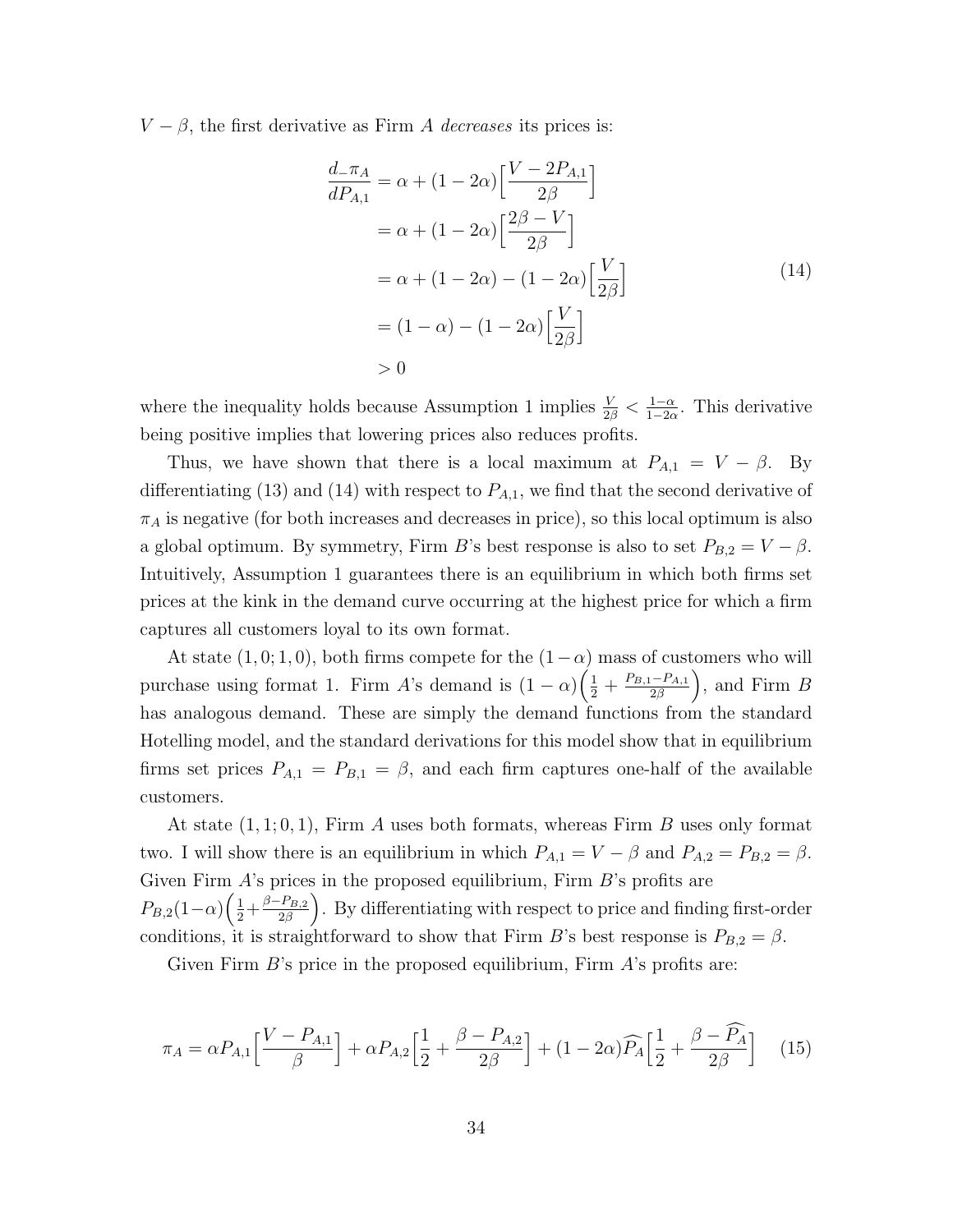where  $\widehat{P}_A \equiv \min\{P_{A,1}, P_{A,2}\}.$  The three terms on the right side of this equation represent Firm A's profits from customers who will only use format 1, those who will only use format 2, and those who will use either format, respectively. For notational simplicity, I have not explicitly included bounds on the prices, but this function applies as long as the three terms in brackets each lie in the interval  $[0, 1]$ .

By the same logic as the derivation for the monopoly case  $(1, 0, 0, 0)$ , Firm A's profits from the first group are maximized when it sets  $P_{A,1} = V - \beta$ , and by the same logic as the derivation for the standard Hotelling model, Firm A's profits from the latter two groups are maximized when it sets  $P_{A,2} = \widehat{P_A} = \beta$ . All three objectives can be accomplished simply by setting  $P_{A,1} = V - \beta$  and  $P_{A,2} = \beta$ .

Intuitively, the model set-up in which customers have either extreme format preferences or no preference between formats allows Firm A to perfectly price discriminate by using its format 1 price to extract monopoly profits from those loyal to format 1, while using its format 2 price to set the optimal competitive price for all other customers.

Because the model is symmetric across firms and formats, states  $(1, 1; 1, 0)$  and  $(1, 0; 1, 1)$  are analogous to state  $(1, 1; 0, 1)$ .

Finally, at state  $(1, 1; 1, 1)$ , I will show there is an equilibrium in which both firms set prices in both formats equal to  $\beta$ . Given Firm B's price in the proposed equilibrium, Firm  $A$ 's profits are:

$$
\pi_A = \alpha P_{A,1} \left[ \frac{1}{2} + \frac{\beta - P_{A,1}}{2\beta} \right] + \alpha P_{A,2} \left[ \frac{1}{2} + \frac{\beta - P_{A,2}}{2\beta} \right] + (1 - 2\alpha) \widehat{P}_A \left[ \frac{1}{2} + \frac{\beta - \widehat{P}_A}{2\beta} \right] (16)
$$

where  $\widehat{P}_A \equiv \min\{P_{A,1}, P_{A,2}\}.$  By the same logic as the derivations for the standard Hotelling model, Firm  $A$ 's profits for all three groups of customers are maximized if it sets  $P_{A,1} = P_{A,2} = \widehat{P}_A = \widehat{\beta}$ . This can be accomplished simply by setting  $P_{A,1} = P_{A,2} = \beta$ . Firm B's best response is analogous to that of Firm A, so the proposed equilibrium holds. QED

**Proof of Lemma 1:** A pure Markov strategy for Firm A is a mapping  $S^A(X_t) \to$  $(e_{A,1}, e_{A,2})$  of the current state  $X_t$  into investment levels for each format. A pure Markov strategy  $S^B$  for Firm B is defined similarly. A pair of strategies  $(S^A, S^B)$  is an MPE if at each state each firm's strategy is optimal given its competitor's strategy. In principle I allow for mixed strategies, but I will show that a pure strategy MPE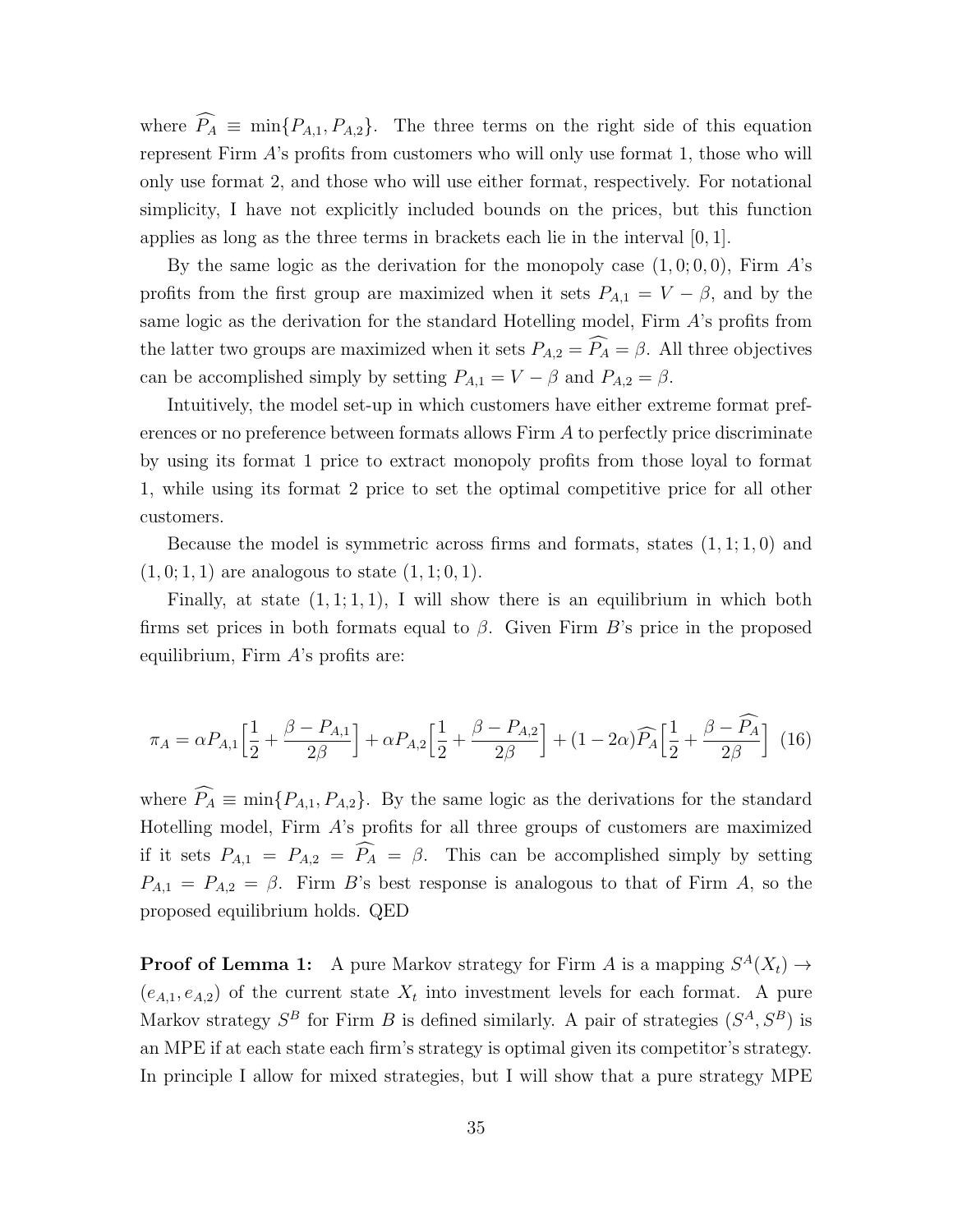exists.

The proof starts by deriving investment levels and value functions for state  $(1, 1; 1, 1)$ , and then works backwards, showing that for every state there exist investment levels such that each firm is behaving optimally given its competitor's strategy at the current state and given continuation values at subsequent states.

Let  $\Lambda_{X_t}^A$  denote Firm A's value function at state  $X_t$  in an odd period (in which Firm A invests), and  $\overline{\Lambda}_X^A$  $\alpha_{X_t}$  denote its value function in an even period (in which Firm B invests). Similarly,  $\Lambda_{X_t}^B$  denotes Firm B's value function in an even period, and  $\overline{\Lambda}_X^B$  $\frac{B}{X_t}$  denotes Firm B's value function in an *odd* period.

At state  $(1, 1; 1, 1)$ , both firms have a dominant strategy of investing nothing because investment has no effect on the state, which implies

$$
\Lambda_{1,1;1,1}^A = \overline{\Lambda}_{1,1;1,1}^A = \left(\frac{1}{1-\delta}\right) \pi_{1,1;1,1}^A \tag{17}
$$

$$
\Lambda_{1,1;1,1}^B = \overline{\Lambda}_{1,1;1,1}^B = \left(\frac{1}{1-\delta}\right) \pi_{1,1;1,1}^B
$$
\n(18)

At state  $(1, 0; 1, 1)$ , Firm B invests nothing because its investment has no effect on the state, whereas Firm A sets  $e_{A,1} = 0$  and chooses  $e_{A,2}$  to maximize its expected discounted profits. We can write Firm A's optimization problem at this state as:

$$
\Lambda_{1,0;1,1}^A = \max_{e_{A,2}} \left\{ \phi + \sum_{u=0}^{\infty} \left[ 1 - F(e_{A,2}) \right]^{u+1} \left[ \left( \delta^{2u} + \delta^{2u+1} \right) \pi_{(1,0;1,1)}^A + \delta^{2u+2} \phi \right] \right\} \tag{19}
$$

where we define:

$$
\phi \equiv -e_{A,2} + F(e_{A,2}) \left[ \pi_{1,1;1,1}^{A} + \delta \overline{\Lambda}_{1,1;1,1}^{A} \right]
$$
\n(20)

Intuitively,  $\phi$  represents the cost of investment plus the probability of success in a given period times the expected discounted profits that result from success. The first term after the summation sign in (19) represents the probability of  $u + 1$  failures in a row. Each failure guarantees that the firm continues to earn profits  $\pi_{(1,0;1,1)}^A$  in the current period and in the next period, and that in two periods the firm will invest again and have another chance of success.

If we define  $e_{max} \equiv [exp(d/z) - 1]/d$ , by inserting this expression in (1), we see that  $F(e_{max}) = 1$ . Therefore, no firm will ever choose investment above  $e_{max}$ . Because (19) is a continuous function maximized over a closed and bounded interval,  $[0, e_{max}]$ , the Extreme Value Theorem implies that this function obtains its maximum at some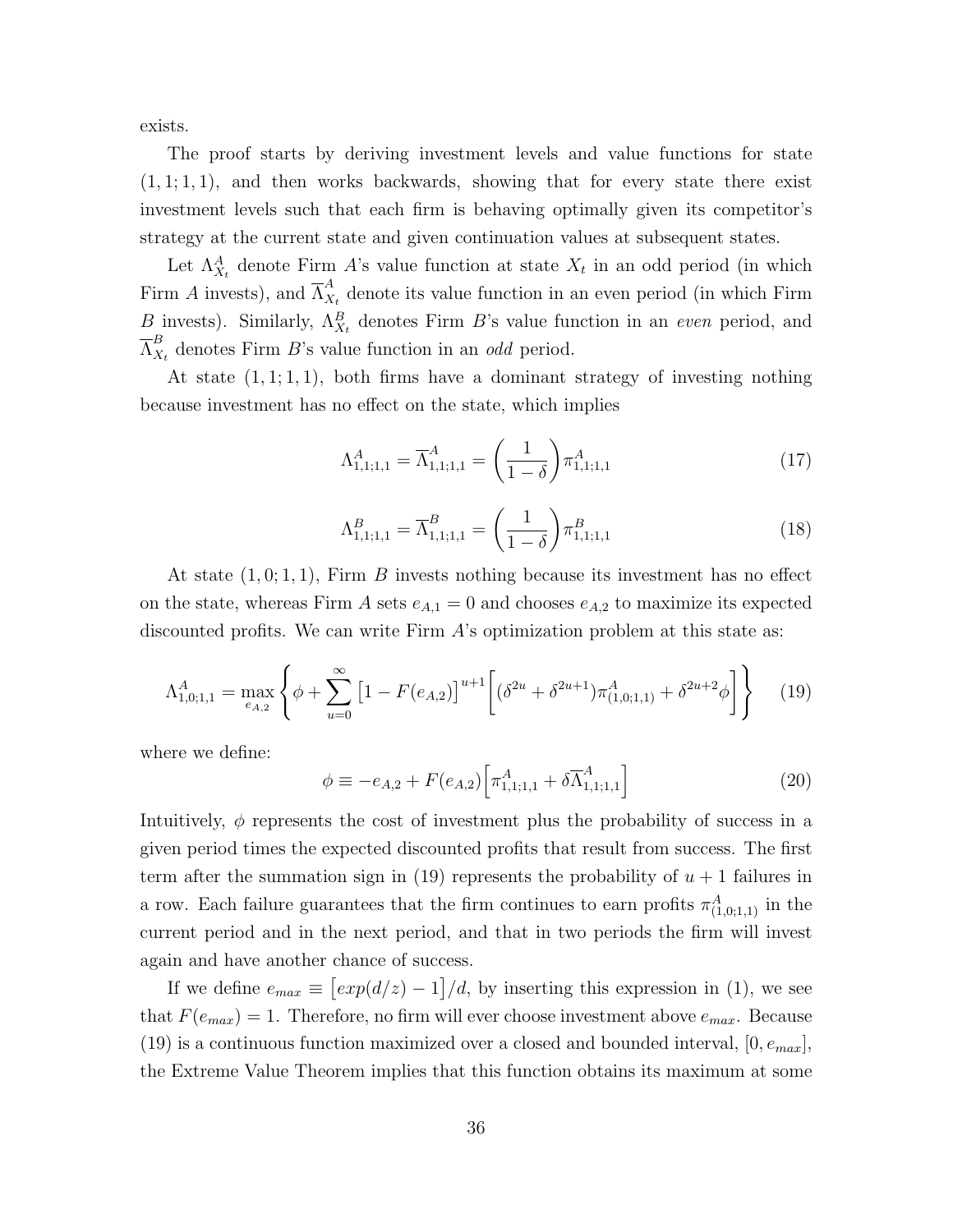point  $e_{A,2}^*$ . Note the proposition does not claim equilibrium uniqueness, so there is no need to show that this optimal point is unique, only that an optimum exists.

Similarly, at states  $(1, 1; 0, 1)$  and  $(1, 1; 1, 0)$ , Firm A invests nothing while Firm B chooses an investment level to maximize a function analogous to (19).

At state  $(1, 1; 0, 0)$ , Firm A invests nothing, and Firm B chooses whether to invest in Format 1 or 2. Given that the formats are symmetric, Firm  $B$  is indifferent between these formats, and similar derivations to those above show there is an equilibrium in which it invests in Format 2 at state  $(1, 1; 0, 0)$ .

We now consider state  $(1, 0, 0, 1)$ . At this state, each firm decides how much to invest in the format it is not yet using; that is, Firm A chooses  $e_{A,2}$ , and Firm B chooses  $e_{B,1}$ . In equilibrium, each firm's strategy must be optimal given its competitor's strategy. In fact, I will show that each firm's optimal investment level at this state is weakly increasing in its competitor's investment level (investments are strategic complements), and therefore results from Vives (1990) guarantee existence of a pure strategy equilibrium in investments at this state.

Define  $\tilde{\Lambda}_{1,0;0,1}^A(e_{A,2}^*(e_{B,1}), e_{B,1})$  as Firm A's expected discounted profits starting at state  $(1, 0, 0, 1)$  in an even period, if Firm B always invests  $e_{B,1}$  at this state, and if Firm A always chooses the investment level  $e_{A,2}^*$  that is optimal given  $e_{B,1}$ . The proof that  $e_{A,2}^*$  is weakly increasing in  $e_{B,1}$  proceeds in three steps.

Step one is to show that  $\widetilde{\Lambda}^A_{1,0;0,1} \geq \overline{\Lambda}^A_{1,0,0}$  $\int_{1,0;1,1}^{1}$  for all  $e_{B,1}$ . This can be proved as follows. Because  $\pi^A_{1,0,0,1} > \pi^A_{1,0,1,1}$ , Firm A could always generate greater total discounted profits by investing nothing at state  $(1, 0; 0, 1)$  until the state changes to  $(1, 0; 1, 1)$ than it can if the game has already moved to state  $(1, 0; 1, 1)$ . This implies that, when Firm A optimizes, it must be better off at state  $(1, 0, 0, 1)$  than at state  $(1, 0, 1, 1)$ .

Step two is to show that  $\Lambda^A_{1,0,0,1}$  is weakly decreasing in  $e_{B,1}$ . This can be proved as follows. Suppose, at state  $(1,0;0,1)$ , Firm B always invests  $e_{B,1}^H$  and Firm A always chooses the investment level  $e_{A,2}^*(e_{B,1}^H)$ . Now suppose, during a single period t, Firm B reduces its investment to some level  $e_{B,1}^L < e_{B,1}^H$ . This lower investment level decreases the probability of the game moving to state  $(1,0;1,1)$  at time t. If both firms then proceed with their original strategies, Firm B's one-time investment reduction increases Firm A's expected discounted profits because, as noted above, Firm A is better off at state  $(1,0,0,1)$  than at state  $(1,0,1,1)$ . If the game is still at state  $(1,0;0,1)$  at time  $t+2$ , and Firm B again invests  $e_{B,1}^L$  instead of  $e_{B,1}^H$ , this again increases Firm  $A$ 's expected discounted profits. By induction, if Firm  $B$  permanently decreases its investment level at state to  $(1,0;0,1)$  to  $e_{B,1}^L$ , this must also increase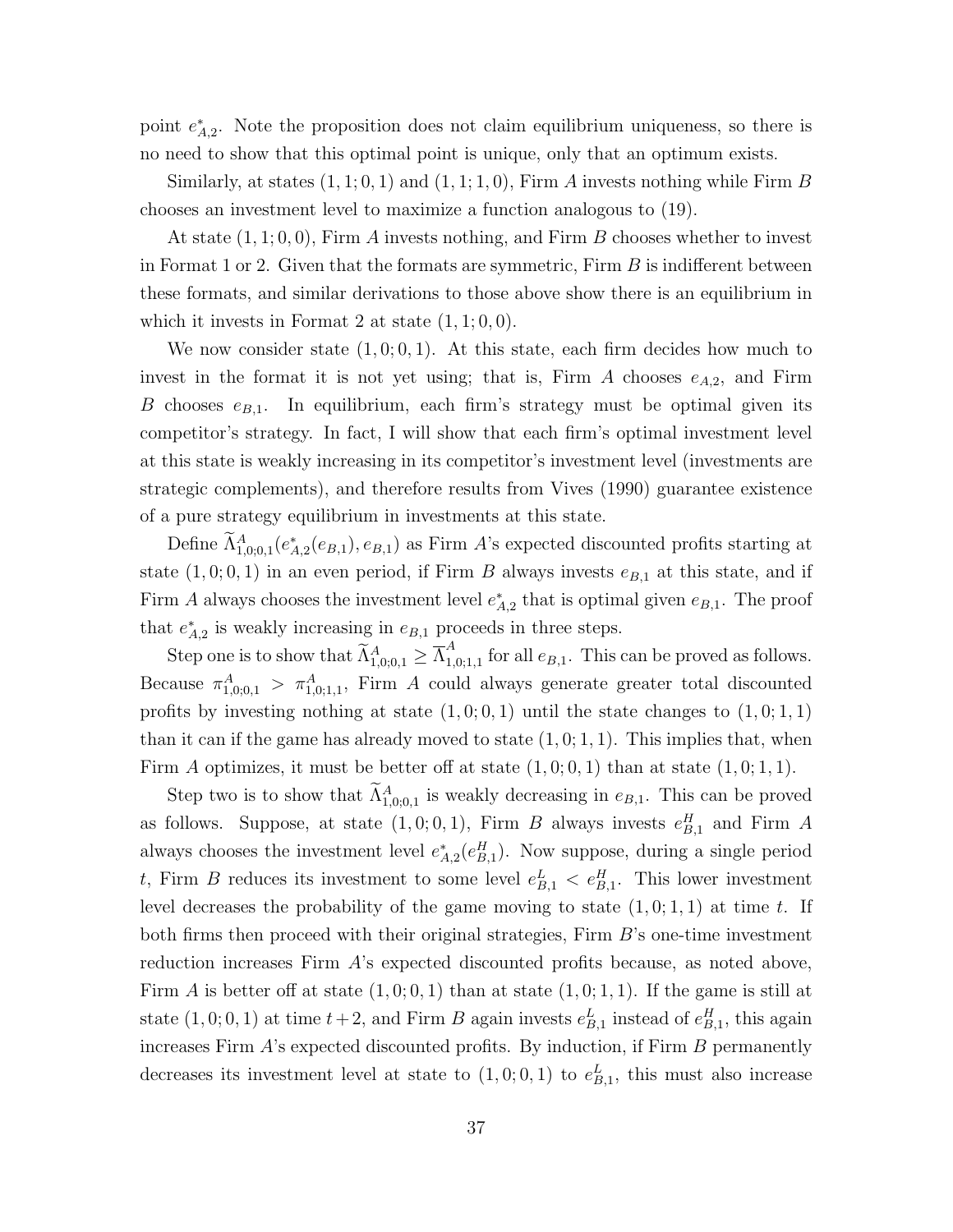Firm A's expected discounted profits. Thus, Firm A's optimized value of  $\Lambda_{1,0;0,1}^A$ must be greater for  $e_{B,1}^L$  than for  $e_{B,1}^H$ .

Step three is to show that  $e_{A,2}^*$  is weakly increasing in  $e_{B,1}$ . This can be proved as follows. If Firm A chooses an optimal investment level  $e_{A,2}^*$  at the interior of the interval  $[0, e_{max}]$ , the following first-order condition must hold:

$$
-1 + F'(e_{A,2}^*) \left[ \left( \pi^A_{1,1;0,1} - \pi^A_{1,0;0,1} \right) + \delta \left( \overline{\Lambda}^A_{1,1;0,1} - \widetilde{\Lambda}^A_{1,0;0,1} (e_{A,2}^*(e_{B,1}), e_{B,1}) \right) \right] = 0 \quad (21)
$$

We have shown that an increase in  $e_{B,1}$  causes  $\Lambda_{1,0;0,1}^A$  to decrease, which implies that the term in brackets in (21) increases. Given that  $F'$  is a decreasing function ( $F$  is concave),  $e_{A,2}^*$  must also increase for (21) to continue to hold.

Intuitively, the more Firm B invests, the less attractive staying at state  $(1, 0; 0, 1)$ is for Firm A, and therefore the more Firm A would like to invest in an effort to leave this state and move to state  $(1, 1; 0, 1)$ . By symmetry, analogous results hold for Firm B. Because each firm chooses investment from the compact set  $[0, e_{max}]$ and each firm's optimal investment level at state  $(1, 0; 0, 1)$  is weakly increasing in its competitor's investment level, Tarski's fixed point theorem (see Vives 1990, page 310) guarantees that a pair of strategies  $(e_{A,2}^*, e_{B,1}^*)$  exist at this state, such that each firm is behaving optimally given its competitor's strategy.

At state  $(1, 0; 1, 0)$ , both firms choose investment levels in the new format. Derivations similar to those for state  $(1, 0, 0, 1)$  show that each firm's optimal investment level is weakly increasing in its competitor's investment level, which guarantees existence of a pure strategy equilibrium.

Finally, at state  $(1, 0, 0, 0)$ , Firm A chooses how much to invest in Format 2, while Firm B decides where and how much to invest. Given the simplifying assumption that a firm can only invest in one format at a time, Firm B will prefer to invest in Format 1 if  $\Lambda_{1,0;1,0}^B > \Lambda_{1,0;0,1}^B$  and Format 2 otherwise. Once Firm B decides where to invest, the same approach described above (for state  $(1,0;0,1)$ ) can be used to show that investment levels are strategic complements, which guarantees existence of a pure strategy equilibrium. QED

**Proof of Proposition 1:** I will show that as  $d \to \infty$ , each firm's investment level converges to zero at every state; nonetheless, investment levels remain strictly positive (even as they approach zero), guaranteeing that both firms eventually implement both formats.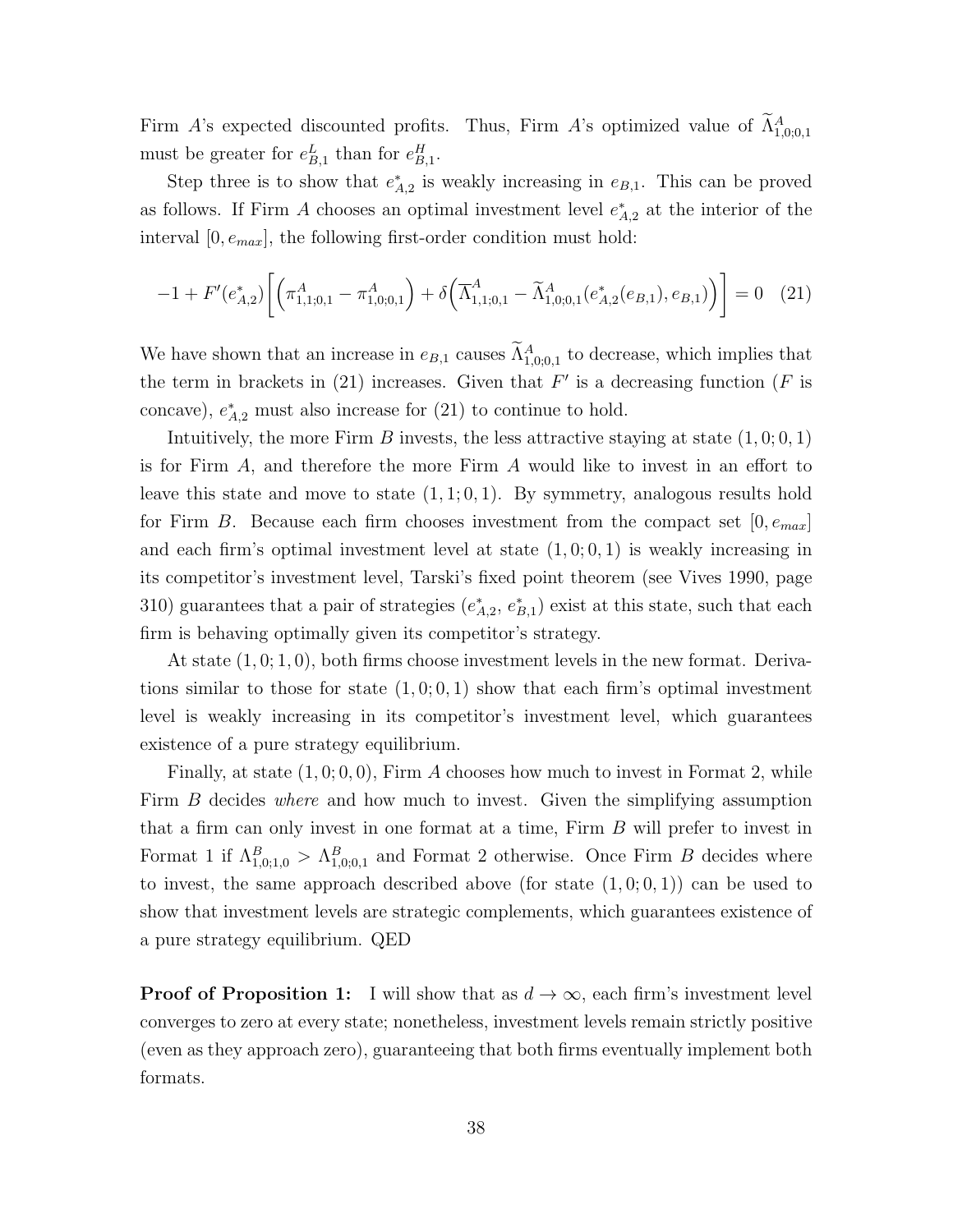In any Markov perfect equilibrium, at any time  $t$ , each firm's investment decision must be optimal given its value function in that equilibrium. For example, if Firm A invests at time t at state  $(1, 0; 1, 1)$ , then  $e_{A,2,t}$  must maximize:

$$
-e_{A,2,t} + F(e_{A,2,t}) \left[ \pi^A_{1,1;1,1} + \delta \overline{\Lambda}^A_{1,1;1,1} \right] + \left[ 1 - F(e_{A,2,t}) \right] \left[ \pi^A_{(1,0;1,1)} + \delta \overline{\Lambda}^A_{1,0;1,1} \right] \tag{22}
$$

The first derivative of  $(22)$  with respect  $e_{A,2,t}$  to is:

$$
-1 + F'(e_{A,2,t}) \left[ \pi_{1,1;1,1}^A + \delta \overline{\Lambda}_{1,1;1,1}^A - \pi_{(1,0;1,1)}^A - \delta \overline{\Lambda}_{1,0;1,1}^A \right]
$$
(23)

From (2), we can see that, as  $d \to \infty$ ,  $F'(e_{i,j,t}) \to 0$  for and any  $e_{i,j,t} > 0$ , which implies that (23) converges to −1. In other words, for any given positive investment level, once d becomes large enough, reducing investment increases a firm's expected discounted profits. Thus, optimal investment levels must approach zero as  $d \to \infty$ . Similar analysis implies that investment levels also approach zero at all other states.

As investment levels approach zero, the expected time spent at the current state grows without bound, and the value for Firm i of being at any given state converges to its expected discounted profits from remaining at this state forever:

$$
\Lambda_{X_t}^i \underset{d \to \infty}{\longrightarrow} \left(\frac{1}{1-\delta}\right) \pi_{X_t}^i \tag{24}
$$

$$
\overline{\Lambda}_{X_t}^i \underset{d \to \infty}{\longrightarrow} \left(\frac{1}{1-\delta}\right) \pi_{X_t}^i \tag{25}
$$

I now consider the marginal impact of investment at the point  $e_{i,j,t} = 0$ . From (2), we can see that

$$
F'(0) = z \tag{26}
$$

Inserting  $(24)$ ,  $(25)$ , and  $(26)$  into  $(23)$  yields

$$
-1 + z \left(\frac{1}{1-\delta}\right) \left(\pi^A_{1,1;1,1} - \pi^A_{1,0;1,1}\right) \tag{27}
$$

Condition 1 guarantees that  $(27)$  is greater than zero. Thus, at state  $(1, 0; 1, 1)$ , for d sufficiently large, investing the first marginal dollar in Format 2 increases Firm  $A$ 's expected discounted profits.

Similar analysis shows that Condition 1 guarantees, for any state at which a firm is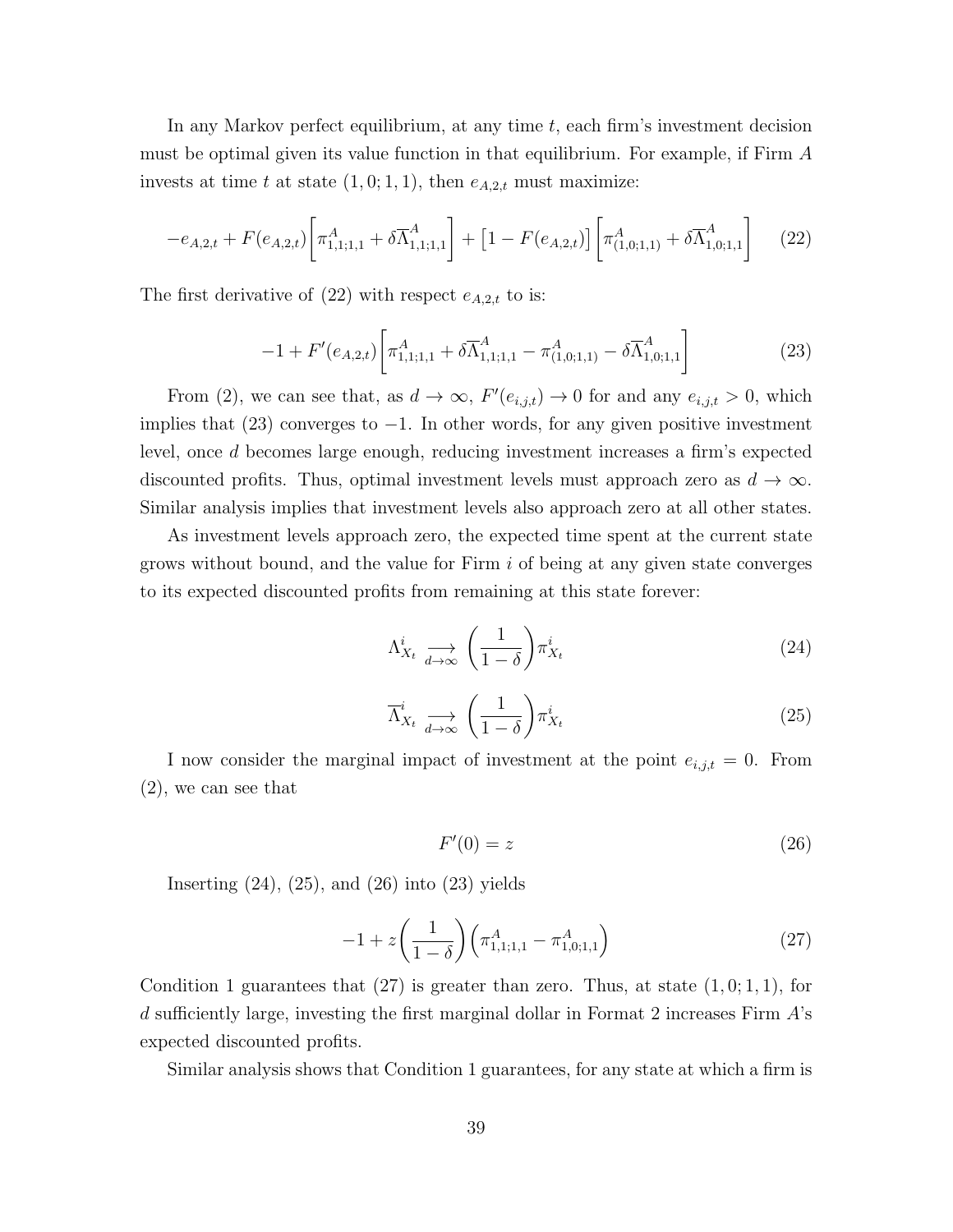not already using both formats, investing the first marginal dollar leads to an increase in a firm's expected discounted profits. This ensures that firms always make strictly positive investment at any such state, which guarantees that in the long run they both implement both formats. QED

**Proof of Proposition 2:** I will show that, under the conditions of the proposition, there exists an equilibrium in which firms behave as follows: At states  $(1,0;1,1)$ ,  $(1, 1; 0, 1)$ , and  $(1, 1; 1, 0)$ , the firm that is not yet using both formats invests  $e_{max} \equiv$  $\left[\exp(d/z)-1\right]/d$  in the format it is not yet using, guaranteeing that it implements this format immediately. At state  $(1, 1; 0, 0)$ , Firm B invests  $e_{max}$  in Format 2. At state  $(1, 0, 0, 1)$ , both firms invest nothing. At state  $(1, 0, 0, 0)$ , Firm A invests nothing and Firm B invests  $e_{max}$  in Format 2. By the one-stage deviation principle, it is sufficient to show that, if both firms follow these strategies, no firm can profitably deviate from these strategies at any single time period  $t$ .

Given the proposed strategies, if Firm A invests at time t at state  $(1,0;1,1)$ , it chooses  $e_{A,2,t}$  to maximize:

$$
-e_{A,2,t} + F(e_{A,2,t})\Lambda_{1,1;1,1}^{A} + (1 - F(e_{A,2,t}))\left[ (1+\delta)\pi_{1,0;1,1}^{A} + \delta^{2}(-e_{max} + \Lambda_{1,1;1,1}^{A}) \right] (28)
$$

where  $\Lambda_{1,1;1,1}^A = \frac{\pi_{1,1;1,1}^A}{1-\delta}$ . Differentiating with respect to  $e_{A,2,t}$  yields:

$$
-1 + F'(e_{A,2,t}) \left[ (1+\delta) \left( \pi^A_{1,1,1,1} - \pi^A_{1,0,1,1} \right) + \delta^2 e_{max} \right]
$$
 (29)

As  $d \to 0$ ,  $e_{max} \to \frac{1}{z}$  and  $F'(e) \to z$  for all  $e \in [0, e_{max}]$ , which implies that expression (29) converges to:

$$
-1 + \delta^2 + z(1+\delta) \left(\pi^A_{1,1;1,1} - \pi^A_{1,0;1,1}\right) \tag{30}
$$

Rearranging terms, this expression is greater than zero if:

$$
\left(\pi_{1,1;1,1}^A - \pi_{1,0;1,1}^A\right) > \frac{1-\delta}{z} \tag{31}
$$

Condition 1 ensures that this inequality holds. Thus, for  $d$  sufficiently small, expression (29) is positive over the interval  $[0, e_{max}]$ , and so it is optimal for Firm A to invest  $e_{max}$  in Format 2 at state  $(1,0;1,1)$ . Similarly, it is optimal for Firm B to invest  $e_{max}$  in Format 1 at state  $(1, 1; 0, 1)$ , and in Format 2 at state  $(1, 1; 1, 0)$ . Similar derivations also show that it is optimal for Firm  $B$  to invest  $e_{max}$  in Format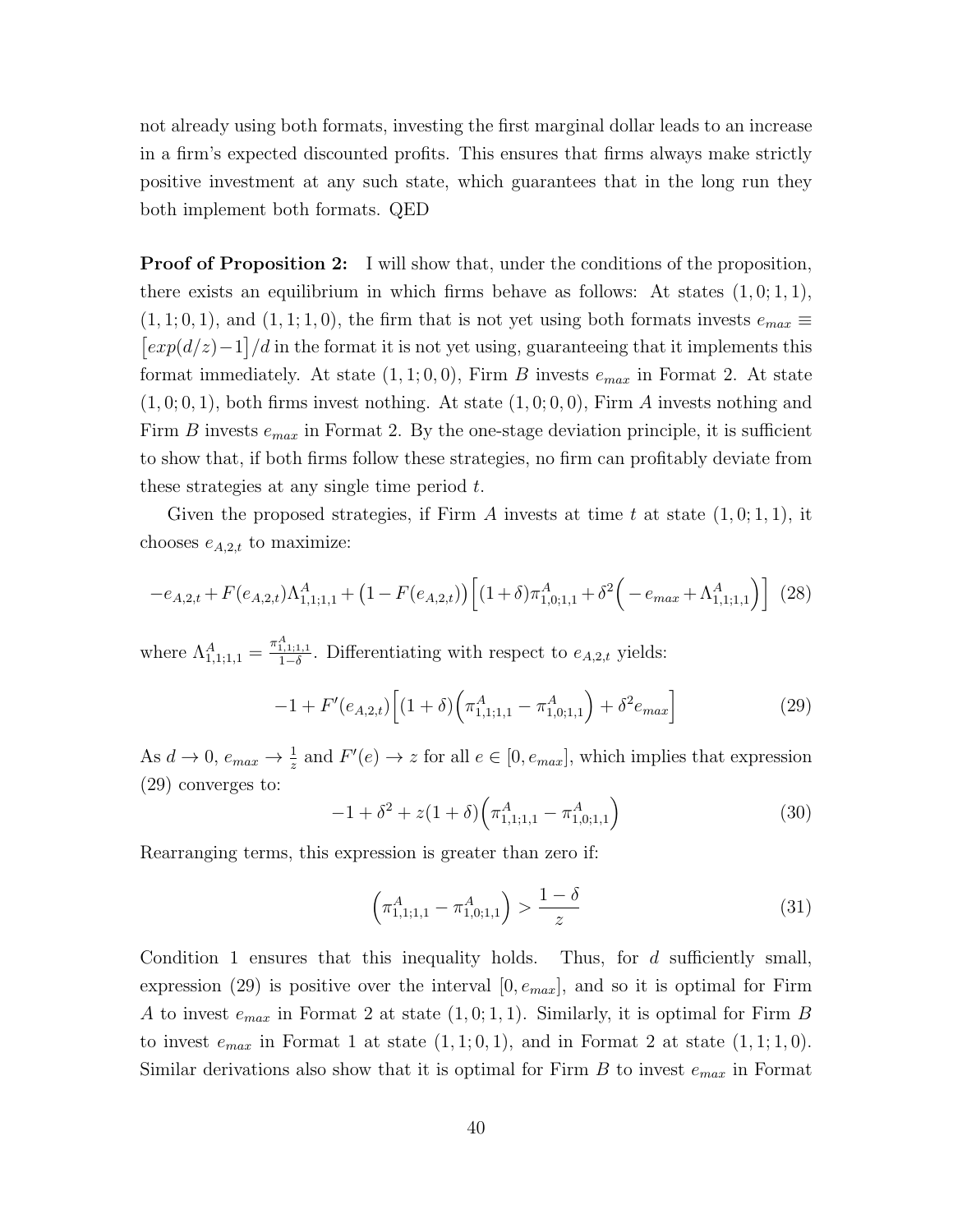2 at state  $(1, 1; 0, 0)$ .

We now consider state  $(1, 0, 0, 1)$ . Given the proposed equilibrium, at this state Firm A chooses  $e_{A,2,t}$  to maximize:

$$
-e_{A,2,t} + F(e_{A,2,t}) \left[ \pi_{1,1;0,1}^{A} + \left( \frac{\delta}{1-\delta} \right) \pi_{1,1;1,1}^{A} \right] + (1 - F(e_{A,2,t})) \left( \frac{1}{1-\delta} \right) \pi_{1,0;0,1}^{A} \tag{32}
$$

Differentiating with respect to  $e_{A,2,t}$ , and noting that as  $d \to 0$  then  $F'(e) \to z$ , yields:

$$
-1 + z \left[ \left( \pi^A_{(1,1;0,1)} - \pi^A_{(1,0;0,1)} \right) - \left( \frac{\delta}{1-\delta} \right) \left( \pi^A_{(1,0;0,1)} - \pi^A_{(1,1;1,1)} \right) \right]
$$
(33)

Condition 2 is sufficient to ensure that this expression is less than zero, so Firm  $A$ 's optimal strategy is to invest nothing at state  $(1, 0; 0, 1)$ . Similarly, Firm B invests nothing at this state.

The proof that Firm A invests nothing at state  $(1, 0; 0, 0)$  is similar. Given the proposed equilibrium, implementing the new format would increase Firm A's profits in the short run, but would lead to lower long-run profits for Firm A because the game would end up in state  $(1, 1; 1, 1)$  instead of state  $(1, 0; 0, 1)$ . Considering both effects, Condition 2 is sufficient to ensure that  $Firm A$  invests nothing at the initial state.

The only remaining question is what Firm  $B$  does at the initial state. Given that  $\pi_{(1,0;0,1)}^B > \pi_{(1,0;1,0)}^B$ , and given that Firm A invests nothing at state  $(1,0;0,1)$ , regardless of how much Firm  $A$  invests at state  $(1, 0; 1, 0)$ , it can be shown that  $\Lambda_{1,0;0,1}^B > \Lambda_{1,0;1,0}^B$ . Therefore, Firm B prefers to invest in Format 2 at the initial state. Derivations similar to those in expressions (28) through (31) show that it is optimal for Firm B to invest  $e_{max}$  in this format. QED

**Proof of Proposition 3:** I will first show that both firms make zero investment at all states except the initial state. If Firm A invests at time t at state  $(1,0;1,1)$ , it chooses  $e_{A,2,t}$  to maximize (22). The derivative of this expression is

$$
-1 + F'(e_{A,2,t}) \left[ \pi_{1,1;1,1}^A + \delta \overline{\Lambda}_{1,1;1,1}^A - \pi_{(1,0;1,1)}^A - \delta \overline{\Lambda}_{1,0;1,1}^A \right]
$$
(34)

Note that  $F' \leq z$ , and  $\overline{\Lambda}_{1,1;1,1}^A = \frac{\pi_{1,1;1,1}^A}{1-\delta}$ . Also, when Firm A is optimizing, we must have  $\overline{\Lambda}_{1,0;1,1}^{A} \ge \frac{\pi_{1,0;1,1}^{A}}{1-\delta}$  because Firm A could invest nothing at this state and generate profits  $\pi^A_{1,0;1,1}$  forever. Substituting in these values, we see that (34) is less than or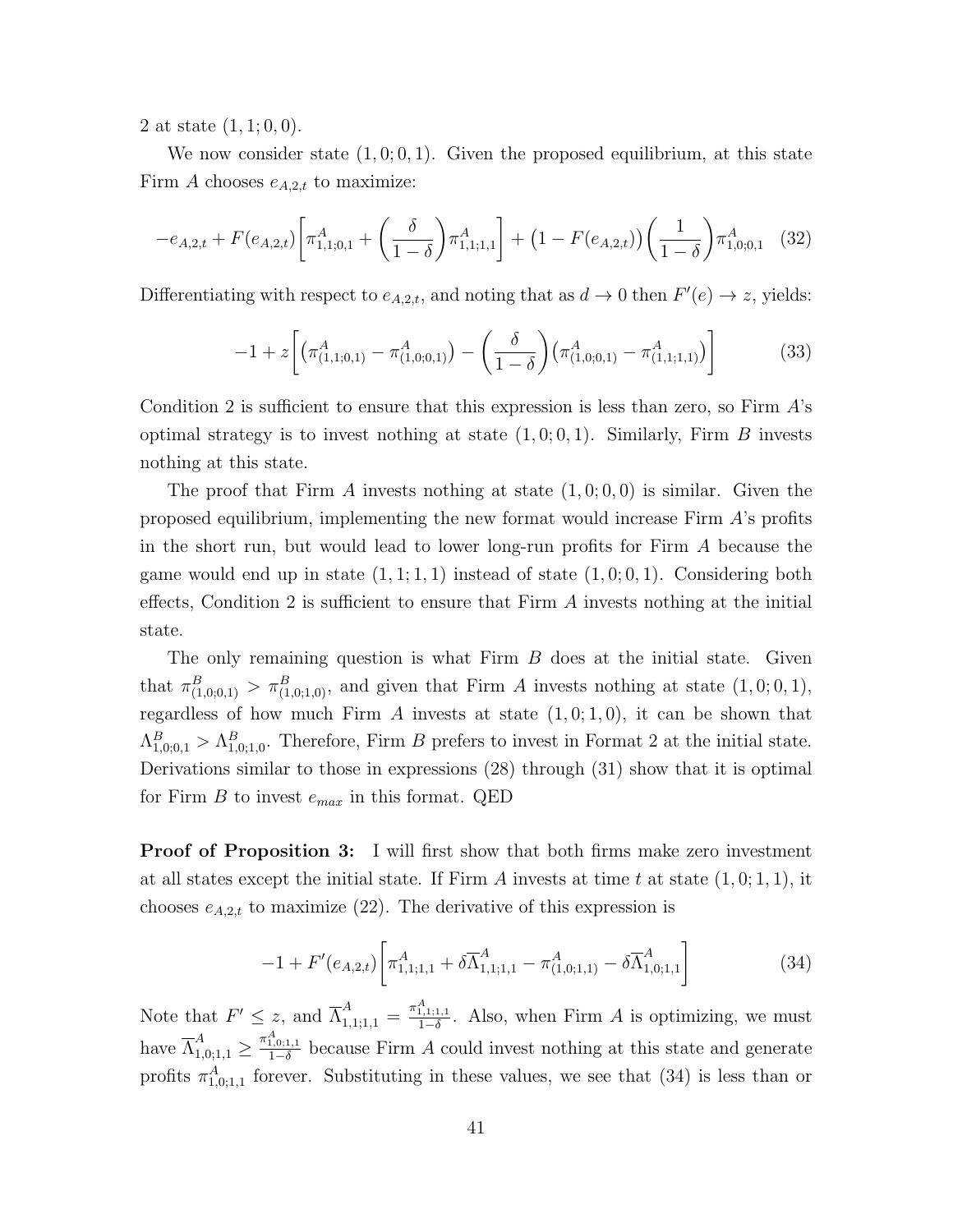equal to:

$$
-1 + z \left[ \left( \frac{1}{1-\delta} \right) \left( \pi^A_{1,1,1,1} - \pi^A_{1,0,1,1} \right) \right]
$$
 (35)

Condition 4 guarantees that this expression is less than zero, which implies that (34) is also negative for all  $e_{A,2,t} \geq 0$ , and it is optimal for Firm A to invest nothing at state  $(1, 0; 1, 1)$ . Similar derivations show that, under Condition 4, Firm B invests nothing at states  $(1, 1; 0, 1), (1, 1; 1, 0),$  and  $(1, 1; 0, 0)$ .

At states  $(1,0;0,1)$  and  $(1,0;1,0)$ , each firm's optimal investment level could theoretically depend on its competitor's investment level. However, slight modifications to the above derivations show that, at state  $(1, 0, 0, 1)$ , Condition 4 guarantees each firm's optimal strategy is to invest nothing regardless of its competitor's investment choice at this state. Similarly, Condition 3 guarantees it is optimal to invest nothing at state  $(1, 0; 1, 0)$ .

The only remaining question is what happens at the initial state  $(1, 0, 0, 0)$ . Because  $\pi_{1,0;0,1}^B > \pi_{1,0;1,0}^B$ , Firm B clearly prefers to invest in Format 2. The question is how much it invests, and how much (if anything) Firm A also invests in Format 2.

When d is sufficiently large, I will show that only Firm  $B$  makes positive investment in the new format. The proof is similar to the proof of Proposition 1. As  $d \to \infty$ , optimal investment levels approach zero. This implies that Firm i's value function at state  $X_t$  approaches  $\left(\frac{1}{1-t}\right)$  $\frac{1}{1-\delta}$ ) $\pi^i_{X_t}$ , and so a firm will only invest in a format if successfully implementing the format increases its profits by at least  $\frac{1-\delta}{z}$ . Condition 5 guarantees that the profit increase when Firm  $B$  moves from state  $(1, 0, 0, 0)$  to state  $(1, 0, 0, 1)$  exceeds this value, while Condition 3 guarantees that the profit increase for Firm A when it moves from state  $(1,0;0,0)$  to state  $(1,1;0,0)$  is less than this value. Therefore, the entrant makes positive investment in the new format until it eventually implements this format, while the incumbent makes no investment.

When  $d$  is sufficiently small, I will first show that Firm  $B$  has a dominant strategy of investing  $e_{max}$  in Format 2.

If Firm B invests at time t at state  $(1, 0, 0, 0)$ , it chooses  $e_{B,2,t}$  to maximize

$$
-e_{B,2,t} + F(e_{B,2,t}) \left[ \pi_{1,0;0,1}^B + \delta \overline{\Lambda}_{1,0;0,1}^B \right] + \left[ 1 - F(e_{B,2,t}) \right] \left[ \pi_{(1,0;0,0)}^B + \delta \overline{\Lambda}_{1,0;0,0}^B \right] \tag{36}
$$

The first derivative of this expression is

$$
-1 + F'(e_{B,2,t}) \left[ \pi_{1,0;0,1}^B + \delta \overline{\Lambda}_{1,0;0,1}^B - \pi_{(1,0;0,0)}^B - \delta \overline{\Lambda}_{1,0;0,0}^B \right]
$$
(37)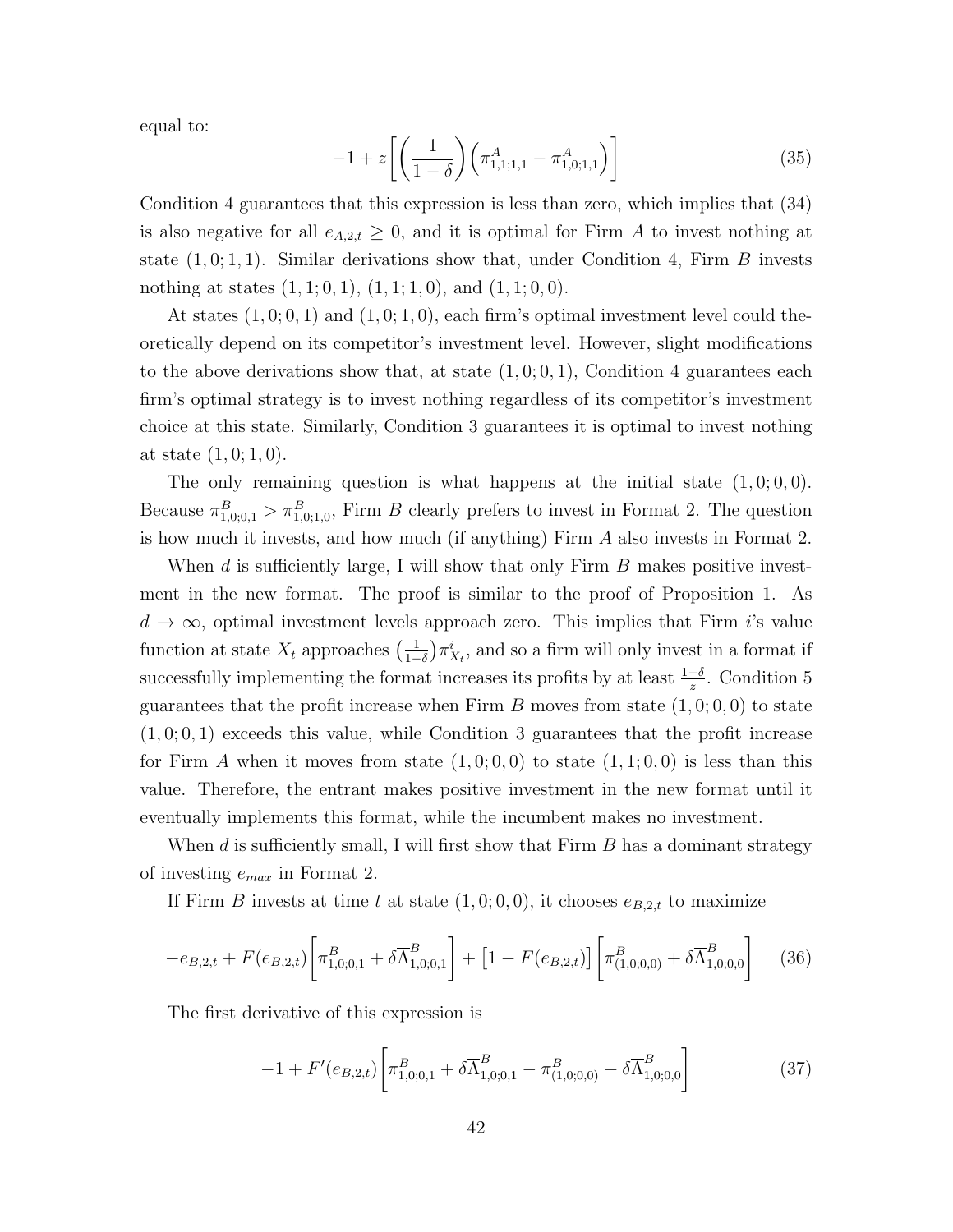Recall that Firm B generates zero profits at states  $(1,0;0,0)$  and  $(1,1;0,0)$ , and given the conditions of this proposition, it makes no investment at state  $(1, 1; 0, 0)$ . Therefore, Firm B earns zero profits if Firm A implements the new format and moves the state to  $(1, 1; 0, 0)$ , and regardless of Firm A's investment level at state  $(1, 0; 0, 0)$ , it must be true that  $\overline{\Lambda}_{1,0;0,0}^B \leq \delta \Lambda_{1,0;0,0}^B$ . Therefore, (37) is greater than or equal to

$$
-1 + F'(e_{B,2,t}) \left[ \pi^B_{1,0;0,1} + \delta \pi^B_{1,0;0,1} + \delta^2 (\Lambda^B_{1,0;0,1} - \Lambda^B_{1,0;0,0}) \right]
$$
(38)

I will show that, for d sufficiently small, Firm B invests  $e_{max}$ . It suffices to show there is no profitable deviation at any time  $t$ . For the proposed investment level, Firm B is guaranteed to implement the new format immediately the first time it invests, which implies  $\Lambda_{1,0;0,1}^B - \Lambda_{1,0;0,0}^B = e_{max}$ . As  $d \to 0$ ,  $e_{max} \to \frac{1}{z}$  and  $F'(e_{B,2,t}) \to z$  for  $e_{B,2,t} \in [0, e_{max}]$ . Inserting these values into (38) yields:

$$
-1 + \delta^2 + z \pi^B_{1,0;0,1}(1+\delta) \tag{39}
$$

Condition 5 guarantees that this expression is greater than zero, which implies that  $(37)$  must be greater than zero over the interval  $[0, e_{max}]$ , and it is optimal for Firm B to invest  $e_{max}$  at time t. Note that (37) being strictly positive implies investing  $e_{max}$ is the unique optimal solution that achieves the value  $\Lambda_{1,0;0,0}^B = -e_{max} + \left(\frac{1}{1-\epsilon_0}\right)$  $\frac{1}{1-\delta}$ )  $\pi_{1,0;0,1}^B$ .

We have shown that, at state  $(1, 0, 0, 0)$ , Firm B has a dominant strategy of investing  $e_{max}$  in the new format, regardless of how much Firm A invests. I now show that Firm  $A$ 's best response at this state is also to invest  $e_{max}$  in the new format. Given Firm B's strategy, if Firm A invests at time t at state  $(1, 0, 0, 0)$ , it maximizes:

$$
-e_{A,2,t} + F(e_{A,2,t}) \left(\frac{1}{1-\delta}\right) \pi_{1,1;0,0}^A + \left(1 - F(e_{A,2,t})\right) \left[\pi_{1,0;0,0}^A + \left(\frac{\delta}{1-\delta}\right) \pi_{1,0;0,1}^A\right] \tag{40}
$$

Differentiating with respect to  $e_{A,2,t}$ , and noting that as  $d \to 0$ ,  $F'(e_{A,2,t}) \to z$  yields the following for  $e_{A,2,t} \in [0, e_{max}]$ :

$$
-1 + z \left[ \pi_{1,1;0,0}^{A} - \pi_{1,0;0,0}^{A} + \left( \frac{\delta}{1-\delta} \right) \left( \pi_{1,1;0,0}^{A} - \pi_{1,0;0,1}^{A} \right) \right]
$$
(41)

Condition 5 ensures that this expression is positive, so that Firm  $\hat{A}$ 's optimal strategy is to set  $e_{A,2,t} = e_{max}$ . Thus, when d is sufficiently small, each firm invests  $e_{max}$  in the new format, and whichever firm moves first implements this format. Firms then make no further investment. QED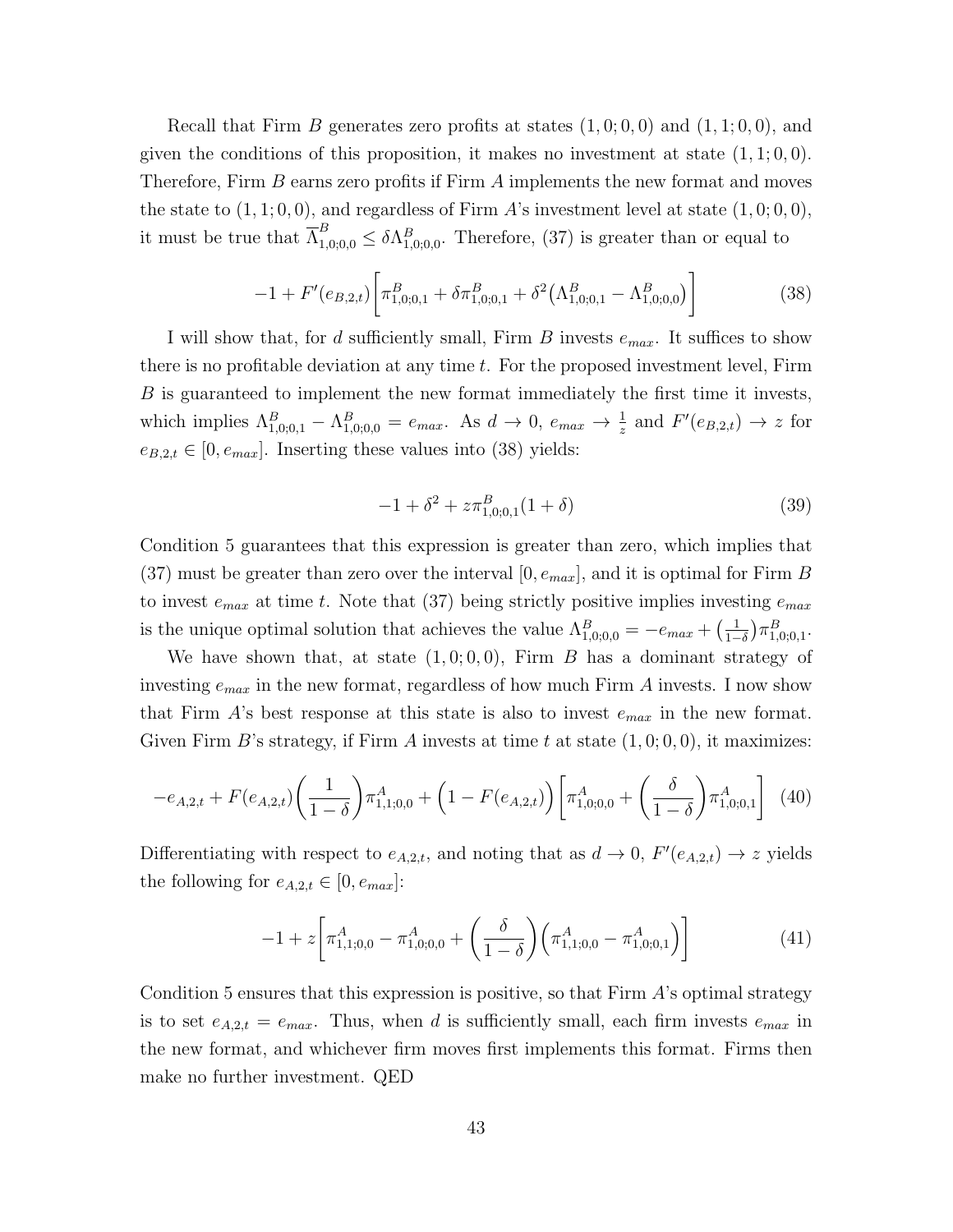**Proof of Proposition 4:** The proofs that Firm B does not invest in Format 1 at states  $(1, 1; 0, 1)$  and  $(1, 0; 0, 1)$  are the same as the analogous proofs from Proposition 3. In particular, under Condition 6, the incremental profits to Firm B if it moves from state  $(1,1;0,1)$  to state  $(1,1;1,1)$  are less than  $\frac{1-\delta}{z}$ , so it makes no investment at this state. Also, under Condition 6 the incremental profits to Firm B from being at state  $(1,0;1,1)$  instead of state  $(1,1;0,1)$  are less than  $\frac{1-\delta}{z}$ , so Firm B invests nothing in Format 1 at state  $(1,0,0,1)$ , even if it knows Firm A will then immediately implement Format 2.

On the other hand, at state  $(1, 0, 0, 1)$ , Condition 1 guarantees that the incremental profits to Firm A from implementing Format 2 are greater than  $\frac{1-\delta}{z}$ , and so Firm A makes positive investment at this state. Similarly, Condition 1 guarantees that Firm A invests in Format 2 at state  $(1, 0, 1, 0)$ , and that Firm B invests in Format 2 at state  $(1, 1; 0, 0)$ .

Finally, at least one firm must make positive investment in Format 2 at state  $(1, 0, 0, 0)$  because, given the equilibrium investment behavior at subsequent states described above, either firm can guarantee a permanent profit increase of at least  $\frac{1-\delta}{z}$ by implementing this format. Also note that Condition 6 guarantees Firm B would never invest in Format 1 (the old format with the fixed expense) at this state because the incremental profits from doing so are less than  $\frac{1-\delta}{z}$ . QED